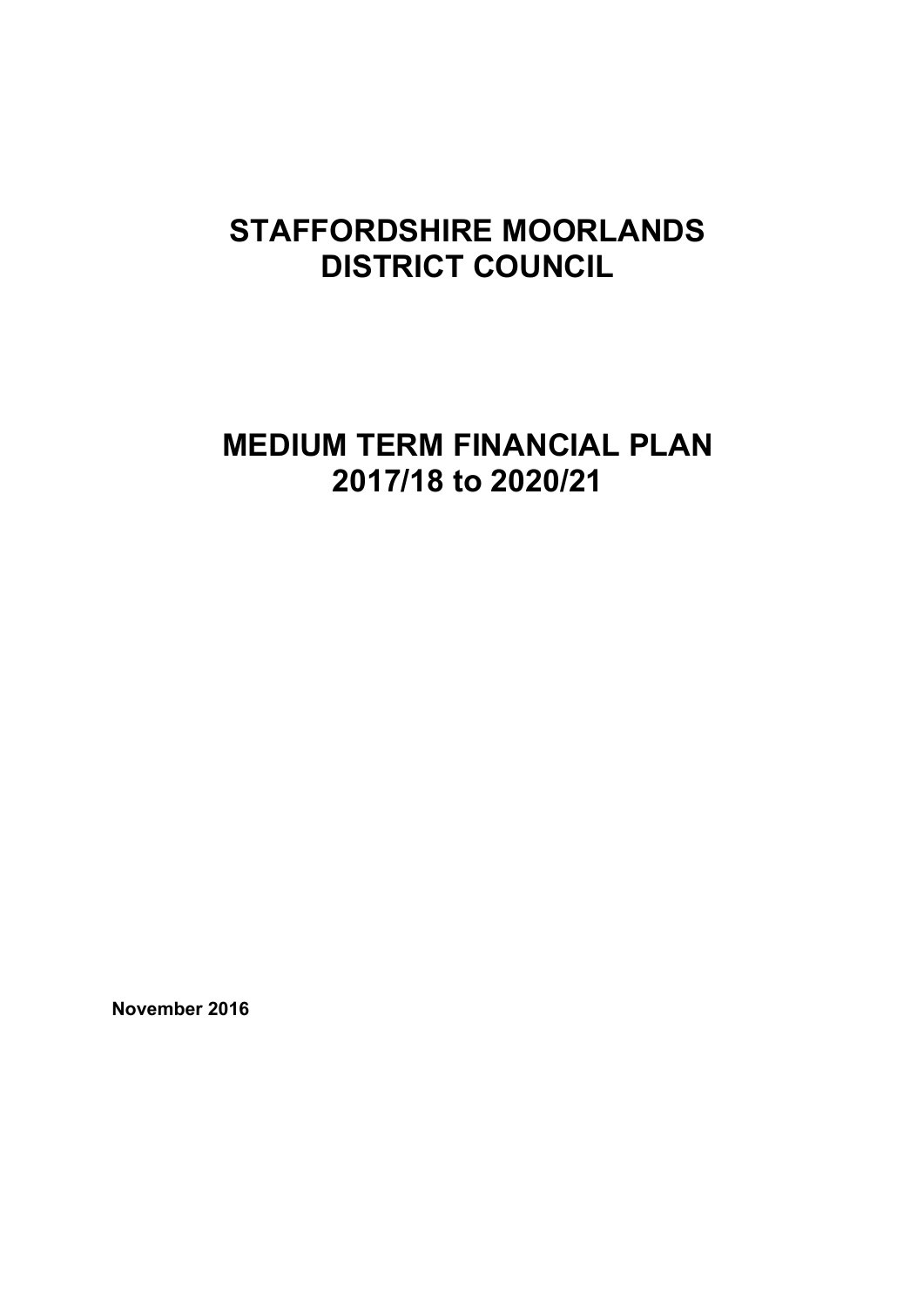# **INDEX**

- **1 Introduction**
- **2 Strategic Priorities**
- **3 Current Spending Levels**

#### **4 Transformation Programme**

- 4.1 Introduction
- 4.2 Capital Programme
- 4.3 Efficiency and Rationalisation Strategy
- 4.4 Service Reviews
- 4.5 Member Priority Projects
- 4.6 Other Projects

#### **5 Financial Forecasts**

- 5.1 Interest Rates
- 5.2 Inflationary Projections
- 5.3 Budgetary Demand
- 5.4 Budget Growth
- 5.5 Pensions

#### **6 Funding & Income Generation**

- 6.1 Council Tax
- 6.2 Business Rates Retention
- 6.3 Collection Fund
- 6.4 Income from Government Grants
- 6.5 Fees & Charges
- **7 Risks, Contingencies & Use of Reserves**
- **8 General Fund Revenue Financial Projections**
- **9 Consultation**
- **Annex A Proposed Capital Programme**
- **Annex B Efficiency & Rationalisation Strategy**
- **Annex C MTFP Principal Risks**
- **Annex D Proposed Revenue Budget**
- **Annex E Efficiency Plan Submission (4 Year Settlement)**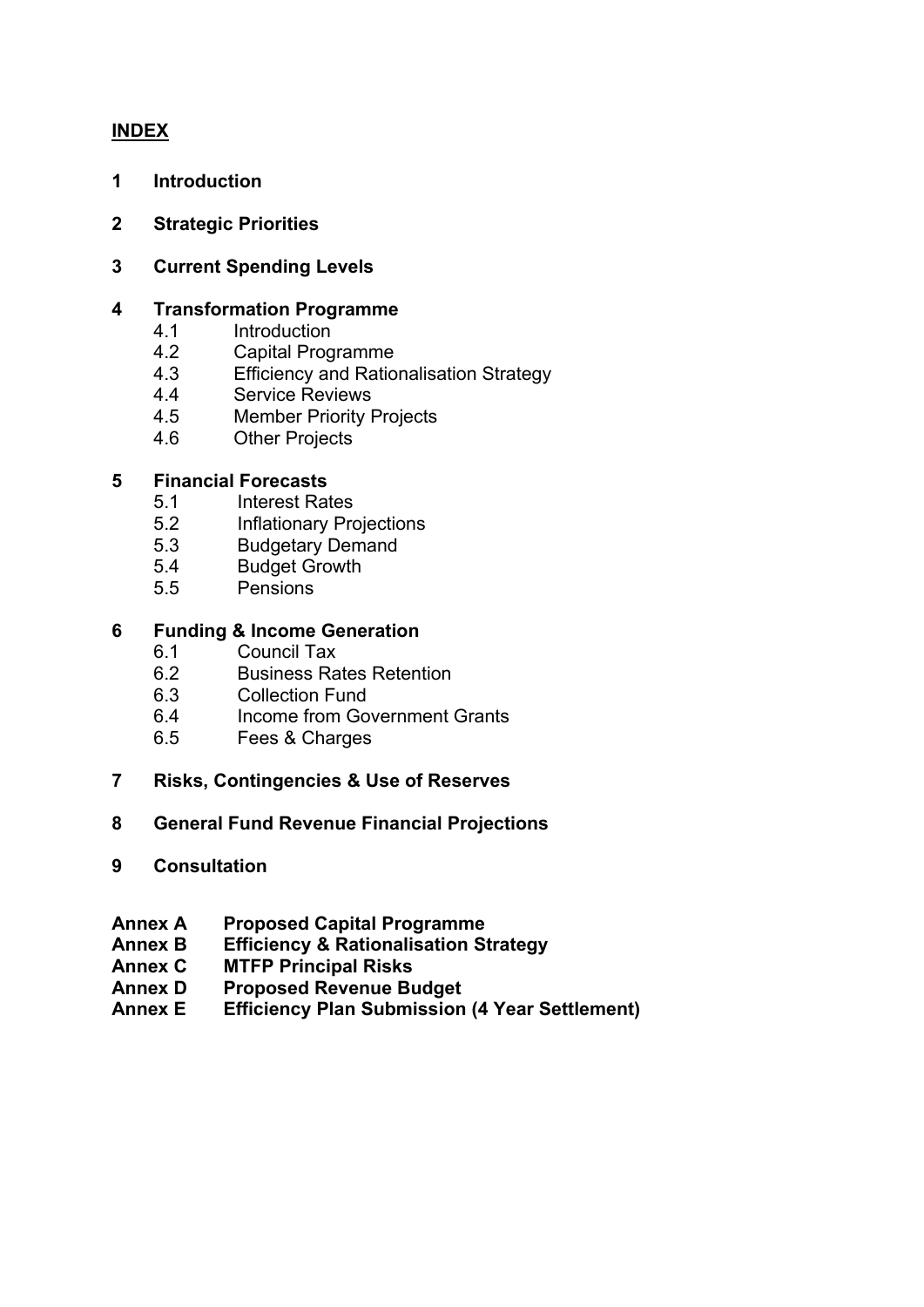## **1. Introduction**

- 1.1. The Budget and Medium Term Financial Plan (MTFP) is a key element of the Council's budget and policy framework. It aims to ensure resources are directed effectively and efficiently towards delivery of the Corporate Plan. It describes the financial direction of the Council for planning purposes and outlines the financial pressures the Council is likely to experience over the next 4 years.
- 1.2. The budget and medium term financial planning process establishes how available resources will be allocated to services in line with Council priorities which have been determined following consultation with residents, councillors and other stakeholders. The process facilitates the Council in planning the prudent management of its finances, in building resilience and in providing for the needs of residents over the long term.
- 1.3. The MTFP is updated regularly to fit in with the budget cycle. This review of the MTFP builds on the existing strategy and updates assumptions to reflect known changes to income, costs and funding. The plan incorporates revenue and capital financial projections over the four years 2017/18 to 2020/21.
- 1.4. The Council will demonstrate economy, efficiency and effectiveness in the application of its resources. Value for Money (VFM) is maximised when there is an optimum balance between economy, efficiency and effectiveness.
	- Economy: the price the Council pays for providing its services
	- Efficiency: how much the Council gets out of what's put in (productivity)
	- Effectiveness: value of the impact achieved (quantitative or qualitative)

# **2. Strategic Priorities**

- 2.1. The Budget and Medium Term Financial Plan is driven by local priorities. The Council's spending strategy is set out in the Corporate Plan formally adopted by members of the Council.
- 2.2. Following the elections in May 2015, there was a fundamental review of the Corporate Plan focussing on the period 2015-2019 (up to the end of the current political administration).
- 2.3. The purpose of a Corporate Plan is to establish the Council's vision, corporate objectives and key priorities for the medium term. It in effect determines the Council's commitments in the delivery of services and community leadership to the citizens of Staffordshire Moorlands.
- 2.4. The Council's Corporate Plan has been developed after taking into account the views and aspirations of Staffordshire Moorlands citizens and having come to a clear understanding of empirical evidence. The plan has taken due recognition of the national and regional policy framework. It has taken on board learning from the progress made by the Council and has benefitted from input from Members at a priority setting event which was held in September 2015.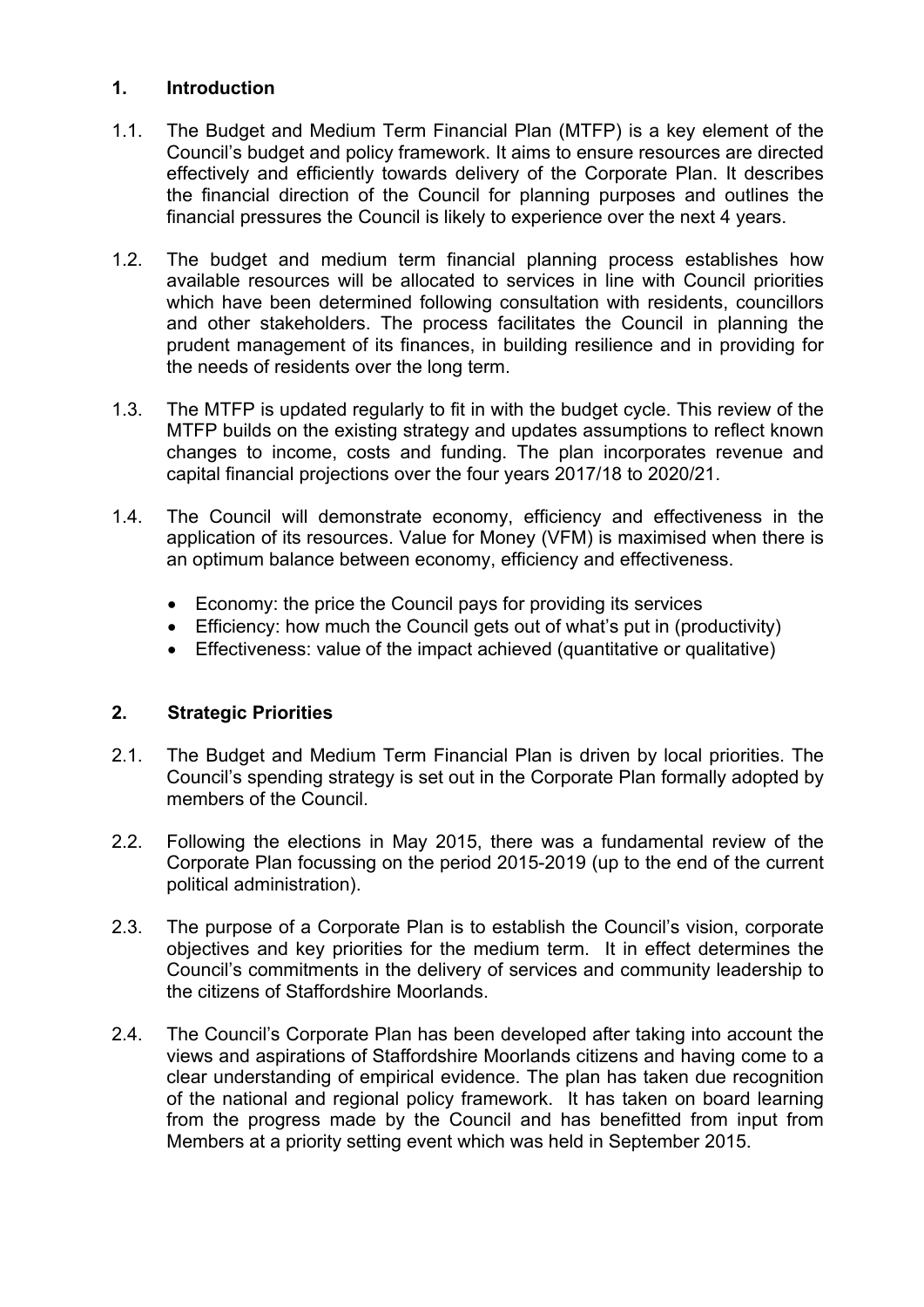2.5. The Council's vision is expressed as:

"Achieving Excellence in the delivery of high quality services that meet the needs and aspirations of our communities"

This vision is articulated further by four aims:-:

- Help create a safer and healthier environment for our communiites to live and work
- Meet our financial challenges and provide value for money
- Help create a strong economy by supporting further regeneration of towns and villages
- Protect and improve the environment
- 2.6. These aims are supported by a number of objectives which also provide the framework for the delivery of service plans. The Council's objectives are summarised below:

|                | Aim                                                                                            | <b>Objectives</b>                                                                                                                                                                                                                                                                                                                         |
|----------------|------------------------------------------------------------------------------------------------|-------------------------------------------------------------------------------------------------------------------------------------------------------------------------------------------------------------------------------------------------------------------------------------------------------------------------------------------|
| 1              | Help create a safer and<br>healthier environment for<br>our communities to live<br>and work    | Increased supply of good quality affordable homes<br>Develop a positive relationship with communities<br>Effective relationship with strategic partners<br>Effective support of community safety arrangements<br>including CCTV<br>Provision of sports facilities and leisure opportunities<br>$\bullet$<br>focused upon improving health |
| $\overline{2}$ | Meet our financial<br>challenges and provide<br>value for money                                | Effective use of financial and other resources to ensure<br>value for money<br>Ensure services are easily available to all our residents<br>$\bullet$<br>in the appropriate channels and provided "right first<br>time"<br>A high performing and well motivated workforce<br>$\bullet$<br>More effective use of Council assets            |
| 3              | Help create a strong<br>economy by supporting<br>further regeneration of<br>towns and villages | Encourage business start-ups and enterprises<br>Flourishing town centres that support the local economy<br>$\bullet$<br>Encourage and develop tourism<br>High quality development and building control with an<br>"open for business" approach                                                                                            |
| 4              | Protect and improve the<br>environment                                                         | Effective recycling and waste management<br>Promote environmentally sustainable policies and<br>practices<br>Provision of high quality public amenities, clean streets<br>and environmental health<br>Provision of quality parks and open spaces<br>Car parking arrangements that meet the needs of<br>residents, businesses and visitors |

2.7. The Council is committed to playing the lead role in championing the local area. In so doing the Council recognises its community leadership role. Fulfilling this role effectively means influencing partners in a number of key areas in order to ensure that services are shaped and delivered around the needs and aspirations of citizens.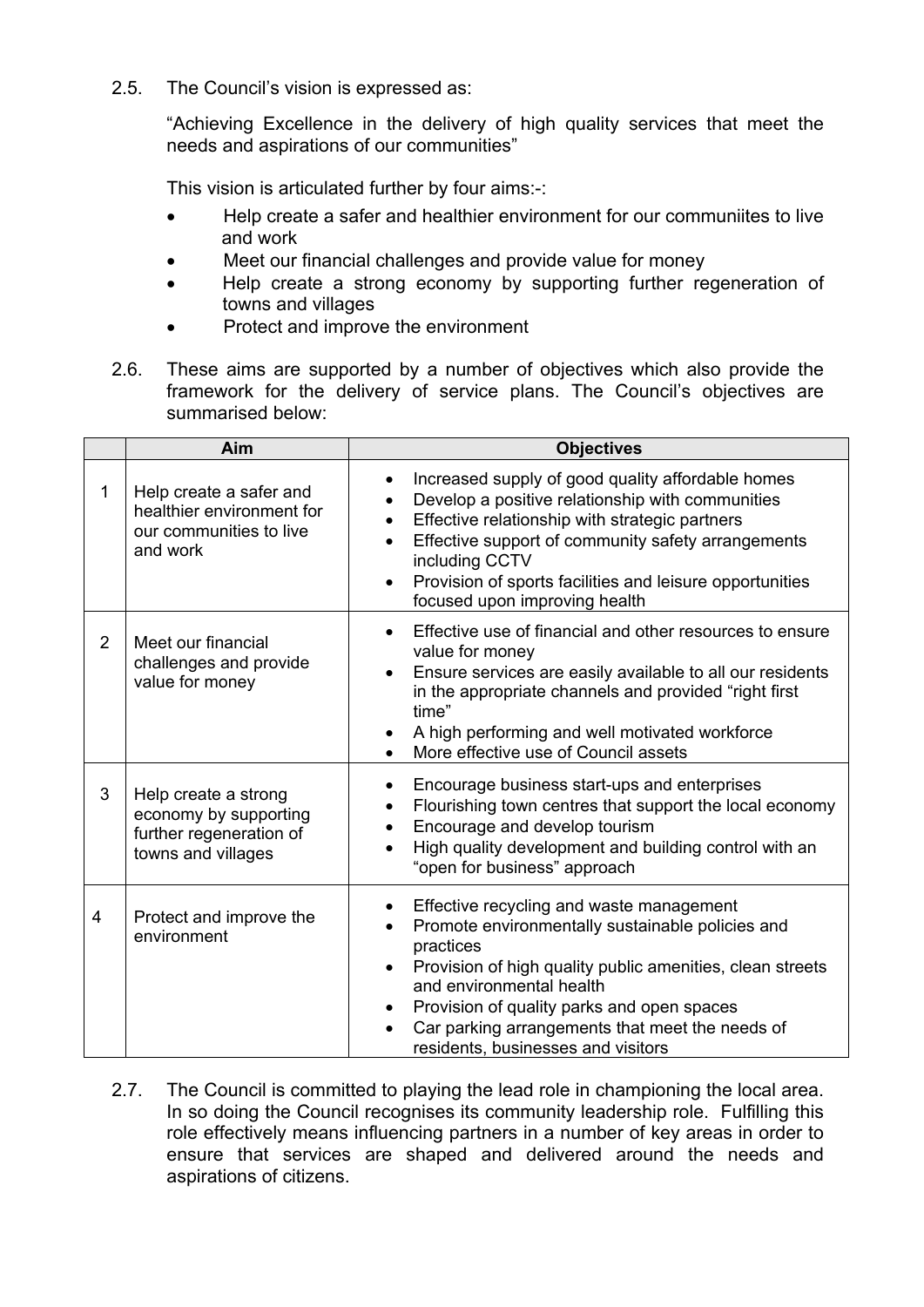- 2.8. The Council's influencing role is focused in the following areas:-
	- Support the police and other partners to reduce crime, the fear of crime and anti social behaviour;
	- Ensure there is effective health provision particularly for the elderly;
	- Support the development of rail links to the city of Stoke-on-Trent;
	- Ensure that the services provided by other public sector partners meet the needs of residents;
	- Support the development of a new entertainment facilities in Leek;
	- Work with Staffordshire County Council and other partners to ensure an effective partnership with central government;
	- Identify European Funding opportunities;
	- The provision of waste and recycling centres across the district.
- 2.9. The Plan identifies key priority outcomes, which will be the highest priority in the development of performance targets and key actions. A significant proprtion of the Council's resources will be directed towards achieving them:-

|   | Aim                                                                                            | <b>Objectives</b>                                                                                                                                               |
|---|------------------------------------------------------------------------------------------------|-----------------------------------------------------------------------------------------------------------------------------------------------------------------|
|   | Help create a safer and<br>healthier environment for<br>our communities to live<br>and work    | Increased supply of quality affordable homes<br>Improved health<br>Improved community safety                                                                    |
| 2 | Meet our financial<br>challenges and provide<br>value for money                                | Balanced and sustainable medium term financial plan<br>position<br>Council services provide value for money<br>High level of resident and customer satisfaction |
| 3 | Help create a strong<br>economy by supporting<br>further regeneration of<br>towns and villages | Sustainable towns and rural communities<br>Increased economic growth                                                                                            |
| 4 | Protect and improve the<br>environment                                                         | High recycling rates<br>Quality parks and open spaces and clean streets                                                                                         |

- 2.10. The Council maintains a Strategic Alliance with High Peak Borough Council, formed around the principle of shared services in the pursuit of efficiency and realisation of savings. The Strategic Alliance has enabled the implementation and transformation of a joint management structure and services, consequently realising significant efficiency savings.
- 2.11. The Council intends to continue to drive savings and service improvements through collaboration with its Alliance partner, High Peak Borough Council.

#### **3. Current Spending Levels**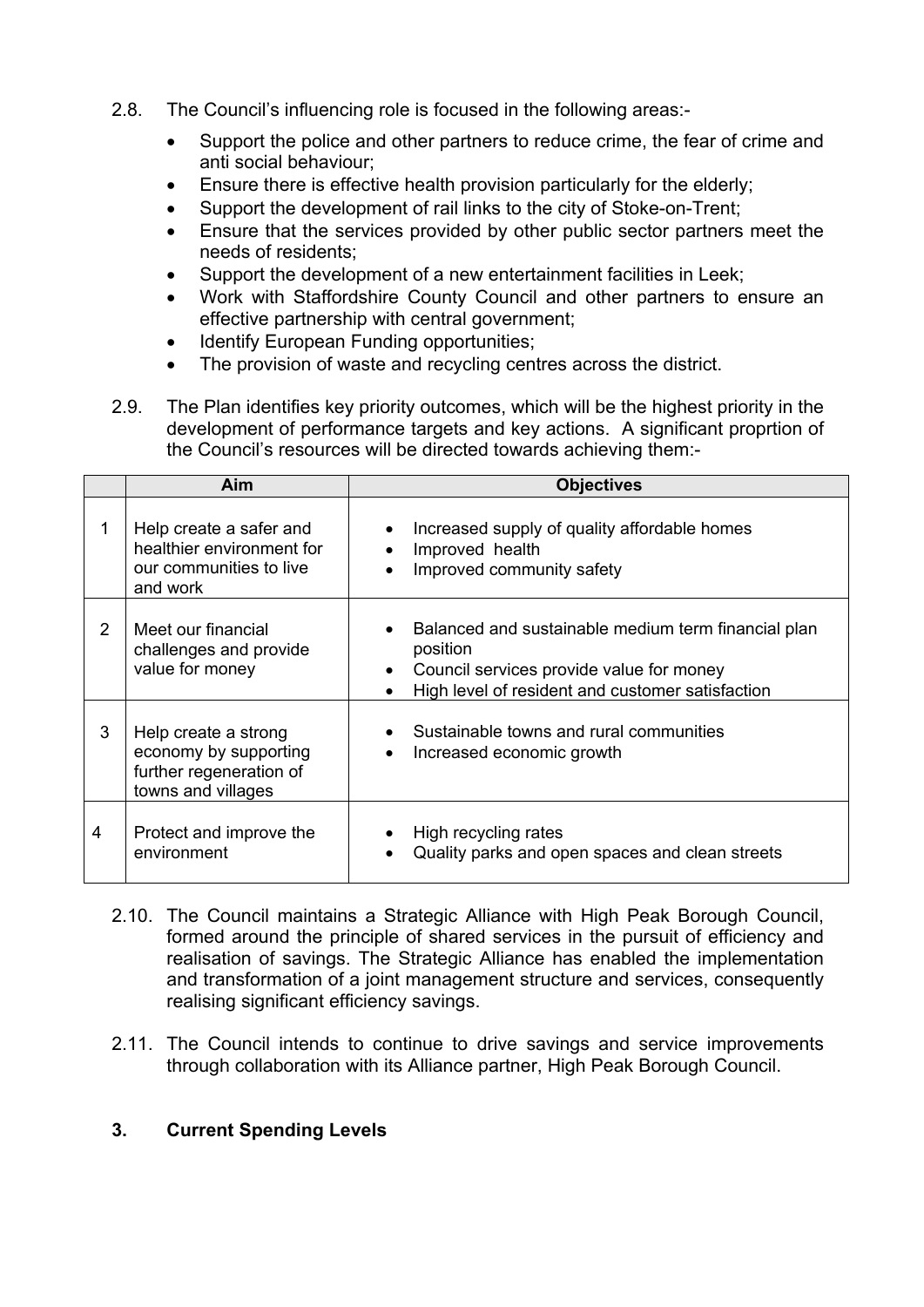- 3.1. The starting point for the development of the MTFP is the current level of spending and the approved capital expenditure commitments.
- 3.2. The Council's current year (2016/17) General Fund budget can be summarised as follows:

| <b>Income and Expenditure</b>                                                                                                                                     | 2016/17<br><b>Budget</b>                                          |
|-------------------------------------------------------------------------------------------------------------------------------------------------------------------|-------------------------------------------------------------------|
| Employees<br>Premises<br>Transport                                                                                                                                | £<br>8,048,670<br>1,907,800<br>1,204,710                          |
| <b>Supplies &amp; Services</b><br><b>Benefits</b><br>Borrowing<br><b>Parish Grant</b><br><b>Financing Costs</b><br>Contribution to / (from) Reserves and Balances | 4,332,230<br>43,510<br>259,000<br>49,810<br>555,000<br>137,970    |
| <b>Total Expenditure</b><br>Fees and Charges / Other Income<br><b>Interest Receipts</b><br>Ascent LLP Income<br>Recharges outside General Fund                    | 16,508,700<br>(5,692,990)<br>(56, 690)<br>(590, 100)<br>(16, 300) |
| <b>Net Expenditure</b>                                                                                                                                            | 10,152,620                                                        |

## 3.3. The net expenditure is financed as follows:

| <b>Financing</b>                | 2016/17<br><b>Budget</b> |
|---------------------------------|--------------------------|
|                                 |                          |
| <b>Council Tax</b>              | (4,890,430)              |
| <b>Government Funding</b>       | (1,261,220)              |
| <b>New Homes Bonus</b>          | (1,264,390)              |
| <b>Business Rates Retention</b> | (2,989,640)              |
| <b>Collection Fund Deficit</b>  | 253,060                  |
| <b>Total Financing</b>          | (10, 152, 620)           |

3.4. The medium-term projection for capital commitments approved by Members in February 2016 is detailed below: -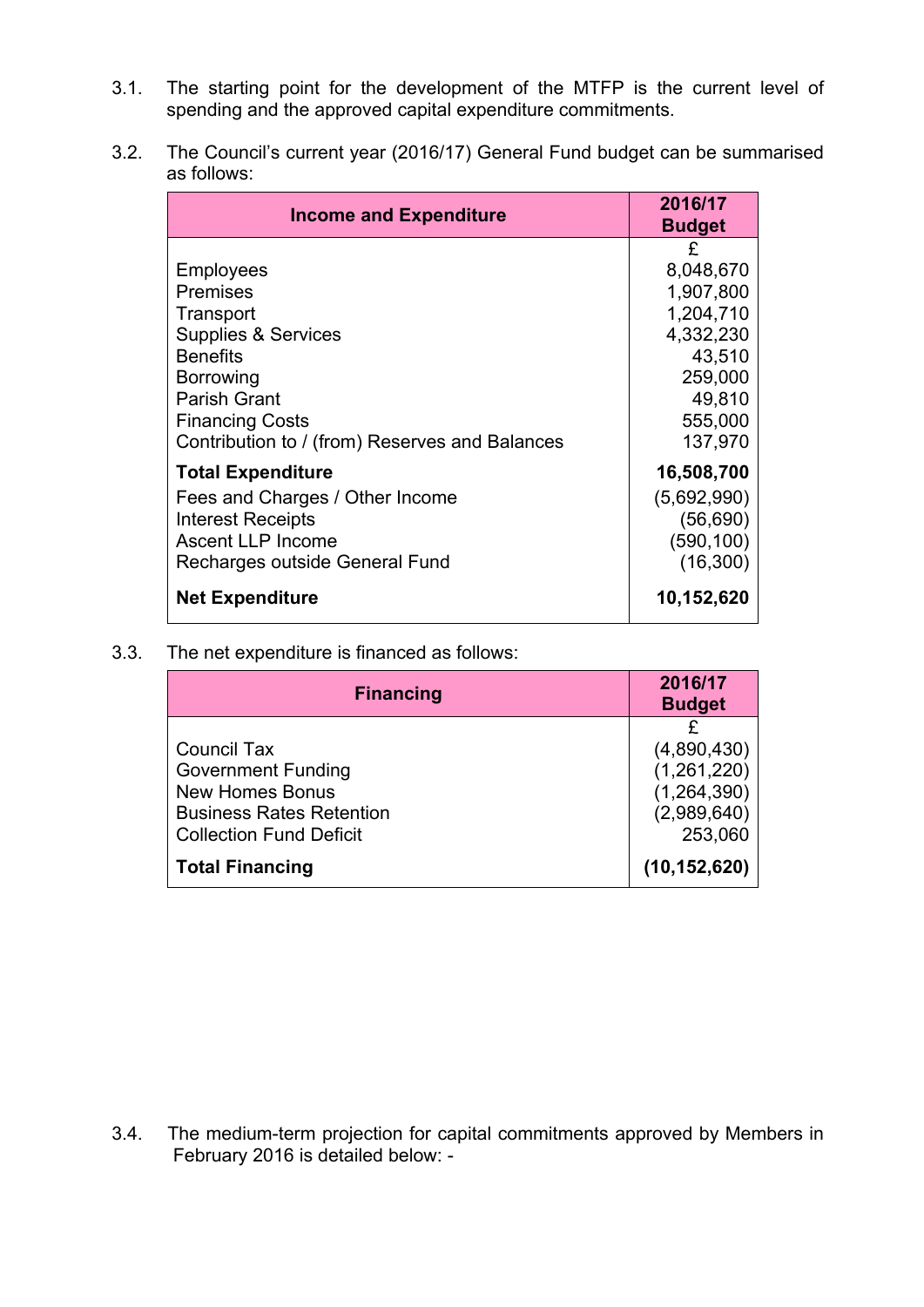| <b>Service Area</b>           | 2015/16   | 2016/17   | 2017/18   | 2018/19   | 2019/20   | <b>Total</b> |
|-------------------------------|-----------|-----------|-----------|-----------|-----------|--------------|
|                               | £         | £         | £         | £         | £         | £            |
| Asset Management Plan         | 180,410   | 665,090   | 1,273,300 | 286,000   | 699,510   | 3,104,310    |
| Affordable Housing            | 1,000,000 |           |           |           |           | 1,000,000    |
| Growth Fund                   |           | 700,000   | 800,000   |           |           | 1,500,000    |
| <b>Housing Grants</b>         | 535,820   | 654,000   | 654,000   | 654,000   | 654,000   | 3,151,820    |
| <b>ICT Strategy</b>           | 135,000   | 100,000   | 100,000   | 100,000   | 100,000   | 535,000      |
| <b>Other Schemes</b>          | 584,310   | 280,380   | 50,000    |           |           | 914,690      |
| <b>Total Programme</b>        | 2,435,540 | 2,399,470 | 2,877,300 | 1,040,000 | 1,453,510 | 10,205,820   |
| Financed by:-                 |           |           |           |           |           |              |
| <b>External Contributions</b> | 535,820   | 840,490   | 654,000   | 654,000   | 654,000   | 3,338,310    |
| <b>Capital Receipts</b>       |           |           | 6,000     | 12,000    | 190,000   | 208,000      |
| <b>Capital Reserve</b>        | 825,000   |           |           |           |           | 825,000      |
| S106 Planning Obligations     | 9,240     |           |           |           |           | 9,240        |
| Borrowing                     | 1,065,480 | 1,558,980 | 2,217,300 | 374,000   | 609,510   | 5,825,270    |
| <b>Total Financing</b>        | 2,435,540 | 2,399,470 | 2,877,300 | 1,040,000 | 1,453,510 | 10,205,820   |

## **4. Transformation Programme**

#### **4.1. Introduction**

- 4.1.1. The Council's 'transformation programme' incorporates all major projects which meet the strategic priorities of the authority and have significant financial implications, including:-
	- The capital programme
	- The efficiency and rationalisation strategy
	- Service reviews
	- Member priority projects
	- Other large scale projects
- 4.1.2. The delivery of transformation programme projects is monitored by the Transformation Board made up of Directors, Heads of Service along with key Corporate Service Managers and officers. A Director is allocated as 'project executive' and a full business case appraisal is completed for each project.
- 4.1.3. The progress and current financial projections of the transformation programme are explored below along with any potential revenue and capital consequences. Any further work required to identify the financial implications of the programme are discussed and will feed into the 2017/18 budget setting process.

#### **4.2. The Capital Programme**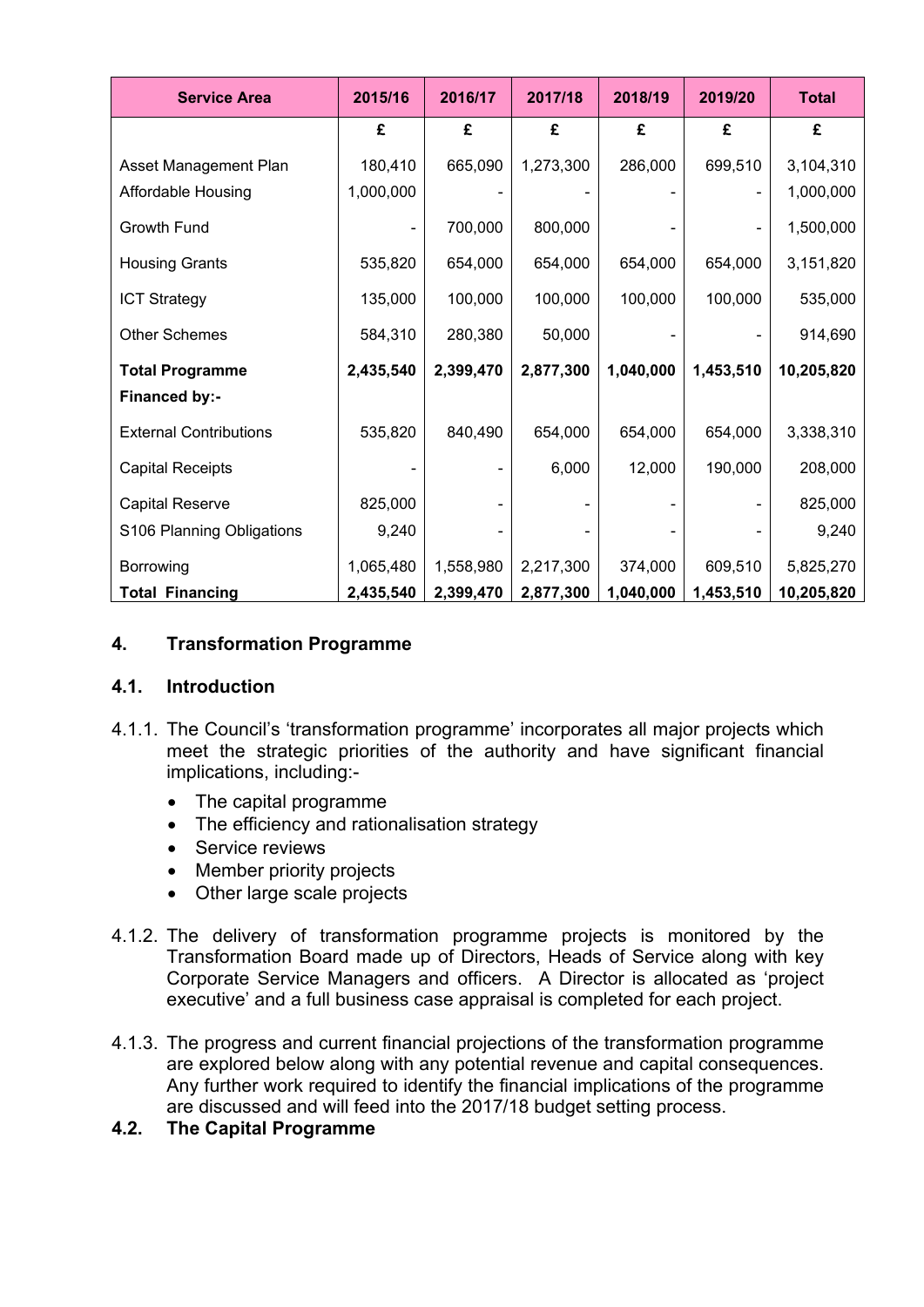- 4.2.1. The Capital Programme presented to Members in February 2016 has been reviewed, re-profiled and updated to reflect the latest position in terms of capital projections to 31st March 2021.
- 4.2.2. The latest capital projections, specifically identifying the major schemes, are summarised in the table below. Full detail is attached in Annex A.

| <b>Service Area</b>           | 2016/17   | 2017/18   | 2018/19   | 2019/20   | 2020/21   | <b>Total</b> |
|-------------------------------|-----------|-----------|-----------|-----------|-----------|--------------|
|                               | £         | £         | £         | £         | £         | £            |
| Asset Management Plan         | 638,650   | 1,273,300 | 286,000   | 699,510   | 434,250   | 3,331,710    |
| Affordable Housing            |           |           |           |           |           |              |
| Growth Fund                   |           | 700,000   | 800,000   |           |           | 1,500,000    |
| <b>Housing Grants</b>         | 686,060   | 654,000   | 654,000   | 654,000   | 654,000   | 3,302,060    |
| <b>ICT Strategy</b>           | 281,000   | 50,000    | 50,000    | 50,000    | 80,630    | 511,630      |
| <b>Other Schemes</b>          | 531,040   | 66,500    | 164,000   | 50,000    | 50,000    | 861,540      |
| <b>Total Programme</b>        | 2,136,750 | 2,743,800 | 1,954,000 | 1,453,510 | 1,218,880 | 9,506,940    |
| Financed by:-                 |           |           |           |           |           |              |
| <b>External Contributions</b> | 869,140   | 654,000   | 654,000   | 654,000   | 654,000   | 3,485,140    |
| <b>Capital Receipts</b>       |           | 6,000     | 12,000    | 190,000   |           | 208,000      |
| <b>Capital Reserve</b>        | 900,000   |           |           |           |           | 900,000      |
| S106 Planning Obligations     | 100,000   | 22,000    | 114,000   |           |           | 236,000      |
| Borrowing                     | 267,610   | 2,061,800 | 1,174,000 | 609,510   | 564,880   | 4,677,800    |
| <b>Total Financing</b>        | 2,136,750 | 2,743,800 | 1,954,000 | 1,453,510 | 1,218,880 | 9,506,940    |

4.2.3. The 2016/17 capital projections above include the carry forward of £169,110 capital budgets from 2015/16 as approved by Members in July 2016 (Provisional Outturn report). and new schemes totalling £236,000 (in accordance with section 106 planning obligations).

#### *Asset Management Plan*

- 4.2.4. It is essential that the Council maintains an asset base, which delivers the ambitions of the Corporate Plan – however, this needs to be affordable. This is becoming increasingly difficult due to the age of a number of the Council's key buildings and the shrinking amount of financial resources available to support service delivery.
- 4.2.5. A stock condition survey has been undertaken on the Council's property assets. A report detailing the outcomes and actions emerging was presented to Cabinet on 20<sup>th</sup> September 2016. This includes the potential capital and revenue financial implications of maintaining the Council's current property assets over a 30 year period.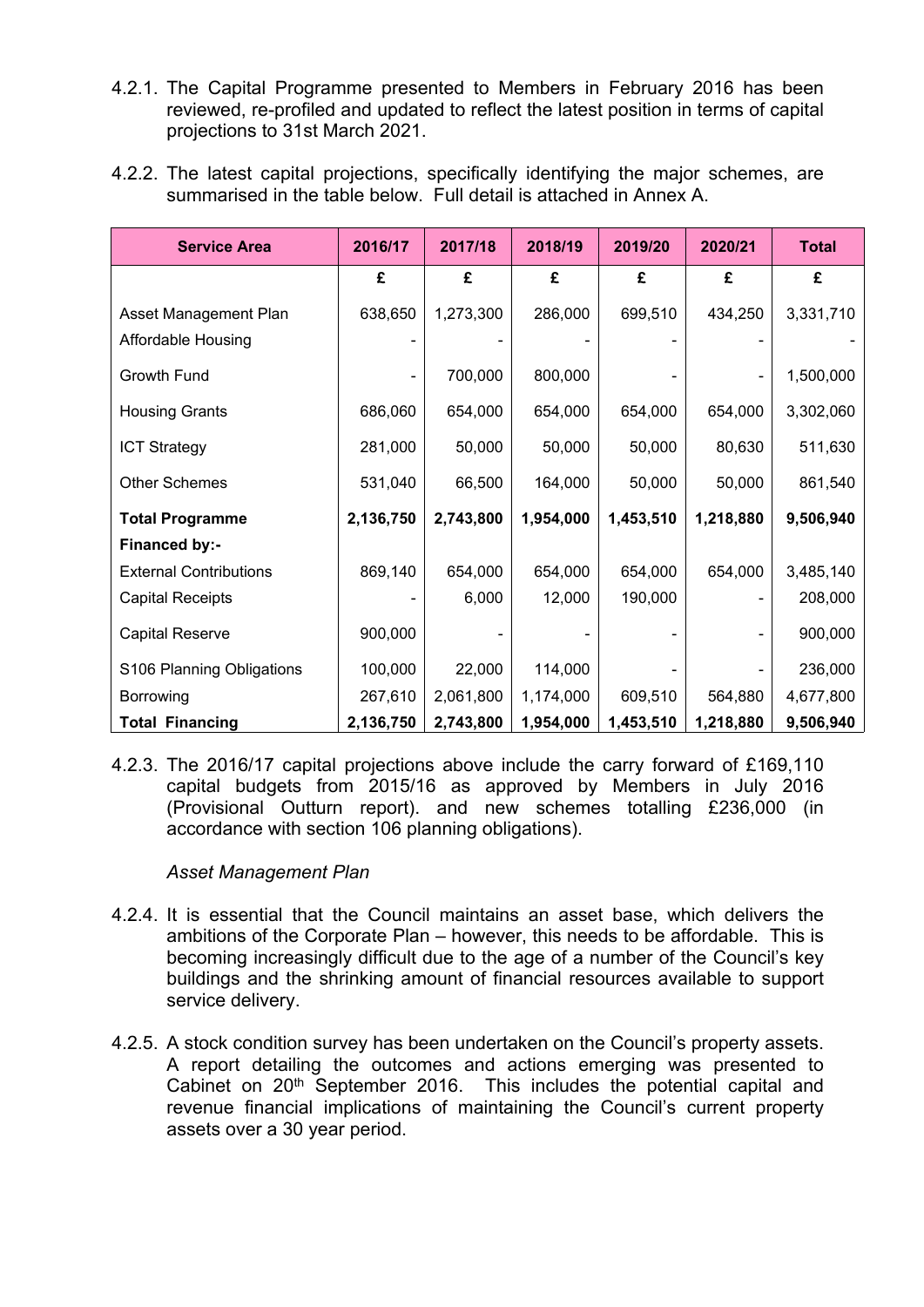- 4.2.6. The surveys have confirmed that a number of the Council's operational assets are dated in appearance, have structural issues or urgent health and safety work requirements or the electrical and mechanical infrastructure require updating. The investment required to ensure the assets remain fit for purpose is significant over the 30 year period and would consequently impact on future revenue budgets.
- 4.2.7. Therefore, the report discusses the options to either reduce the amount of capital expenditure or reduce the impact on revenue of the necessary capital spending:-
	- Asset rationalisation;
	- Shared use of assets:
	- Reduction in specification and functionality;
	- Generate additional capital receipts;
	- Identify grants to support investment;
	- Generate additional revenue from asset holdings.
- 4.2.8. Additionally, it also recommended the review of:-
	- Public conveniences and car parks provision, with a view to disposal of assets that are surplus to requirements;
	- Leisure asset portfolio in the context of the expiry of the existing leisure management contract with a view to reducing the on-going assets and operating costs;
	- Operational depot asset portfolio in the context of a potential new operating model with a view to reducing overall costs;
	- Strategic land holdings with a view to developing options to either generate additional capital receipts or opportunities to generate ongoing financial returns.
- 4.2.9. The current capital programme costs of the AMP include approved carry forwards from 2015/16, and the additional estimated costs of maintaining the asset portfolio in 2020/21. The 2017/18 – 2019/20 AMP remains as approved in February 2016 in this iteration. In preparation for the MTFP to be presented in February, the Council will assess and confirm the approach for asset investment over the period 2017/18 – 2020/21.
- 4.2.10 Any positive revenue implications of the asset management plan, for example, reduced annual maintenance and utility costs due to fewer and/or more efficient buildings and income receipts from shared accommodation partners will be taken towards the efficiency programme.

#### *Affordable Housing Project*

- 4.2.10. The Council's affordable housing project is being delivered via Ascent Housing – the joint venture established by the Council in partnership with Your Housing. Phase one is now complete with the majority of the 276 units now occupied.
- 4.2.11. The £5 million debenture facility was fully drawn in 2014/15, and is generating annual income of £100,000 for the remainder of the 25 year period (subject to early repayments by Ascent).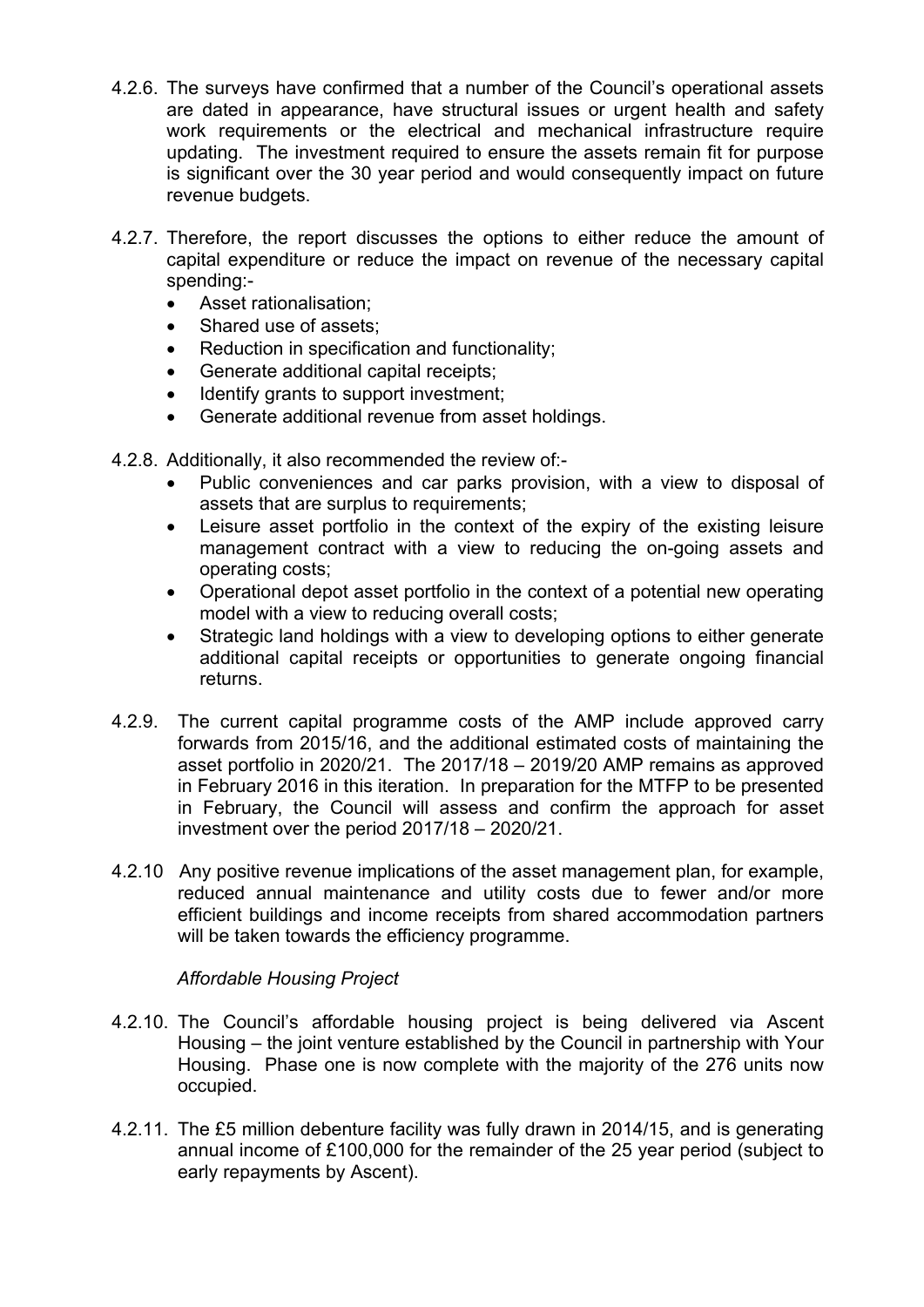- 4.2.12. £14 million of the £20 million loan facility has been drawn to date, the current Ascent business plan projections suggest that the remaining £6million loan facility will not be drawn during the 4 year period of this plan. However, if further schemes are developed as part of the business plan, further drawdowns may be required.
- 4.2.13. It is assumed at this stage that Ascent will refinance with the Council on maturity the initial 5 year loans. The Council will be meeting with Your Housing prior to the February MTFP to begin refinancing discussions.

#### *Growth Fund*

- 4.2.14. Members approved the establishment of a growth capital fund. The growth fund was set up with the aim of supporting capital projects that have a positive impact upon the Council's strategic objectives and generate revenue income streams.
- 4.2.15. Formal applications to the fund were invited, but after an appraisal of the business cases, no external applications have progressed to the next stage of assessment. However, there are internal schemes currently being developed with the aim of accelerating business growth and employment - the business case for moving forward with these projects will be assessed by the Transformation Board. Therefore, the capital budget remains in place to fund potential growth related projects.
- 4.2.16. Growth related projects should aim to generate income receipts for the Council, for example via increased business rates, rental income or interest receipts. £150,000 in additional income was identified within the current efficiency and rationalisation plan. However, these savings are yet to be achieved and this will be included as part of the overall efficiency programme review (see paragraph 4.3) to be undertaken prior to February 2017.

#### *Housing Grants*

- 4.2.17. The District Council is the duty holder under the Housing Grants, Construction and Regeneration Act 1996 for the mandatory Disabled Facilities Grant and this status remains despite changes to funding arrangements. All eligible applicants are entitled to receive mandatory funding for certain major adaptations to their properties. The funding for these adaptations has previously been given directly to the council but from 2015/16, the funding has been incorporated into the Better Care Fund and paid to the county council.
- 4.2.18. The Better Care Fund is a single pooled fund for all health and social care provision and covers the whole range of services including public health, social care services and clinical commissioning groups. The 2015/16 provision for Disabled Facilities Grants was ring-fenced within the Better Care Fund, payable to the Council from Staffordshire County Council.
- 4.2.19. It is not clear however, what the level of funding or the payment mechanism might be for future years. The County Council has launched a review of DFG provision in partnership with the district authorities which intends to re-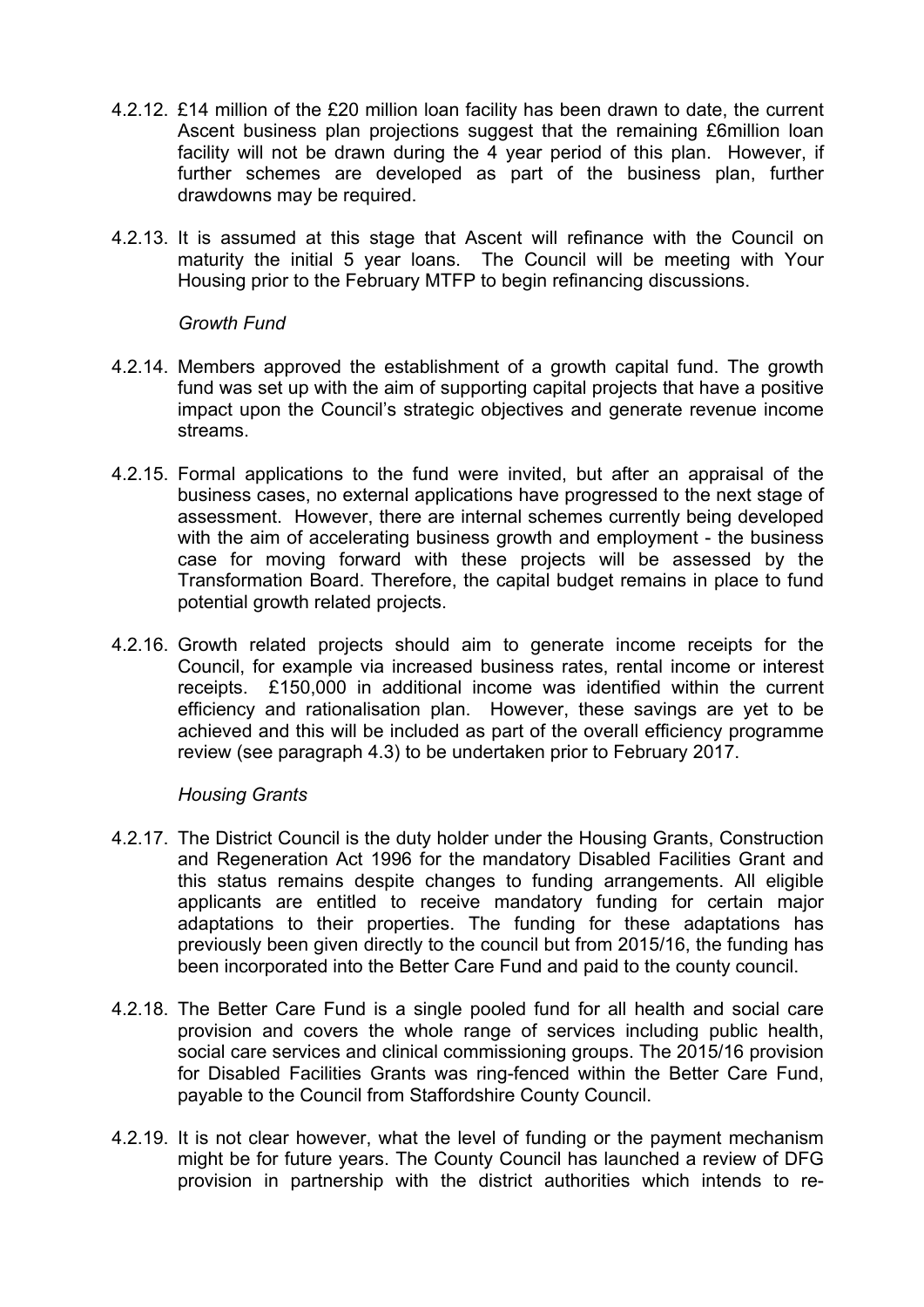engineer the delivery of adaptation services and this will subsequently inform the allocation of funding and the performance and delivery targets. There is a risk that Staffordshire Moorlands will need to increase its level of funding contribution in future years depending on levels of demand and any revised funding regime. Further updates will be provided as this becomes clear.

#### *ICT Strategy*

- 4.2.20. The framework for a new 3 year ICT Strategy was established in 2014/15. The key drivers of which are to support delivery of the Efficiency and Rationalisation Plan (£100,000 revenue saving required), provide the infrastructure to support joint working, support new ways of working and improve access to services for our customers.
- 4.2.21. Implememation of the Strategy has commenced, involving discussions with service areas to ascertain requirements and with a view to finding an Alliance wide solution in regard to IT provision. The aim of which is to reduce the number of applications and software and consequently pressure on server space. The capital provision for this project has been reprofiled to account for the acceleration of the infrastratucture and Microsoft compliancy phase of the project resulting in higher than originally anticpated expediture in 2016/17. An additional £100,000 has been added to the ICT capital programme overall to account for an additional years expenditure.
- 4.2.22. Capital investment is required to establish the infrastructure required to meet the key drivers. This in turn will identify the revenue consequences of capital purchases – increased costs including maintenance, updates and annual licence purchases, offset by savings resulting from better usage and consolidation of the Council's suite of systems.

#### *Brough Park*

- 4.2.23. A report was presented to Cabinet in July 2016 seeking approval for up to £600,000 in capital funding to support enhancements to Brough Park in Leek. This would be the Council's 20% (maximum) contribution to the overall project, with the remaining 80% funding to be applied for from the Heritage Lottery Fund (HLF).
- 4.2.24. A business case is to be completed for consideration and dependent on the outcome, an allocation within the capital programme may be required. A further update will be included in the February report.

#### *Financing the Capital Programme*

4.2.25. The capital programme can be funded from a number of options which include external grants and contributions from third parties comprising of Government and lottery funding; capital receipts from asset sales as part of the asset management plan; earmarked revenue reserves and borrowing.

**Contract**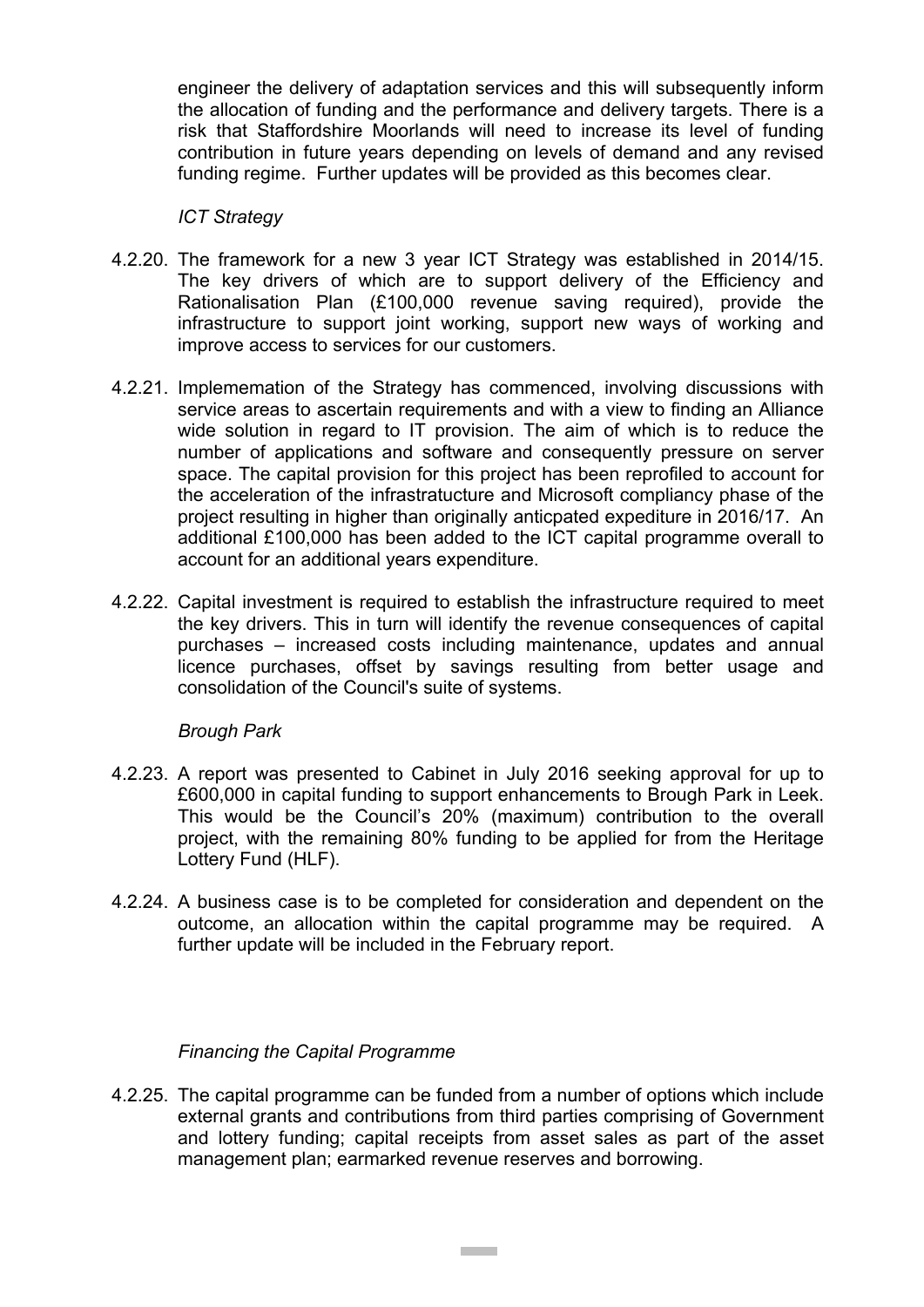- 4.2.26. The main element of spending within the current programme which is expected to be funded from external resources is support towards Disabled Facilities Grants. Estimated capital receipts of £0.2m will be available over the next four years subject to a review of surplus assets. Revenue reserves of £0.9m are forecast to be applied 2016/17.
- 4.2.27. Borrowing is therefore the main funding option for the programme. The Treasury Management Strategy then considers whether this is funded externally or internally - both options have a consequence on revenue either through reduced investment income or increased external interest liability as highlighted in the table below.
- 4.2.28. There remains a balance of £100,000 within the earmarked reserve established specifically to fund capital projects. It is proposed to use this fund where an options appraisal on the acquisition of vehicles, plant and equipment has been carried out and suggests that the most financially viable option is to outright purchase.

#### *Revenue Consequences of the Capital Programme*

4.2.29. The capital investment proposals above will result in estimated revenue consequences as follows:-

| <b>Revenue Consequence*</b><br>(changes year-on-year)   | 2016/17<br>(baseline) | 2017/18 | 2018/19   | 2019/20  | 2020/21 |
|---------------------------------------------------------|-----------------------|---------|-----------|----------|---------|
|                                                         | £                     | £       | £         | £        | £       |
| Ascent Loan Income                                      | (490, 100)            | 2,210   | 4,030     | 75,670   | (410)   |
| Debenture Income<br>Growth Fund (recovery of Borrowing) | (100,000)<br>(7,700)  | 3,850   | (22, 650) | (20,800) |         |
| <b>Borrowing Costs</b>                                  | 259,000               | 16,690  | 51,450    | 30,260   | 42,490  |
| <b>Total</b>                                            | (338, 800)            | 22,750  | 32,830    | 85,130   | 42,080  |

*\* Income generation from the growth fund, savings from asset rationalisation and implementation of the ICT Strategy are already assumed within the Efficiency & Rationalisation Plan (see 4.3)*

#### **4.3. Efficiency & Rationalisation Programme**

- 4.3.1. The current Efficiency and Rationalisation Strategy was approved by Members in April 2014, which identified a programme of £2.3 million in savings to be made over the period 2014/15 – 2016/17.
- 4.3.2. In establishing the current Efficiency & Rationalisation plan, importance was placed on ensuring the programme of savings was well focussed and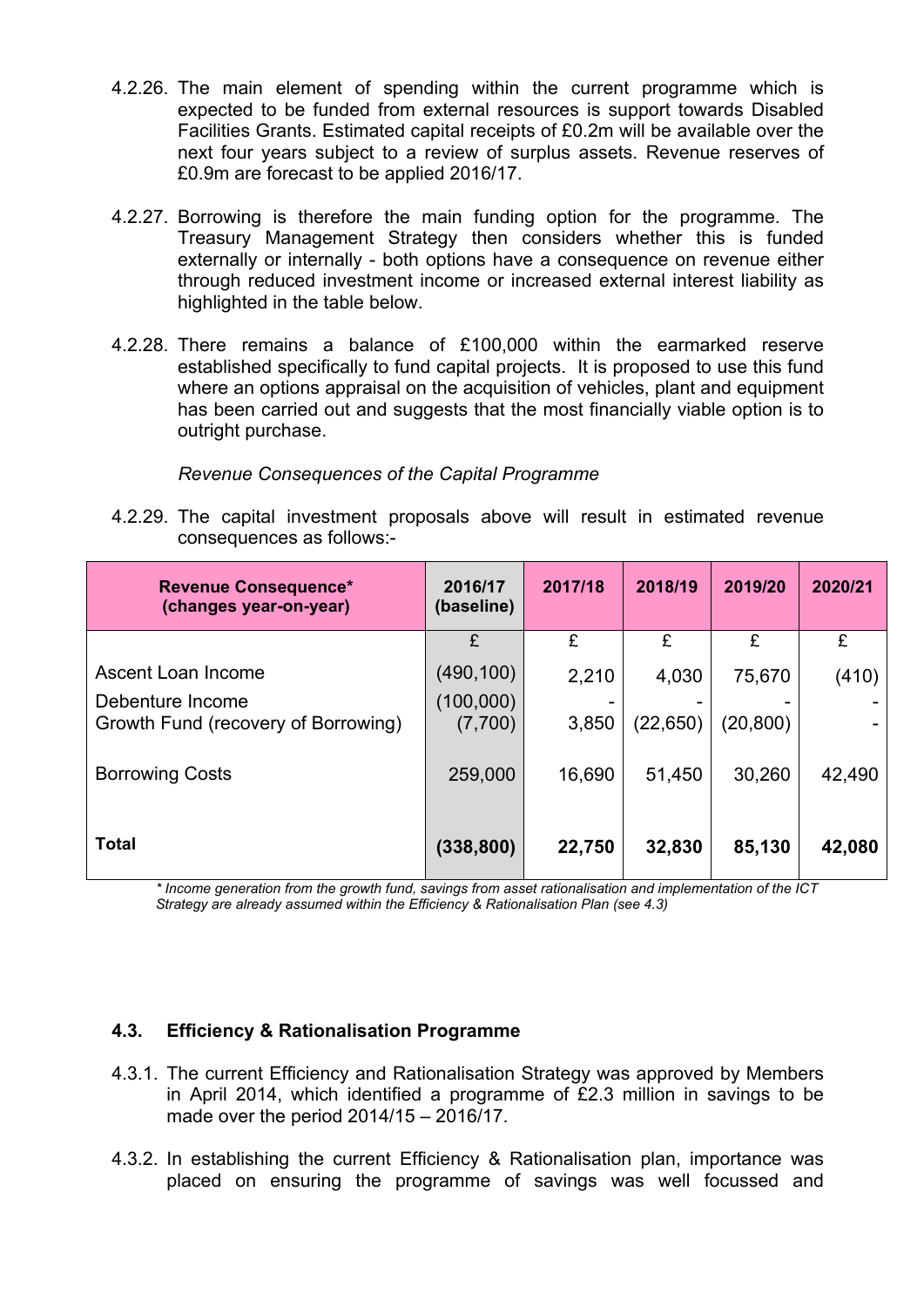recognised the capacity constraints on the organisation following the departure of a significant number of staff under voluntary redundancy. Therefore, external challenge work was commissioned to assist in identifying areas which have the greatest potential for further savings.

- 4.3.3. A number of principles were developed in order to ensure that the plans are focussed in the right areas and are deliverable. These are:-
	- Service reviews will be completed on a structured basis;
	- Individual service structures will be properly combined across the Alliance;
	- There will be continued protection of front-line services;
	- Non-priorities will be identified in discretionary services and targeted for savings if possible;
	- Mandatory services will be developed to ensure that they are efficient when compared with the best local authorities;
	- Transactional services to be delivered around the needs of customers and development of "channel shift";
	- There will be strong focus on corporate efficiencies e.g. procurement, asset management to minimise the impact on staffing levels.
- 4.3.4. After taking into account these principles a framework was developed to inform the finalisation of the Efficiency and Rationalisation Strategy. The programme is focussed upon five areas:-

# *1. Enhancing Income and Improving Trading*

Focussed upon increasing the income generated from Council Services including, by identifying and generating new income streams, improving the effectiveness of services that compete with other service providers, and improving the yield from fees and charges through increased activity;

# *2. Extending Shared Services*

Looking at new partners such as Staffordshire County Council, Peak National Park and other neighbouring Councils;

# *3. Corporate Efficiency Projects*

Targeting savings that do not directly impact on front line service provision including; implementation of the procurement strategy, further development of the Asset Management Plan, a review of administrative support, agreement of a longer term approach to workforce pay and benefits, a comprehensive review of the ICT strategy, finalisation of the current management review, more cost effective arrangements around utilisation of the third sector and development of alternative service delivery models;

# *4. Service Reviews*

Structured and comprehensive review of all of the Council's services – removing service silos in order to realise savings from new approaches to delivery including exploiting channel shift, combining similar functions such as enforcement, and taking a joined up approach to corporate support services. An update with regard to the progress of service reviews and revenue implications is included in the next section;

# *5. Innovation and Growth*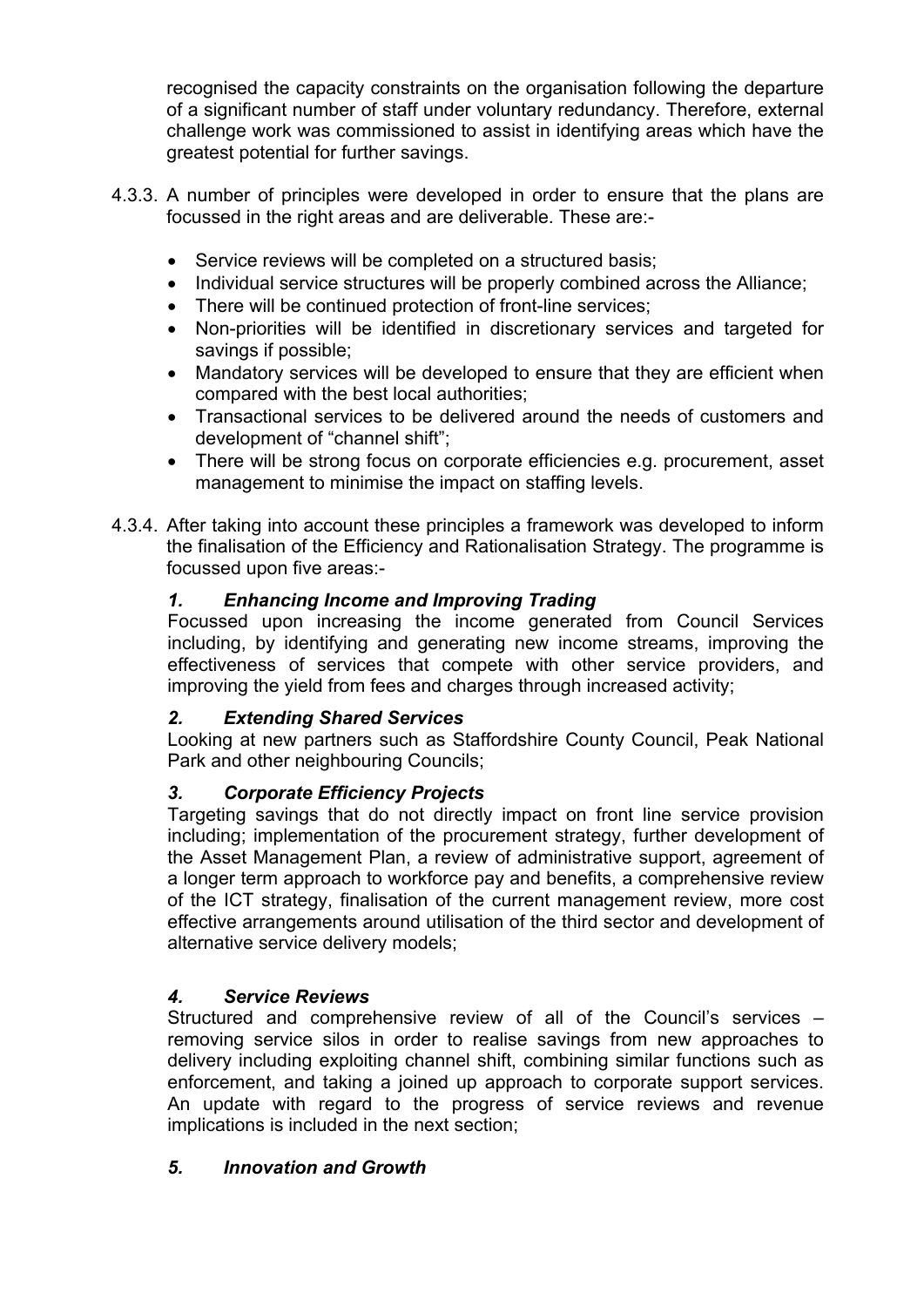Creation of a Development Fund on an "invest to save" basis.

4.3.5. The current profile of the financial savings proposed in the Strategy are summarised below (see ANNEX B for more detailed plan). The below table also illustrates progress against the programme and identifies any new efficiency requirements.

| <b>Efficiency Strategy</b>              | 2014/15 | 2015/16 | 2016/17                 | 2017/18 | 2018/19 | 2019/20 | 2020/21                  | <b>TOTAL</b> |
|-----------------------------------------|---------|---------|-------------------------|---------|---------|---------|--------------------------|--------------|
|                                         | £       | £       | £                       | £       | £       | £       |                          | £            |
| <b>ORIGINAL PROGRAMME</b>               |         |         |                         |         |         |         |                          |              |
| Enhancing Income &<br>Improving Trading | 52,940  | 135,740 | 78,760                  |         |         |         | $\overline{\phantom{a}}$ | 267,440      |
| <b>Extending Shared Services</b>        | 25,000  | 50,000  | 50,000                  | -       |         |         | $\overline{\phantom{a}}$ | 125,000      |
| Corporate Efficiency Projects           | 425,000 | 520,000 | 235,000                 | ۰       |         |         | $\overline{\phantom{a}}$ | 1,180,000    |
| <b>Service Reviews</b>                  | 170,000 | 240,000 | 125,000                 |         |         |         | $\overline{\phantom{a}}$ | 535,000      |
| Innovation & Growth                     |         | 25,000  | 125,000                 |         |         |         | $\blacksquare$           | 150,000      |
| Total                                   | 672,940 | 970,740 | 613,760                 |         |         |         | ۰                        | 2,257,440    |
| <b>CURRENT PROGRESS</b>                 | 582,020 | 354,910 | 1,320,510<br>to achieve |         |         |         | ٠                        | 2,257,440    |
| <b>NEW REQUIREMENT</b>                  |         |         |                         | 616,860 | 650,200 | 712,780 | 367,210                  | 2,347,050    |

- 4.3.6. £706,750 in unachieved efficiencies in 2014/15 and 2015/16 have been rolled forward into 2016/17. The shortfall is primarily as a consequence of the shortterm and one-off costs of the implementation of the service review process. The 2015/16 shortfall was met by service underspends and additional income (partly by utilisation of the earmarked reserve set up specifically for this purpose).
- 4.3.7. As the service review process has been completed (with the exception of some outstanding mini-reviews currently taking place within Housing and Benefits) the majority of the £535,000 targeted savings will be achieved in 2016/17. Additionally, £240,000 in Procurement related savings (reduced spend as a result of procurement activity being challenged/increased on contract spend etc.) were identified as part of the 2016/17 budget setting process. These will be offset against the efficiency programme in 2016/17.
- 4.3.8. This would leave approximately £550,000 to be achieved with focus then turning to other efficiency projects for example income generation, asset management, growth projects and further sharing of services to deliver the remaining savings. A review of these remaining projects and the viability of the savings targets will be assessed prior to the February Budget and MTFP, with consideration to reprofiling or reallocation of efficiency targets.
- 4.3.9. In addition to the existing efficiency programme, in order to balance the budget in 2017/18, 2018/19, 2019/20 and 2020/21, there is a new savings requirement of £2,347,050.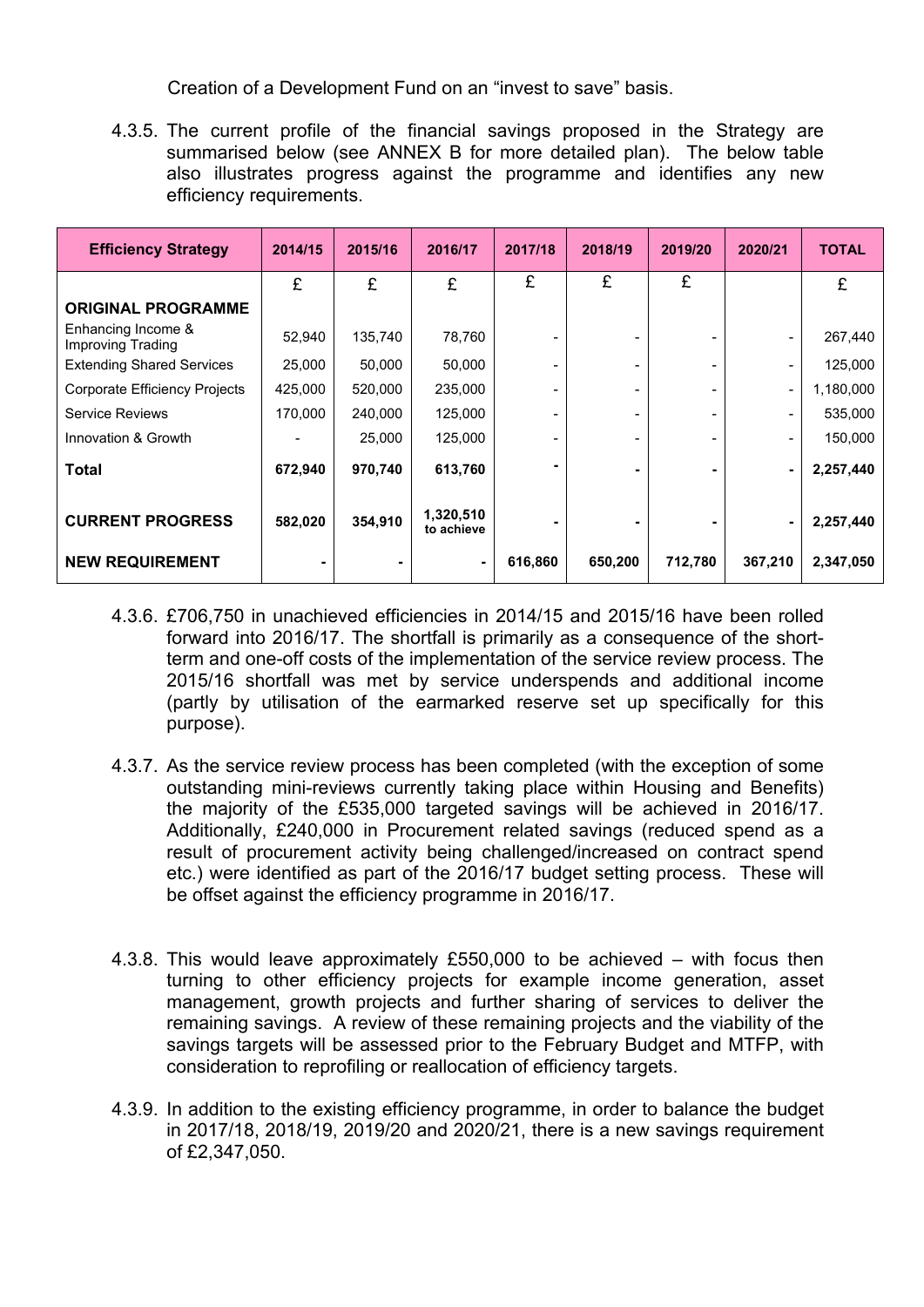- 4.3.10. A proportion of this will potentially be met from the new localised Business Rates retention system (see paragraph 6.2). However there is uncertainly around what impact this will have on the Council at present and the new system is unlikely to be in place until 2019-20 / 2020-21. There are also potential savings that will generate from the significant projects taking place over the life of the MTFP relating to Channel Shift, and the procurement and review of the current provision of Waste Collection, Leisure Centre Management and Facilities Management (see paragraph 4.6).
- 4.3.11. A further exercise reviewing the revenue underspends of recent years will also take place during the 2017/18 budget setting process. The review will identify areas, which have consistently underspent against the base budget, with a view to removing the excess provision. Any budget adjustments will be used to support the Efficiency & Rationalisation Strategy.

## **4.4. Service Reviews**

- 4.4.1. In agreeing the Efficiency Strategy, members approved the principle of conducting a programme of service reviews. These reviews ensure the services provided by the Council can be operated with a reduced level of financial resources.
- 4.4.2. The programme began during 2014/15, when all staff were given the opportunity to put forward their ideas on service improvement and efficiencies via 'Hearts and Minds' sessions. The service reviews progressed in line with the SHAPE Review methodology and have now reached the implementation stage.
- 4.4.3. A report was presented to the Resources Overview & Scrutiny Panel in September 2015, which summarised the service review outcomes, the financial and staffing implications that result from the proposals, and details of the implementation process.
- 4.4.4. The achievement of efficiency savings in respect of the service review process have been deferred as a result of the one off costs associated with implementation for example, the cost of redundancy, pay protection and temporary staff arrangements. However, it is anticipated that the majority of the £535,000 targeted efficiency will be achieved during 2016/17
- 4.4.5. The salary estimates are currently being updated in line with service review structures, the savings will then be realised against the Efficiency Programme and reported in the February MTFP and Quarter 3 financial update report.

#### **4.5. Member Priority Actions / Projects**

4.5.1. During the development of the Corporate Plan a number of priority actions have been identified and prioritised by members. These are as follows:-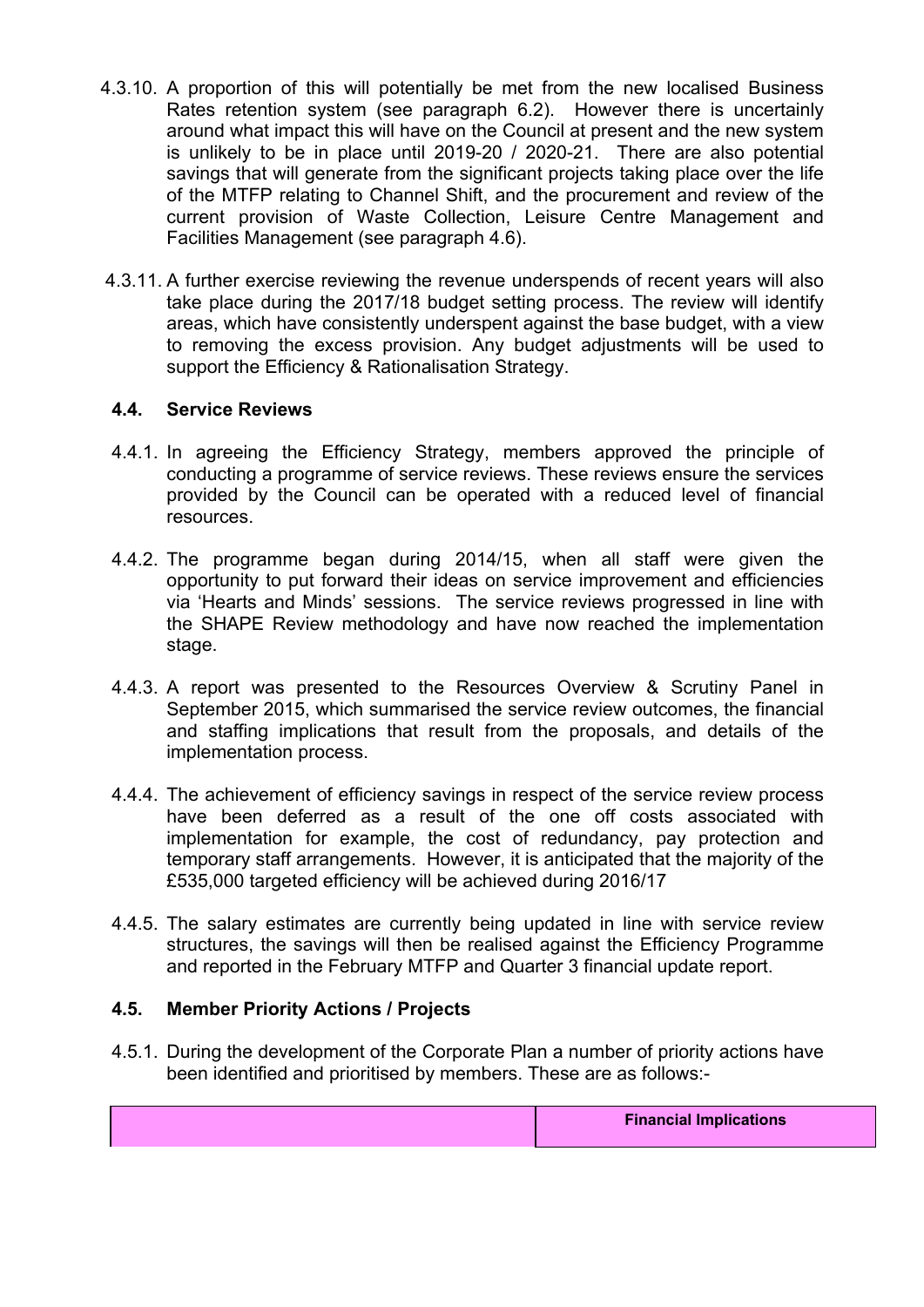| <b>Member Priority Actions / Projects</b>                                                                                                                               |   | Firm - in<br>plans | Costs<br>understood - | Costs not<br>yet known |
|-------------------------------------------------------------------------------------------------------------------------------------------------------------------------|---|--------------------|-----------------------|------------------------|
|                                                                                                                                                                         |   |                    | not in plans          |                        |
| <b>Environment</b>                                                                                                                                                      |   |                    |                       |                        |
| Refresh the processes for dealing with enforcement action<br>against environmental crime (fly tipping and littering) in<br>order to ensure that there is zero tolerance | Y |                    |                       |                        |
| Agree and implement actions that will ensure that the<br>waste collection service can deal with the reducing levels<br>of recycling income and recycling credits        | Y |                    |                       |                        |
| Agree an approach that results in joint operating<br>arrangements with High Peak for waste collection and<br>street cleansing                                           | Y |                    |                       |                        |
| Reduce the Council's energy consumption and associated<br>costs                                                                                                         | Y |                    |                       |                        |
| <b>Customer Services</b>                                                                                                                                                |   |                    |                       |                        |
| Implement the agreed Customer Services Strategy                                                                                                                         | Y |                    |                       |                        |
| Agree and implement an approach to bring about effective<br>channel shift                                                                                               | Y |                    |                       |                        |
| Agree and implement a plan for further improvement of the<br>Council's website                                                                                          | Y |                    |                       |                        |
| Review and revise processes to ensure that they are<br>focused upon the customer and are effectively aligned<br>across services                                         | Y |                    |                       |                        |
| Develop a plan to ensure better sharing of information<br>between services and with partners                                                                            | N |                    |                       |                        |
| <b>Planning &amp; Property</b>                                                                                                                                          |   |                    |                       |                        |
| Develop and implement a new approach that ensures that<br>the planning applications process is quicker, linked to<br>growth and focussed upon increasing income         | Y |                    |                       |                        |
| Develop and implement plans to extend the public market<br>operation in Leek                                                                                            | Y |                    |                       |                        |
| Develop and implement a plan which will address the<br>planning enforcement backlog                                                                                     | Y |                    |                       |                        |
| Ensure that delegations in respect of planning applications<br>are appropriately applied and that Parish Council views'<br>are taken into account                       | N |                    |                       |                        |
| Implement a system to ensure that planning conditions<br>implementation is tracked effectively                                                                          | N |                    |                       |                        |
|                                                                                                                                                                         |   |                    |                       |                        |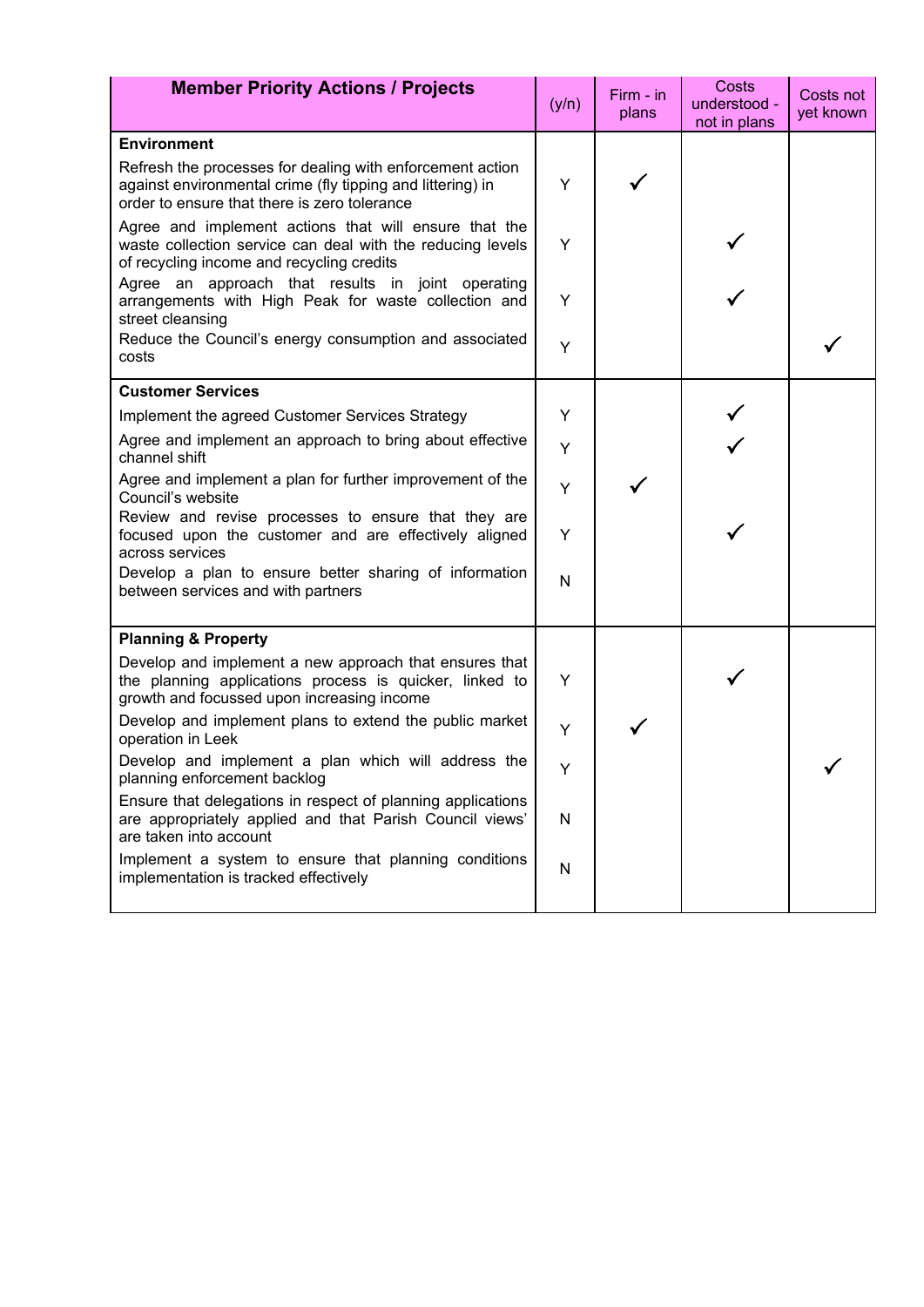|                                                                                                                                                        |       | <b>Financial Implications</b> |                                       |                        |  |  |  |
|--------------------------------------------------------------------------------------------------------------------------------------------------------|-------|-------------------------------|---------------------------------------|------------------------|--|--|--|
| <b>Member Priority Actions / Projects</b>                                                                                                              | (y/n) | $Firm - in$<br>plans          | Costs<br>understood -<br>not in plans | Costs not<br>yet known |  |  |  |
| Leisure, Sports, Parks, Countryside and Communities<br>Agree an approach that results in joint leisure centre<br>contract renewals across the Alliance | Y     |                               |                                       |                        |  |  |  |
| Develop and implement a plan that is focussed on<br>increasing footfall in Leisure Centres by the effective use of<br>off-peak capacity                | Y     |                               |                                       |                        |  |  |  |
| Work with health services to develop a plan to enhance<br>leisure provision with a focus on health improvement                                         | Y     |                               |                                       |                        |  |  |  |
| Identify and implement an approach to reduce the cost of<br>country parks                                                                              | Y     |                               |                                       |                        |  |  |  |
| Develop a plan to improve Brough Park with HLF support                                                                                                 | Y     |                               |                                       |                        |  |  |  |
| Develop a strategy for further development of affordable<br>and specialist housing                                                                     | Υ     |                               |                                       |                        |  |  |  |
| Develop and agree a new empty properties strategy                                                                                                      | Y     |                               |                                       |                        |  |  |  |
| Develop and implement a plan to reduce anti-social<br>behaviour                                                                                        | N     |                               |                                       |                        |  |  |  |
| Develop a scheme that supports the upgrading of security<br>in vulnerable people's homes                                                               | N     |                               |                                       |                        |  |  |  |
| Support the Community Safety Partnership with improved<br>provision of outreach workers for dealing with domestic<br>violence                          | N     |                               |                                       |                        |  |  |  |
| Leader                                                                                                                                                 |       |                               |                                       |                        |  |  |  |
| Develop and implement a plan to identify new and<br>innovative ways of generating income                                                               | Y     |                               |                                       |                        |  |  |  |
| Implement the Growth Fund initiative to support small<br>businesses                                                                                    | Y     |                               |                                       |                        |  |  |  |
| Support the development of London Mill                                                                                                                 | Y     |                               |                                       |                        |  |  |  |
| Support the development of Cornhill                                                                                                                    | Y     |                               |                                       |                        |  |  |  |
| Support the development of improved rail links in<br>partnership with Stoke-on-Trent City Council                                                      | N     |                               |                                       |                        |  |  |  |
| Support the development of a Cinebowl / Fast Food Outlet                                                                                               | N     |                               |                                       |                        |  |  |  |
| Implement the town deal in Biddulph in partnership with<br><b>Biddulph Town Council</b>                                                                | N     |                               |                                       |                        |  |  |  |

4.5.2. Any costs or revenue associated with these actions will need to be included in the MTFP. The impact of a number of them is already included in this iteration of the plan but additional work will need to be undertaken to develop a number of the actions further and at the same time identify any financial implications.

# **4.6. Other Projects**

#### *Channel Shift*

4.6.1. In addition to the above, the Council is progressing the 'channel shift' project, which focuses on changing the way in which our customers interact with the Council with the enhanced use of technology. The aim of which is not only to achieve financial savings but also to improve the customer experience and streamline internal processes.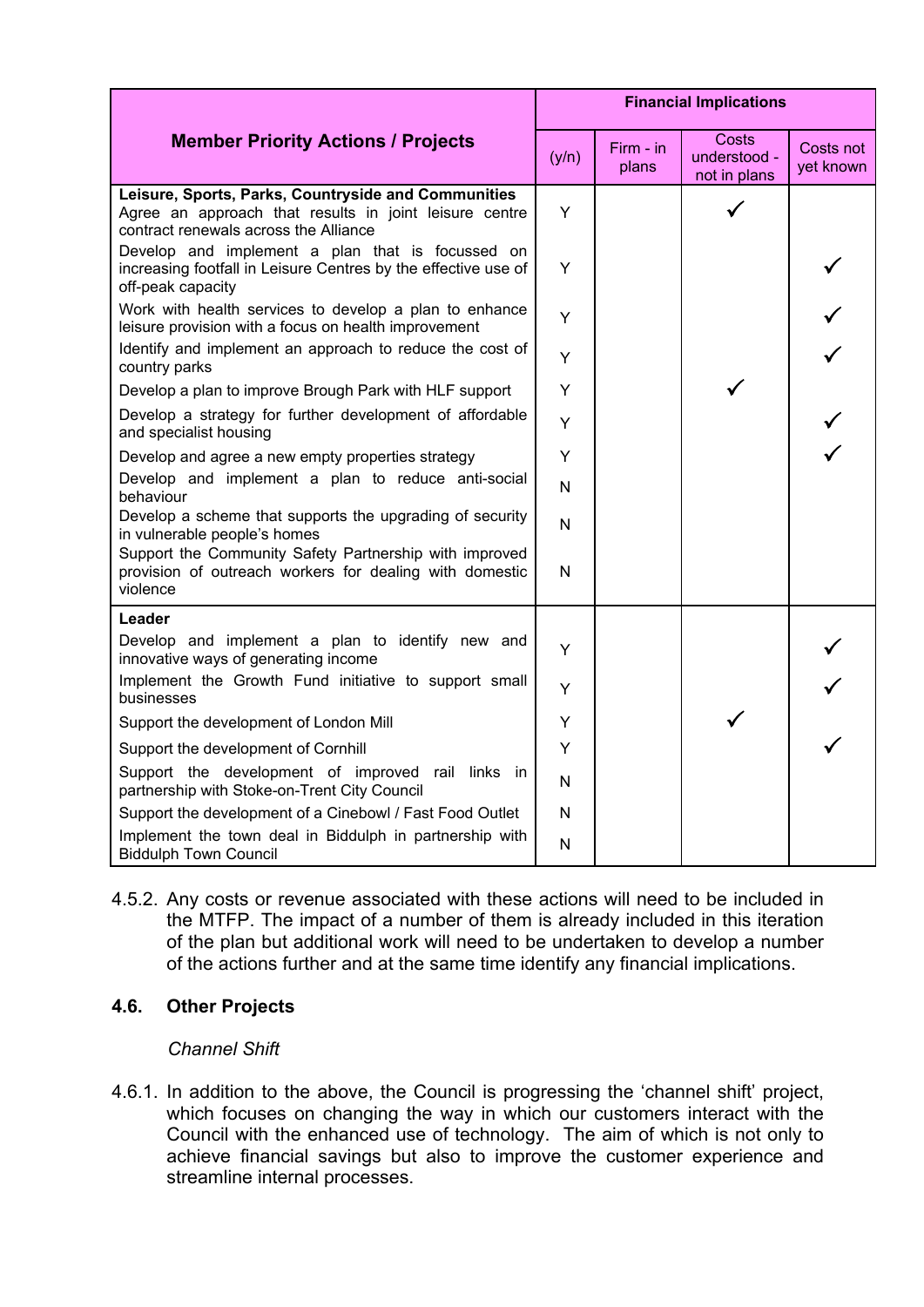- 4.6.2. This project will potentially impact on the capital programme (investment as part of the ICT Strategy) with the savings generated from the project covering the cost of borrowing and supporting the efficiency programme.
- 4.6.3. The business case for this project has been developed, with a timeline for implementation in place. The first phase concentrates on the use of e-forms to channel applications for Housing Benefit and Council Tax discounts and exemptions, and the use of credit information to apply risk-based verification and assist with the review of eligibility for discounts and exemptions.

#### *Significant Procurement Activity*

- 4.6.4. During the life of the MTFP, there will be a number of large scale procurement projects that will either be completed or the initial review work will be commenced. These exercises will potentially have a significant financial impact on the Authority, and therefore further updates will be provided as the projects progress:-
	- Waste and Streets Service Delivery the Council is currently developing the business case for a joint delivery model for the provision of Waste and Street services. The service is currently in-house, with the Council's Alliance partner High Peak B.C. having an outsourced waste operation – the contract expires during 2017/18. Therefore, the two Authorities will be focusing on the delivery of a jointly operated service in order to avoid duplication and realise efficiencies;
	- Leisure Centre Operation both Staffordshire Moorlands D.C. and High Peak B.C. outsource the operation of Leisure Centres to a private sector contractor. Both contracts expire during 2018/19, therefore similar to the delivery of Waste and Streets, the Authorities will be looking to potentially work together on the future operation of the Leisure Centres. Consideration will also be given to the future asset management costs of maintaining the buildings and the delivery models going forward in order to achieve value for money;
	- The Council has a joint contract with High Peak B.C. for the facilities management of the buildings – currently undertaken by Derbyshire County Council. The contract initially delivered savings to each Authority and is due to expire at the end of 2016/17. The two Authorities, working together, will aim to drive further savings from the re-procurement of the contract.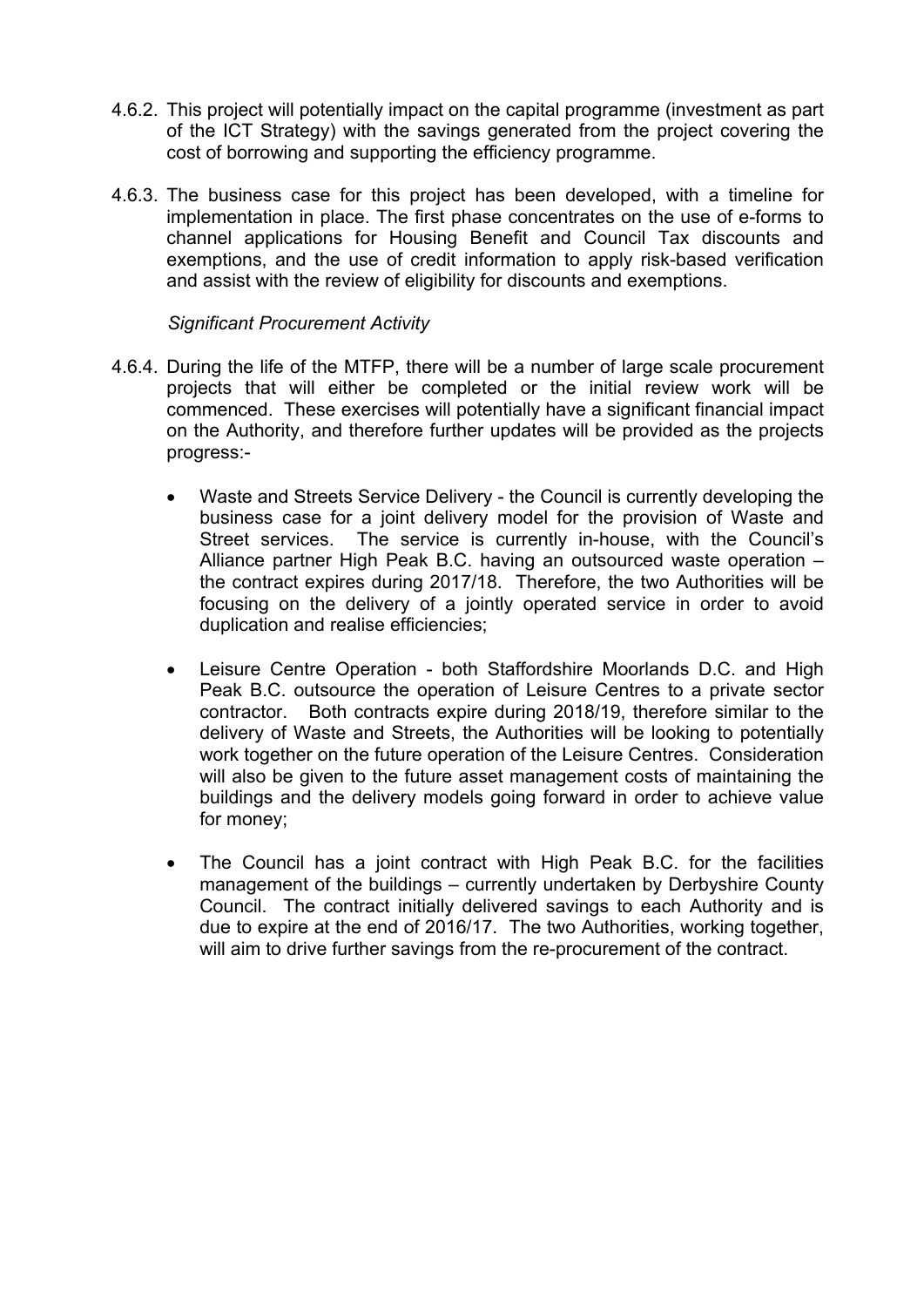# **5. Financial Forecasts**

# **5.1. Interest Rates**

- 5.1.1. The Bank of England Base Rate was cut from 0.50% to 0.25% following the Monetary Policy Committee (MPC) meeting of 4<sup>th</sup> August 2016. Latest interest rate forecasts (from the Council's treasury advisors, Capita) include the likelihood that a further cut to near zero at 0.10% will take place if data comes in as forecast, but do not project the possibility of negative rates.
- 5.1.2. The tentative forecast is for increases in Bank Rate in May 2018 to 0.25% and to 0.50% in May 2019, but these will very much depend on how strongly, and how soon, the UK economy makes a gradual recovery and so start a process of very gradual increases in Bank Rate over a prolonged period. The mix of extreme political and economic uncertainties over this time period continue to make it very likely that these forecasts will be subject to significant updating as events evolve.
- 5.1.3. Borrowing commentary reports that yields are at historic lows and borrowing should be considered where appropriate to the strategy. The general expectation for an eventual trend of gently rising gilt yields and PWLB rates remains.

| <b>Investment Income</b>                                   | 2017/18             | 2018/19             | 2019/20            | 2020/21               |
|------------------------------------------------------------|---------------------|---------------------|--------------------|-----------------------|
| Changes in Investment Income<br>Changes in Borrowing costs | 32,060<br>(10, 250) | (15,990)<br>(5,310) | (36, 580)<br>(580) | (36, 590)<br>(27,900) |
|                                                            | 21,810              | (21,300)            | (37, 160)          | (64,490)              |

5.1.4. Based on the current forecasts, changes in investment income and borrowing costs are highlighted below:-

# **5.2. Inflationary Projections**

- 5.2.1. The Retail Price Index (RPI) and Consumer Price Index (CPI) 12 month rate, as at August 2016, stood at 1.8% and 0.6% respectively. Inflation forecasts are made reflecting the composition of the Council's expenditure, resulting in an inflation rate specific to the Council.
- 5.2.2. The MTFP presented to members in February 2016 was premised on inflation assumptions at that time. Those inflationary assumptions have now been rolled forward a further 12 months to incorporate the 2020/21 financial year and have been updated to reflect the latest available information from authoritative sources such as the Office for National Statistics (ONS). The additional costs to the Council arising from inflation are forecast in the table below:-

| <b>Expenditure/Income</b> | 2017/18 | 2018/19 | 2019/20 | 2020/21 |
|---------------------------|---------|---------|---------|---------|
|                           | -       |         |         |         |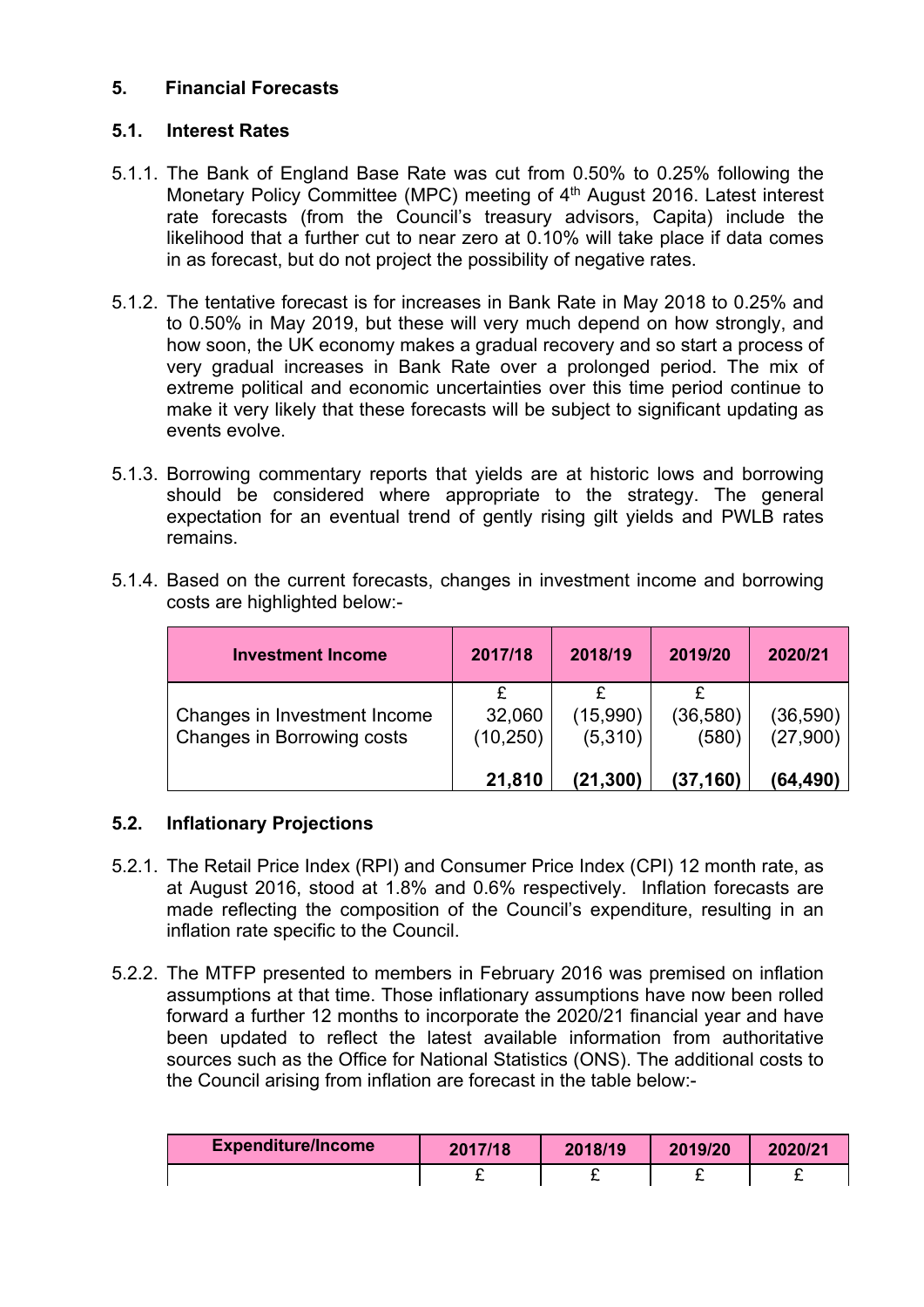| <b>In-Year Inflation Pressure</b> | 381,400 | 429,300 | 436,140 | 433,280 |
|-----------------------------------|---------|---------|---------|---------|
| Supplies and Services             | 53,520  | 63,250  | 63,810  | 64.740  |
| Transport                         | 6,020   | 13,320  | 13,420  | 13,570  |
| <b>Premises Costs</b>             | 29,190  | 32,930  | 33.490  | 34,060  |
| <b>Employee Costs</b>             | 292,670 | 319,800 | 325,420 | 320,910 |

## **5.3. Budgetary Demand**

- 5.3.1. The Medium Term Financial Plan presented to Council in February 2016 analysed and projected forward both income and expenditure. This has been revised to reflect known changes in budgetary demand.
- 5.3.2. The current known changes in budgetary demand are highlighted below:-

| Increased / (Reduced) Budget Demand                                      | 2017/18   | 2018/19   | 2019/20   | 2020/21 |
|--------------------------------------------------------------------------|-----------|-----------|-----------|---------|
|                                                                          | £         | £         | £         | £       |
| Staff conference costs (biennial)*                                       |           |           |           |         |
| Reduction in level of Parish Council Local Council<br><b>Tax Support</b> | (22, 200) | (13,780)  | (13, 830) |         |
| Internal Audit (5 yearly external review)                                | (2,500)   |           |           |         |
| Uniforms - Customer Services                                             | (2,500)   | 2,500     | (2,500)   | 2,500   |
| MMI second levy                                                          | (10,500)  |           |           |         |
| Supported housing scheme - subsidy loss                                  | 15,000    | -         |           |         |
| Removal of salary recharge to capital programme                          | 16,300    |           |           |         |
| Building Control - service change                                        | 90,000    |           |           |         |
| <b>Total</b>                                                             | 83,600    | (11, 280) | (16,330)  | 2,500   |

\* The cost of the staff conference is now met from an earmarked reserve in the year of occurrence

#### **5.4. Budget Growth**

- 5.4.1. In previous years, very few additions in respect of budget growth have been included in the MTFP. It is assumed in light of the financial pressures faced by the Council, that any local issues that necessitate budget growth will be financed by internal spending reductions elsewhere.
- 5.4.2. No new items of budget growth have been included in this version of the Medium Term Financial Plan.

# **5.5. Pensions**

- 5.5.1. The Staffordshire Pension Fund underwent a triennial actuarial valuation in 2016 to determine the level of future contributions necessary to achieve a balanced position. Although the final outcome is not yet known, initial indications have been received outlining the level of payments required.
- 5.5.2. At the last valuation in 2013 the Fund had a funding level (the ratio of assets to liabilities) of 71.7%, and a scheme deficit of £1,209 million. The revised position, as at 2016, will be confirmed later in November.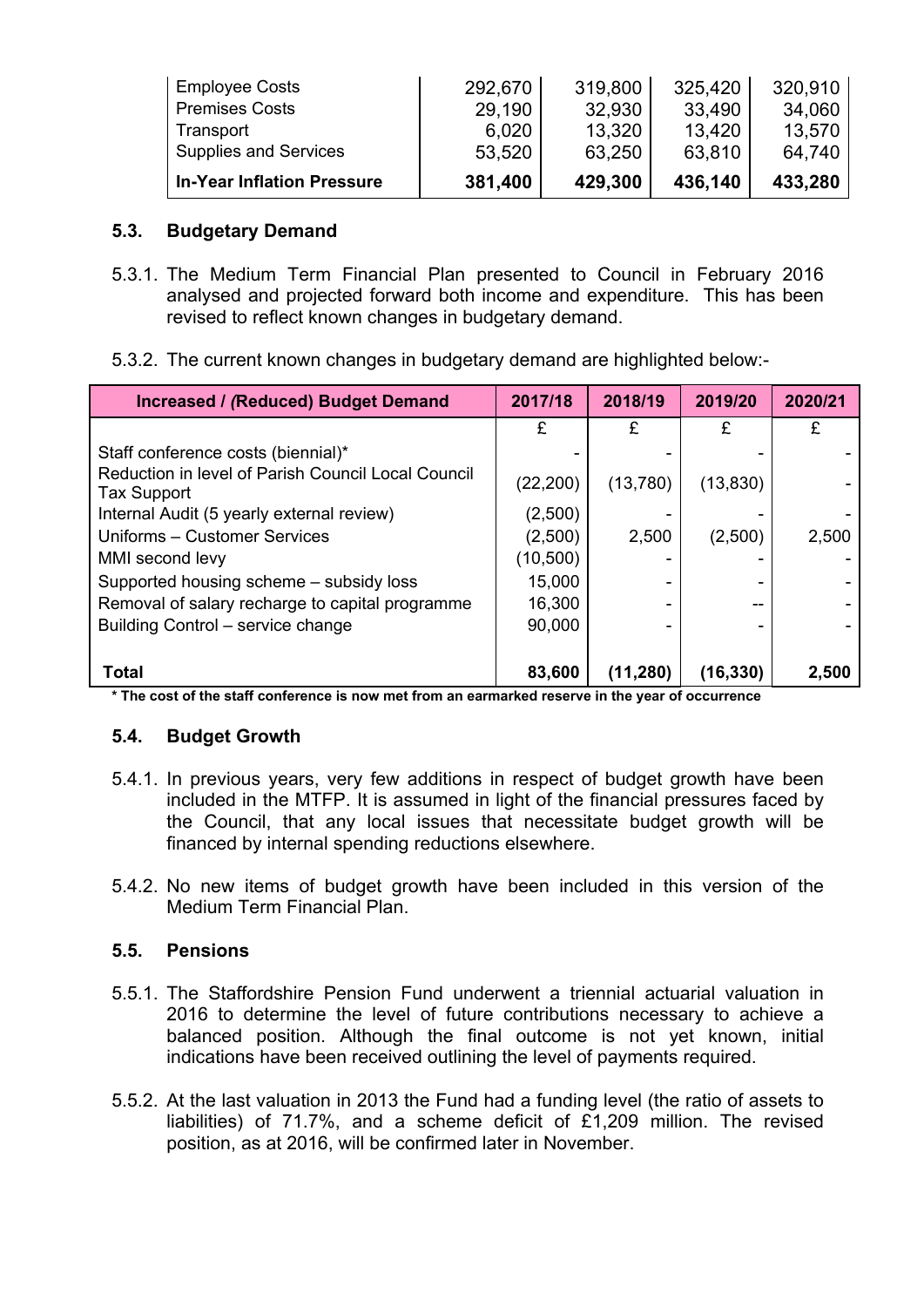- 5.5.3. The Staffordshire Moorlands District Council portion of the Fund had a funding level of 61% at the 2013 valuation and a deficit £24.8 million. Since this valuation the Council has budgeted to make contributions into the Fund of £0.97 million in 2014/15, £1.08 million in 2015/16, and £1.18m in 2016/17. The updated position as at 31<sup>st</sup> March 2016 will again be confirmed in November.
- 5.5.4. The outcome of the 2016 revaluation will set contributions to be made in 2017/18, 2018/19 and 2019/20. In line with the early indications received from the Fund actuary; allowance for an increase in contributions of £372,000 has been included in the Medium Term Financial Plan to cover these years.
- 5.5.5. In year 4 of the MTFP (2020/21) the contributions necessary will be determined by a further revaluation scheduled to take place in 2019. Provision for an increase in contributions of £125,000 has been included in this iteration.
- 5.5.6. These additional pension costs are shown in the employee inflation element of the Plan.

#### **6. Funding & Income Generation**

#### **6.1. Council Tax**

- 6.1.1. The 2010 settlement heralded the introduction of 0% Council Tax increases, restricting the capacity of Local Authorities to raise council tax to meet budget pressures and cuts in Central Government funding. Government initially provided funding to mitigate the shortfall in local authority income between 2011/12 and 2015/16.
- 6.1.2. The Council has the capacity to vary Council Tax levels, following the abolition of capping. However the Council's ability to increase Council Tax by more than 1.99% is subject to referendum. In 2016/17 the Council froze the Council Tax applying a 0% increase.
- 6.1.3. However, it is assumed at this stage that a 1.9% Council Tax increase will be implemented in 2017/18, 2018/19, 2019/20, and 2020/21.
- 6.1.4. Provision for tax base growth remains unchanged from the levels assumed in February. Further work will be carried out in the course of the next few months to recalculate likely changes in the tax base. Updated figures will be included in the February iteration of the MTFP.
- 6.1.5. The table below sets out the additional yield from Council Tax currently assumed in the Medium Term Financial Plan:-

| Increased Council Tax Income   2017/18   2018/19   2019/20 |  | 2020/21 |
|------------------------------------------------------------|--|---------|
|                                                            |  |         |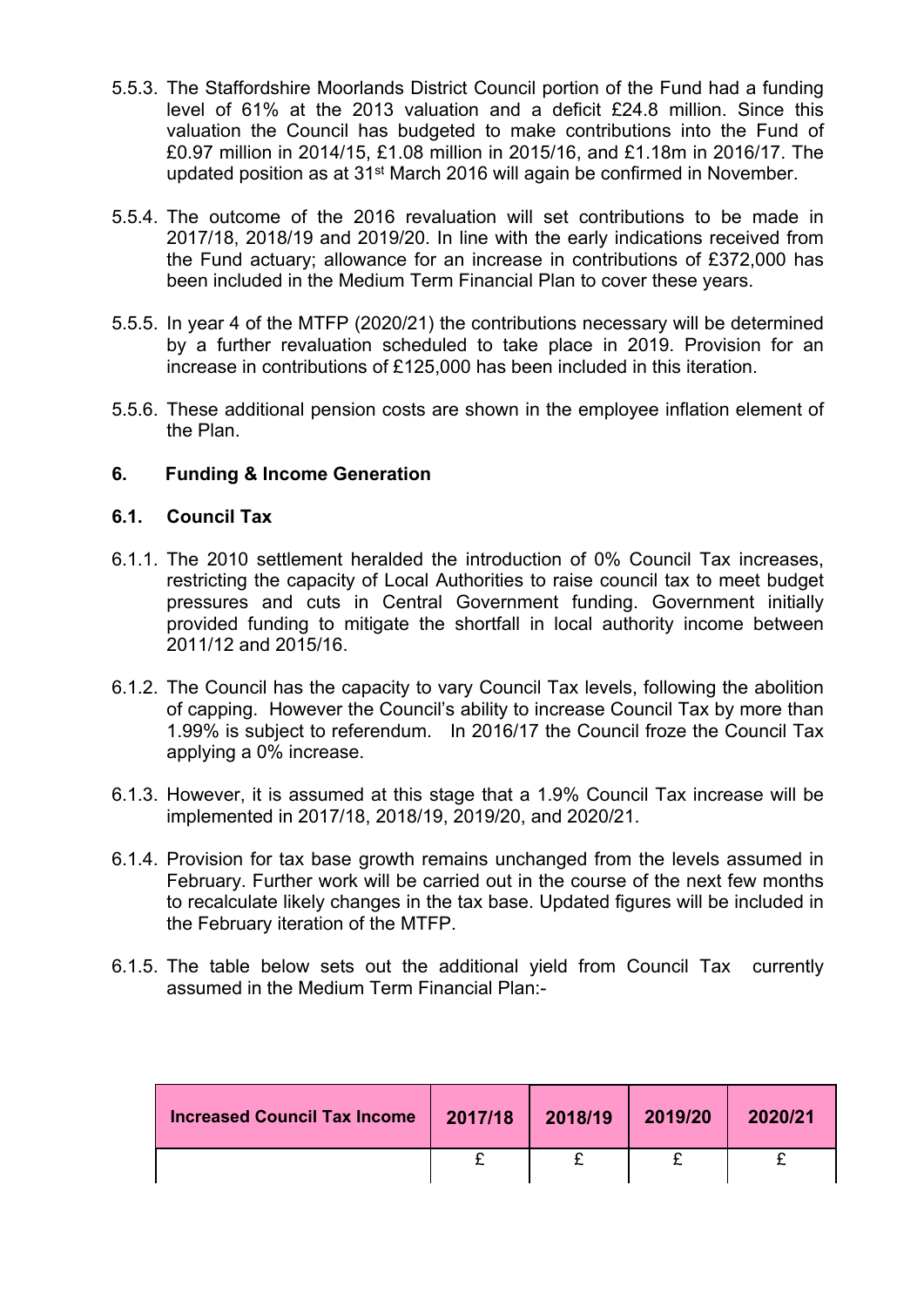| <b>Council Tax increase</b>  |  | $(92,920)$ $(95,350)$ $(97,840)$ $(100,370)$ |                                                                                 |
|------------------------------|--|----------------------------------------------|---------------------------------------------------------------------------------|
| Revenue from tax base growth |  | $(35, 120)$ $(35, 640)$ $(35, 430)$ $($      | (35,000)                                                                        |
| <b>TOTAL</b>                 |  |                                              | $\vert$ (128,040) $\vert$ (130,990) $\vert$ (133,270) $\vert$ (135,370) $\vert$ |

#### **6.2. Business Rates Retention**

- 6.2.1. The 2013/14 Local Government Finance Settlement saw the introduction of the new Business Rates Retention System, replacing the previous system of financing with a system based on the retention of Business Rates.
- 6.2.2. Under the current system, the Authority retains 40% of Business Rates less a tariff that is payable into a pool maintained by a number of Staffordshire Authorities. This amount is then compared to a Funding Baseline (estimated at £2,477,200 for 2017/18): any amount in excess of this Baseline is subject to levy, or conversely if the amount of retained Business Rates is below this Baseline, the loss is capped by a safety net payment. The MTFP does not anticipate the Council falling below the Baseline.
- 6.2.3. As part of the Staffordshire Pool, the levy or the safety net payment is made to or from the Pool instead of Central Government. If the Council was not in the Staffordshire Pool it would have to pay 50p in the £1 to the Government as a levy, effectively limiting the income the Council can gain from Business Rates growth. However, as part of the Pool, the Council is able to retain 40% of this levy; meaning that each £1 achieved above the baseline, is distributed as follows:-
	- 70p is retained by the Council;
	- 20p is paid to a Central Incentive Fund which is managed by the Pool Board;
	- 10p is paid to a Contingency Fund maintained by the Pool Board to assist should a safety net payment be triggered.

The benefit to the Council of being part of the Pool arrangement is estimated to be approximately £172,000 in 2017/18.

- 6.2.4. In October 2015, the Government announced a forthcoming package of reforms to the Business Rates Retention System including a move to local government retaining 100% of the rates that they received with an end to RSG.
- 6.2.5. In outline the proposals for reform are as follows:
	- Local authorities will retain 100% of BR to fund local spending on services;
	- The new system will be in place by the end of the current Parliament;
	- Local authorities with be able to retain income from growth  $-$  i.e. there will be no levy;
	- The reform will be fiscally neutral and local authorities will have new responsibilities and / or central government grants will be phased out;
	- Local authorities will have the ability to reduce rates  $-$  there will be the ability to increase for combined authority mayors; and
	- The new system will retain a system of tariffs and top ups subject to a fundamental review of needs.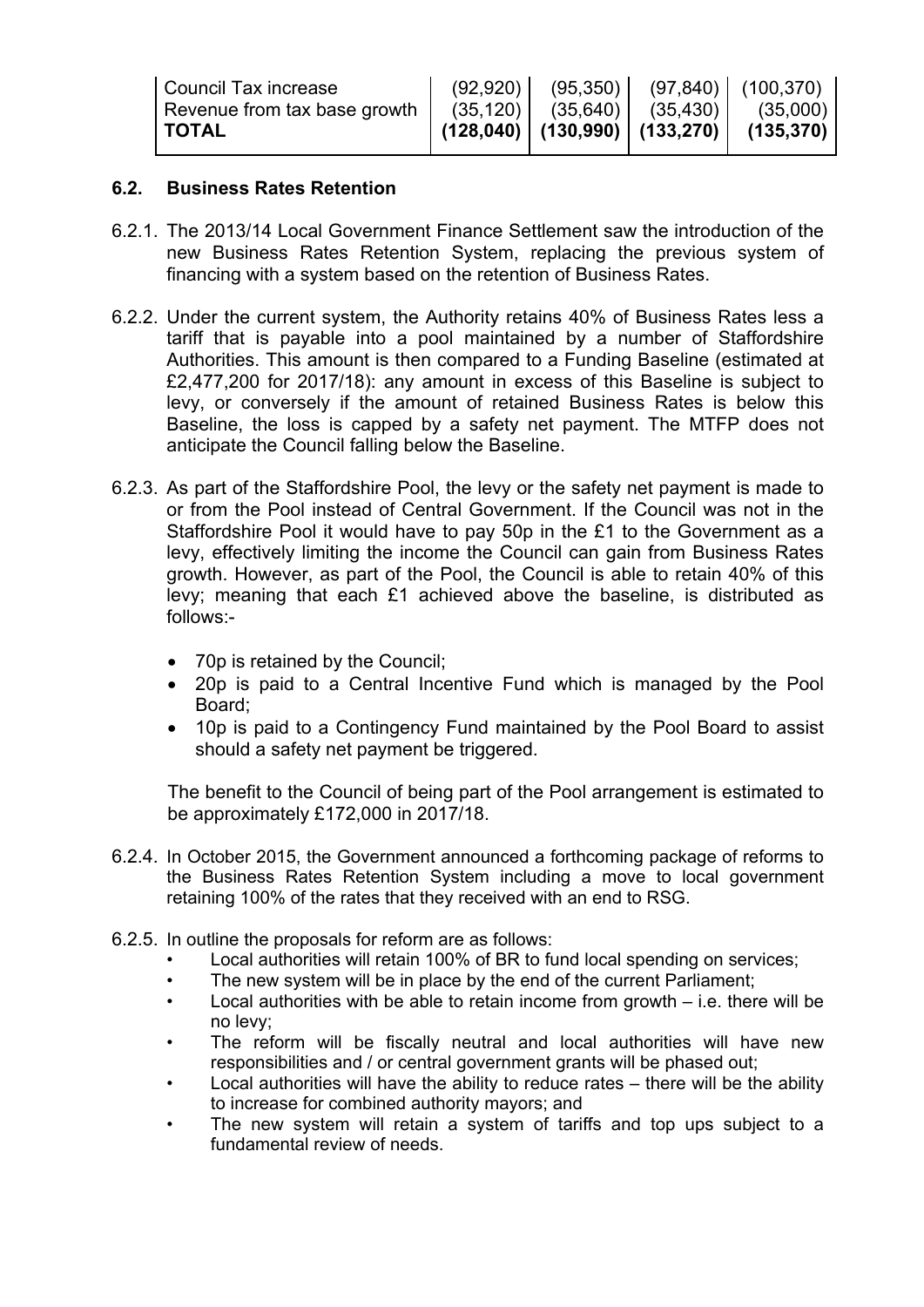- 6.2.6. In July 2016 the Department for Communities and Local Government (DCLG) published two consultation papers:
	- Self-sufficient local government: 100% BR Retention; and
	- BR Reform Fair Funding Review: Call for evidence on Needs and Redistribution.
- 6.2.7. The Council responded to the consultation documents, detail of which was reported to Cabinet on 20<sup>th</sup> September 2016.
- 6.2.8. There remains uncertainly surrounding how the new system will be phased in and in what form. Further updates will be presented as more information is released. For the purpose of the MTFP, no financial assumptions have been included based on the proposed new system, these will be fed into the plans once we have more certainty around how the new system will operate.
- 6.2.9. The MTFP anticipates that Business Rates retention will be above the baseline, but is somewhat suppressed due to the extension of reliefs including increased Small Business Rate Relief, multiplier cap relief, re-occupied long-term empty property relief, and newly built empty relief. To compensate for the loss of Business Rates income resulting from the reliefs, funding has to date been made available to Councils under Section 31 of the Local Government Act 2003. The MTFP assumes both the extension of reliefs and Section 31 grants will continue.
- 6.2.10. Changes in the level of the Council's Business Rates will be impacted by a range of factors, including the Staffordshire Pool's success in generating new and retaining existing business within its area. At this stage, predicted levels of Business Rates income are based on known and expected changes to the Business Rates listing.

| <b>Business Rates Retention</b> | 2017/18       | 2018/19       | 2019/20       | 2020/21       |
|---------------------------------|---------------|---------------|---------------|---------------|
|                                 | £             |               | £             | £             |
| In year:                        |               |               |               |               |
| <b>Baseline Funding</b>         | (2, 447, 200) | (2,519,400)   | (2,599,920)   | (2,683,020)   |
| Achievement against Baseline    | (98,460)      | (52, 550)     | 8,650         | 73,080        |
| Section 31 Grant                | (549,530)     | (559, 870)    | (570, 220)    | (580,750)     |
| Total                           | (3,095,190)   | (3, 131, 820) | (3, 161, 490) | (3, 190, 690) |
| Change between years:           |               |               |               |               |
| <b>Business Rates retained</b>  | (85,120)      | (26, 290)     | (19, 320)     | (18,670)      |
| Section 31 Grant                | (20, 430)     | (10, 340)     | (10,350)      | (10,530)      |
| <b>Total</b>                    | (105,550)     | (36,630)      | (29,670)      | (29,200)      |

# **6.3. Collection Fund**

6.3.1. The Council maintains a Collection Fund to record the receipt of Council Tax and Business Rates and their distribution to precepting authorities. Any surplus or deficit generated is distributed or recovered from the preceptors in subsequent years.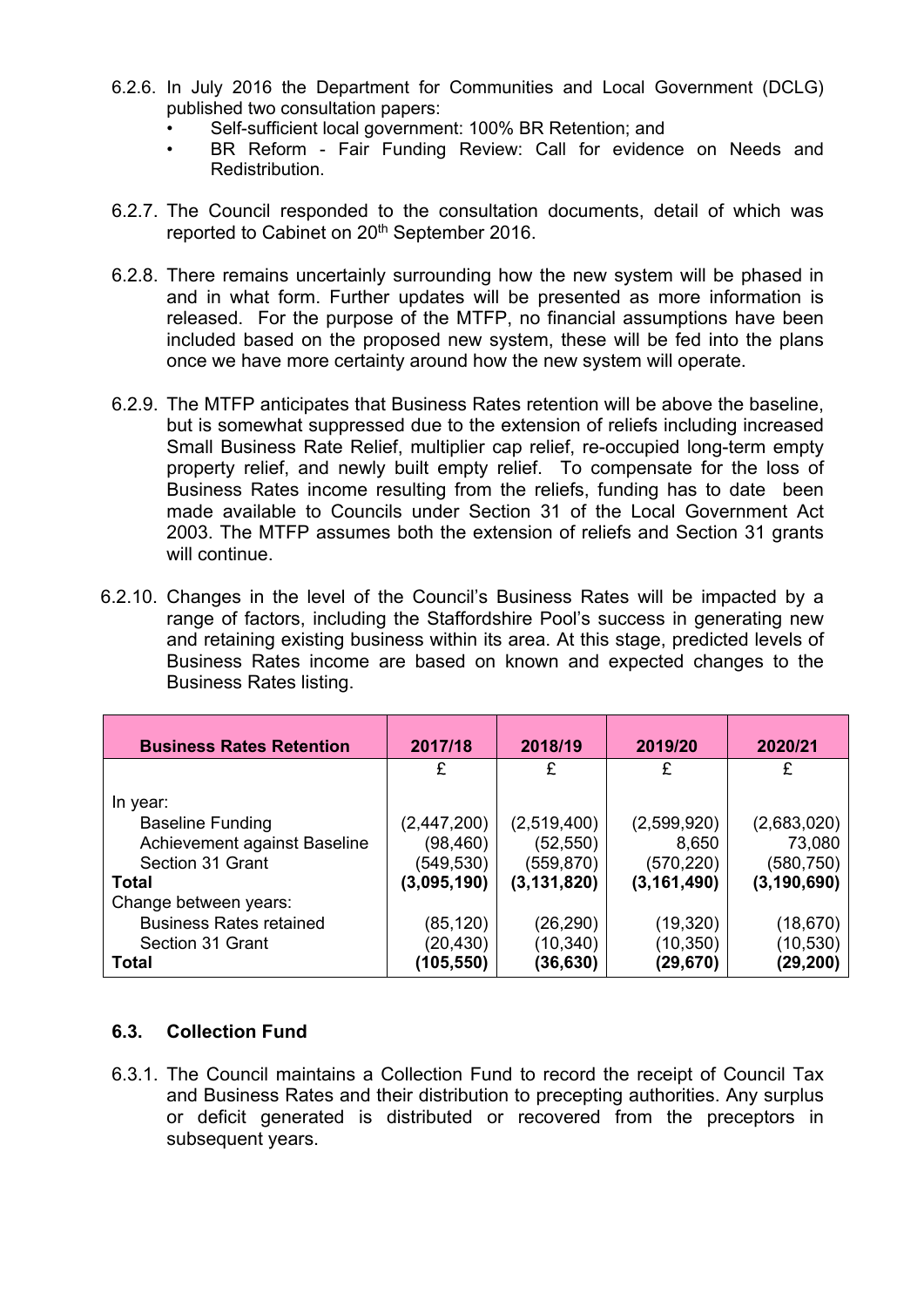- 6.3.2. The collection fund assumptions regarding Council Tax remain unaltered from the previous version of the MTFP presented in February 2016. Further work will be carried out over the next few months to update these assumptions and revised figures will be included in the February 2017 MTFP. At this stage, it is expected that the Staffordshire Moorlands share of a deficit, in respect of Council Tax, will be £12,660 in 2017/18.
- 6.3.3. It is assumed that a deficit, after providing for appeals, of £127,680 will be distributed in 2017/18 in respect of retained Business Rates generated in the current and previous years. It is assumed the Business Rates element of the collection fund will break even in future years, leaving no surplus or deficit for distribution.
- 6.3.4. These and future year movements are set out in the table below:-

| <b>Changes in Collection Fund Income</b> | 2017/18    | 2018/19    | 2019/20 | 2020/21 |
|------------------------------------------|------------|------------|---------|---------|
|                                          |            |            |         |         |
| Council Tax                              | 12,660     | (1,200)    | (1,220) |         |
| <b>Business Rates</b>                    | (190, 680) | (127,680)  |         |         |
| Total                                    | (178, 020) | (128, 880) | (1,220) |         |

# **6.4. Income from Government Grants**

#### **Revenue Support Grant**

- 6.4.1. The current MTFP, reported to Council in February 2016, includes the phased elimination of Revenue Support Grant (RSG) announced by the Government in October 2015.
- 6.4.2. This revision of the MTFP maintains the profile of RSG reduction proposed by the Government as part of the 4 year settlement in February 2016. Reductions of £554,840 (31%), £344,450 (19%) and £347,000 (20%) in 2017/18, 2018/19 and 2019/20 respectively are included. This results in no RSG being included in the Authority's funding by 2019/20.
- 6.4.3. Local Authorities were required to submit an efficiency plan to Government by 14<sup>th</sup> October 2016 if they wanted to accept the 4 year settlement. The plan should set out what the Council intends to do in order to address the challenge of financial sustainability. If the four year offer is not accepted the Council would be subject to the existing annual process for determining the local government finance settlement. Allocations could be subject to additional reductions dependent on the fiscal climate and the need to make further savings to reduce the deficit.
- 6.4.4. The Council accepted the 4 year settlement and submitted an efficiency plan this is attached as ANNEX E.

#### **New Homes Bonus**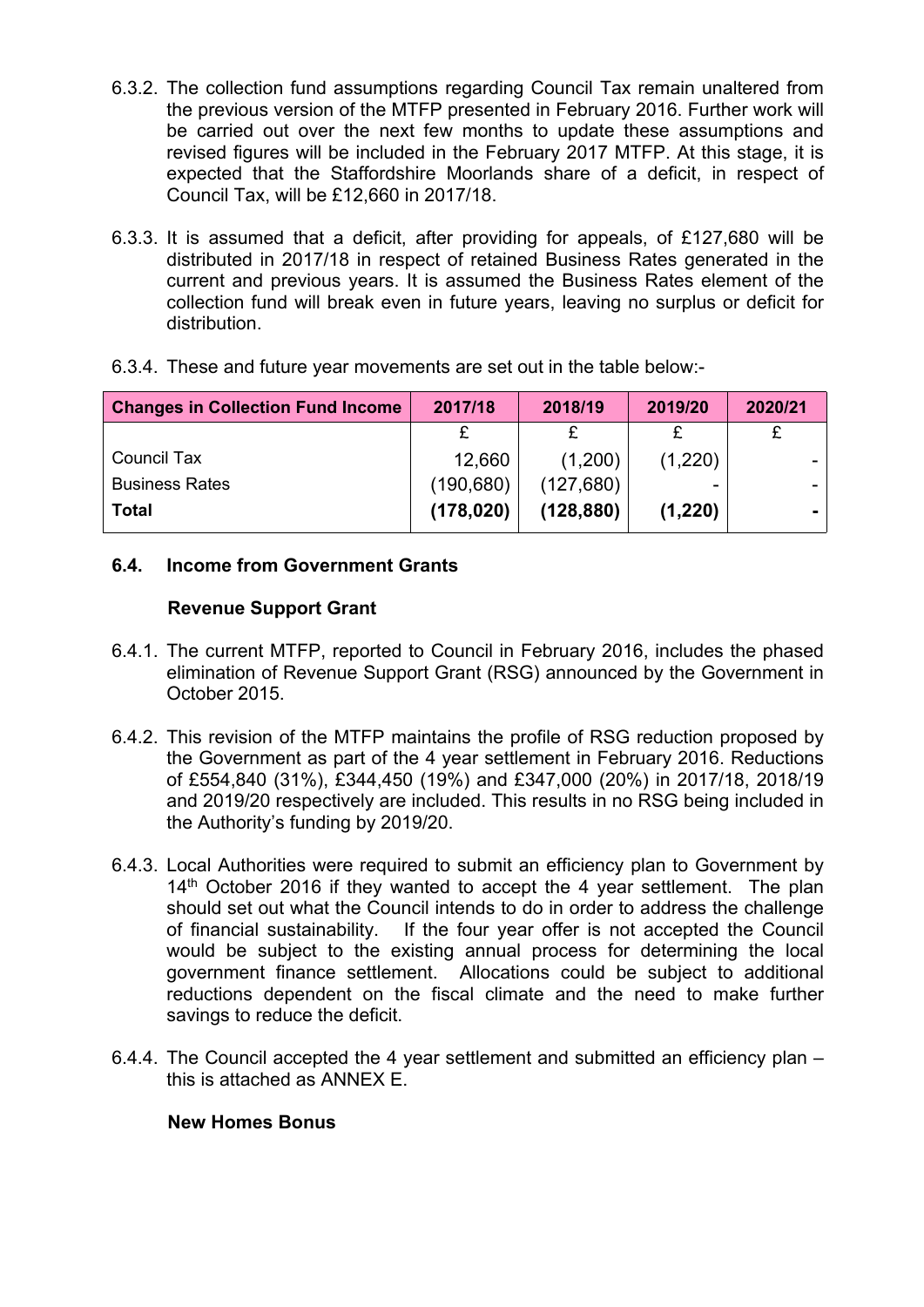- 6.4.5. New Homes Bonus (NHB) is aimed at encouraging local authorities to grant planning permission for the building of new houses, in return for additional revenue.
- 6.4.6. Consultation on the future format of New Homes Bonus was carried out earlier in the year with a closing date of March 2016. Details on the outcome have yet to emerge, but proposed changes being consulted on included the following:-
	- Proposals for reductions in the number of years for which the Bonus is paid from the current 6 years to 4 years;
	- Withholding the Bonus from areas where an authority does not have a Local Plan in place;
	- Abating the Bonus in circumstances where planning permission for a new development has only been granted on appeal;
	- Potentially adjusting the Bonus to reflect estimates of deadweight (expected development).
- 6.4.7. New Homes Bonus continues to represent a significant element of the Authority's funding. Historically, the Council has been awarded £209,040 (2011/12), £152,870 (2012/13), £60,640 (2013/14), £310,160 (2014/15), £248,415 (2015/16) and £283,260 (2016/17) in New Homes Bonus.
- 6.4.8. The changes are proposed for 2017/18 onwards and would have a significant impact on the amount of grant received by the Authority. The MTFP presented in February 2016, assumed the scheme would reduce to a 4 year format with effect from 2018/19 and included the financial consequences of this change.
- 6.4.9. This MTFP brings forward the impact of this change to 2017/18, but in line with the consultation, assumes that the reduction would be to a 5 year scheme initially, followed by a change to a 4 year format in 2018/19.
- 6.4.10. New Homes Bonus receipts of £154,310 have been anticipated for both 2017/18 and 2018/19. In 2019/20 and 2020/21 NHB receipts of £124,850 have been anticipated in the Plan. Further liaison with Regeneration will take place to ensure the forecasts included in the MTFP are as robust as possible, with an update included in February.
- 6.4.11. The Council's commitment to encouraging the building of new homes also has the effect of generating additional revenue from an increase in the council tax base. However, increased costs are potentially incurred in servicing the needs of the additional properties.

# **Local Council Tax Support Grant**

6.4.12. The Council operates a scheme whereby funding received from Central Government in respect of Local Council Tax Support is passed on to the Parishes by means of an annual grant. The allocation of this grant is based on the eligibility of parish residents for Council Tax discounts.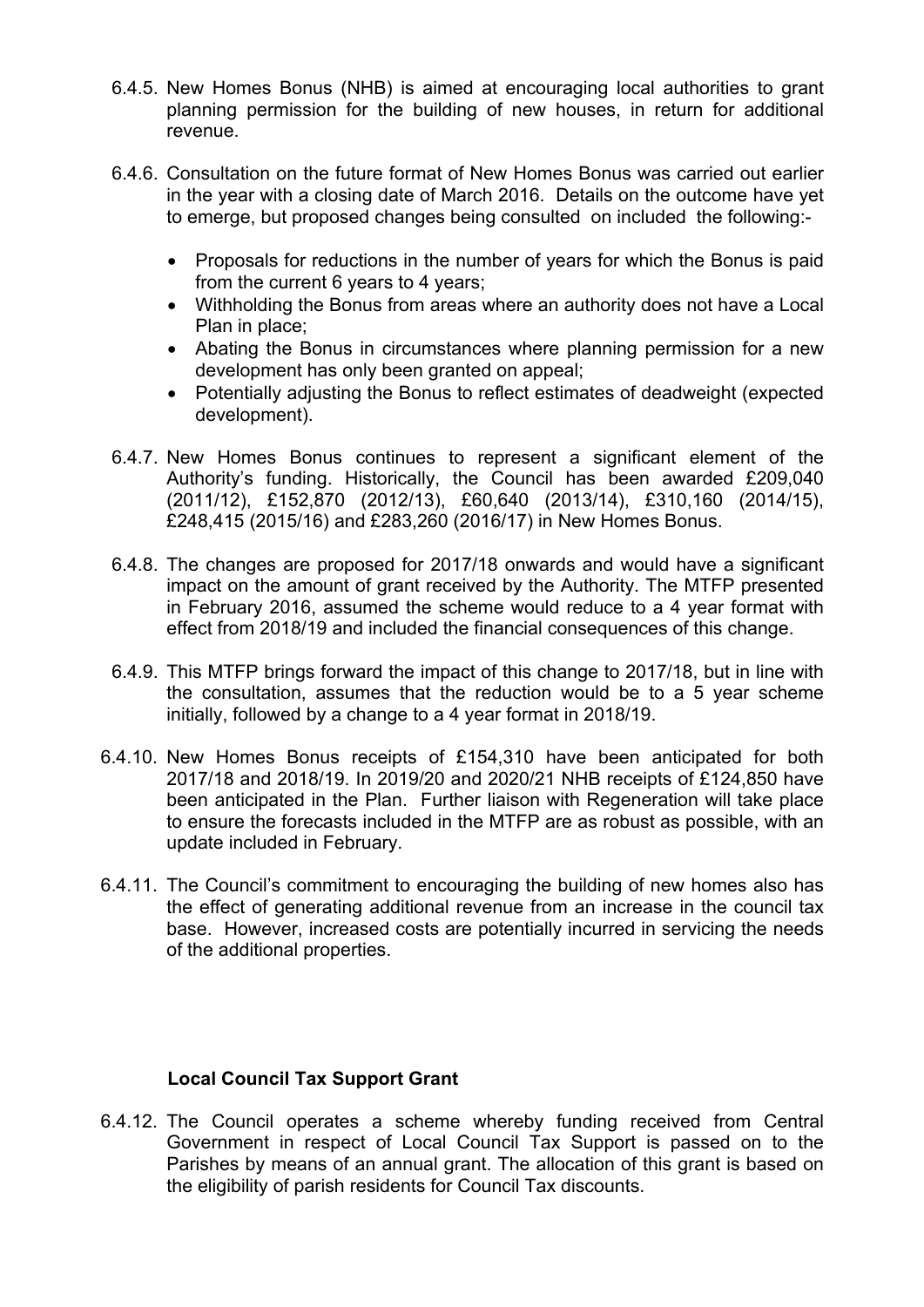6.4.13. The level of resources made available for this grant has been reduced each year in line with the reduction in overall Government funding suffered by the Authority. The Medium Term Financial Plan assumes that this approach will continue (see changed budget demand as set out in table 5.3.2 above).

## **Summary of Income from Government Grants**

6.4.14. The table below summarises the movement in Government funding from the 2014/15 baseline:-

| <b>Government Grant</b>                 | 2014/15<br>(baseline) | 2015/16<br>(actual) | 2016/17<br>(actual) | 2017/18<br>(forecast) | 2018/19<br>(forecast) | 2019/20<br>(forecast) | 2020/21<br>(forecast) |
|-----------------------------------------|-----------------------|---------------------|---------------------|-----------------------|-----------------------|-----------------------|-----------------------|
|                                         |                       | £                   | £                   | £                     | £                     | £                     | £                     |
| Revenue Support Grant                   | (2,610,220)           | 831,660             | 532,270             | 550,040               | 344,470               | 351,780               |                       |
| <b>Rural Services Delivery</b><br>Grant | (8,580)               | (2,990)             | (3,360)             | (33,580)              | 11,190                | (11, 190)             | 15,000                |
| Council Tax Freeze                      | (105, 300)            | (56,390)            | 161,690             |                       |                       |                       |                       |
| New Homes Bonus                         | (732, 710)            | (248,420)           | (283, 260)          | 207,600               | 216,490               | 123,570               | 158,410               |
| <b>Change in Govt Funding</b>           | (3,456,810)           | 523,860             | 407,340             | 724,060               | 572,150               | 464,160               | 173,410               |

## **6.5. Fees and Charges**

- 6.5.1. Charging for local services makes a significant contribution to the Council's finances. The Council also uses charging to influence individual choices and behaviour, and to bring other benefits to local communities. The Council's Charging Policy sets out the following principles for establishing the level of fees and charges:
	- The cost of providing services should be fully met by income;
	- There is a standard approach to concessions for those on low incomes;
	- Where a subsidy is agreed, this should be used to support the development of Council services in accordance with priorities;
	- Subsidies should be reconfirmed annually.
- 6.5.2. The annual revision of the Council's fees and charges will take place over the next few months, which will also incorporate some of the work undertaken as part of the Income Generation project. The outcome of which will be reported in February.
- 6.5.3. The Medium Term Financial Plan assumes that the Council will increase fees and charges (and other income) broadly in line with inflation. However, it is also recognised that certain income streams (such as car parking, planning receipts) may not increase each year and that other income streams (such as grants and rental income) are fixed or subject to periodic review.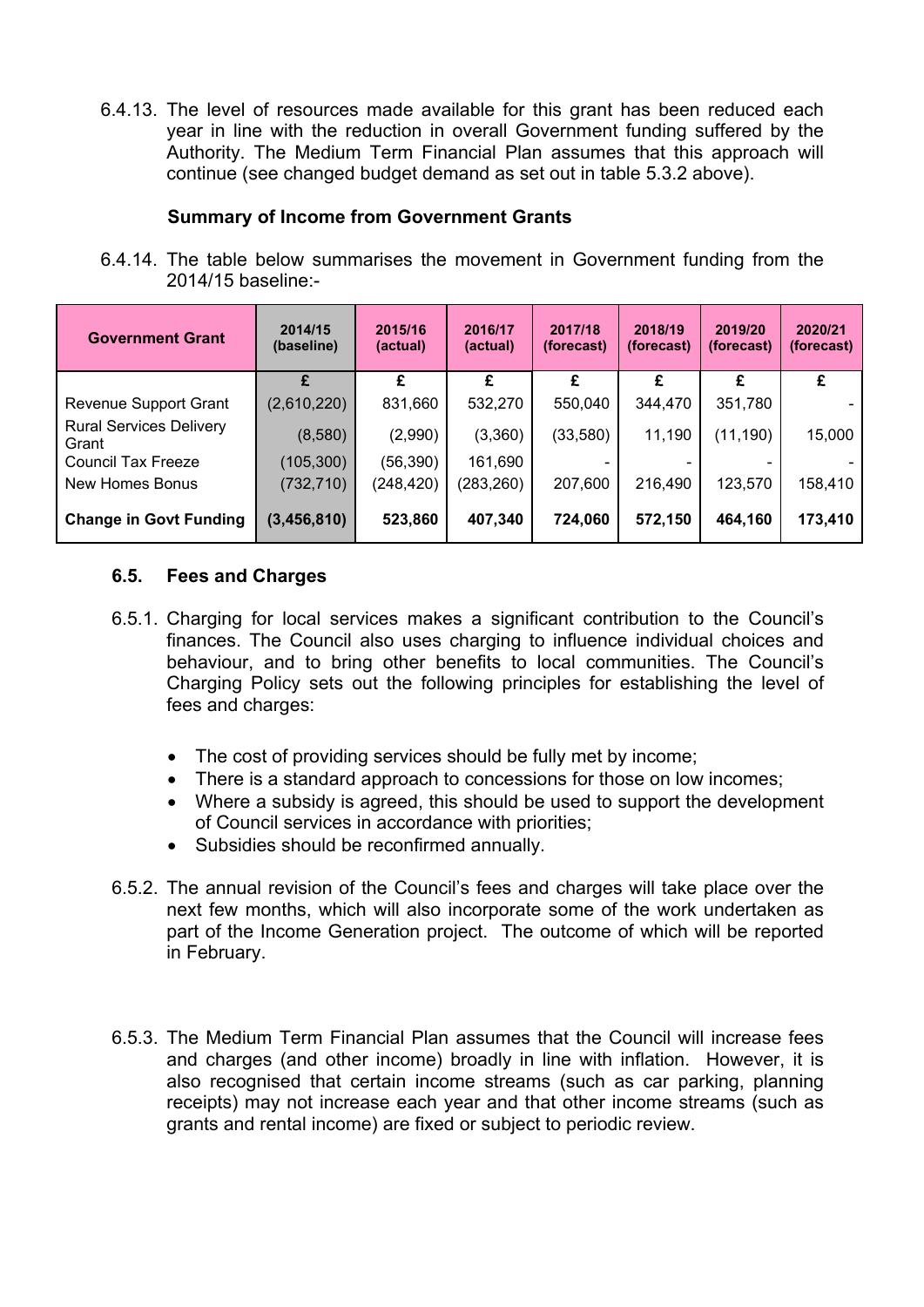#### 6.5.4. The projected revenue from increased fees and charges (and other income) is summarised in the table below:-

| <b>Increased Fees and Changes</b>       | 2017/18  | 2018/19  | 2019/20  | 2020/21  |
|-----------------------------------------|----------|----------|----------|----------|
|                                         |          |          |          |          |
| Revenue from increased Fees and Charges | (55,000) | (55,000) | (55,000) | (55,000) |
| Total                                   | (55,000) | (55,000) | (55,000) | (55,000) |

#### **7. Risks, Contingencies & Use of Reserves**

## **7.1. Risk Identification and Management**

- 7.1.1. The early identification and management of risks is critical to the Budget and Medium Term Financial Planning process. Risks are assessed, mitigated and actively managed to ensure that the Council delivers its services effectively within the funding at its disposal. The principal risks to the Medium Term Financial Plan are summarised in ANNEX C.
- 7.1.2. Risk areas will be closely monitored and reviewed on an on-going basis and remedial action taken as appropriate.
- 7.1.3. The table below highlights specific financial risks that are embedded within this Medium Term Financial Plan:-

| <b>Revenue Risks</b>                   | <b>Capital Risks</b>              |
|----------------------------------------|-----------------------------------|
| Inflationary assumptions               | Interest rates                    |
| Interest rates                         | External funding                  |
| Revenue consequences of capital        | Capital receipts                  |
| Housing benefits                       | Capacity to deliver capital       |
| Fees and charges                       | programme                         |
| Universal Credit                       | Project overspend                 |
| <b>Business Rates</b>                  | Project overrun                   |
| <b>Council Tax collection</b>          | External factors (e.g. planning   |
| Government grants                      | $\bullet$                         |
| Financial benefits from partnerships / | objections, judicial reviews etc. |
| shared services                        | leading to project delay)         |
| Pension costs                          | <b>Housing Joint Venture</b>      |
| Insurance costs                        | Suppliers / Contractors           |
| Waste management costs                 | Weather                           |

# **7.2. Contingencies**

7.2.1. The Medium Term Financial Plan is underpinned by a number of assumptions. These assumptions have been made in the light of currently available information. New information, when it emerges, may require the Council to alter its assumptions with a consequential effect on the Council's financial position.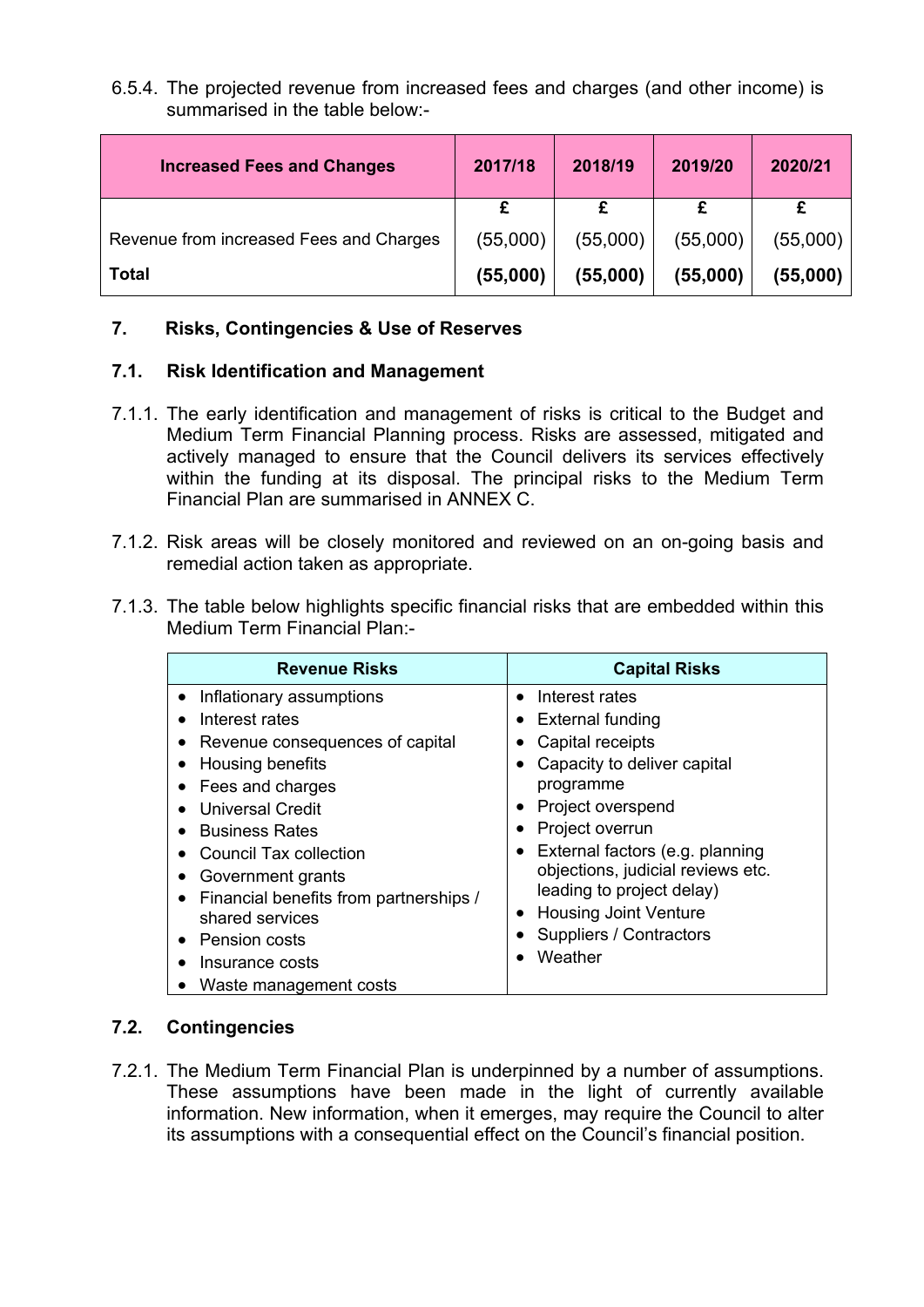- 7.2.2. Key risk areas will be closely monitored and reviewed on an ongoing basis and remedial action taken. Members will receive quarterly updates on performance against the budget.
- 7.2.3. The Council carries reserves as a contingency for situations where risks cannot be fully mitigated. Section 25 of the Local Government Act 2003 requires the Chief Finance Officer (CFO) to report on the robustness of the estimates included in the budget and the adequacy of the reserves that the budget provides. The Council is currently required to hold a general (contingency) reserve of £1,000,000 to meet unforeseen expenditure.

#### **7.3. Use of Reserves and Balances**

- 7.3.1. The February 2016 Medium Term Financial Plan included a £22,680 contribution from General Fund Reserves in 2016/17. This reflected usage of the Section 106 (Commuted Sum) Reserve (£12,180); and usage of the Insurance Fund to meet the costs of the Council's obligations under the Municipal Mutual Insurance (MMI) scheme of arrangement (£10,500). The MMI obligation is a one-off payment, at this stage, affecting 2016/17 only. The level of Section 106 reserve usage is assumed to continue throughout the life of this plan.
- 7.3.2. The February 2016 MTFP also included a contribution of £160,650 into General Fund contingency reserves made possible by the anticipated levels of Business Rates Retention.
- 7.3.3. At this stage no movement to or from balances has been included in the financial projections for 2017/18, 2018/19, 2019/20 and 2020/21 apart from the £24,360 which is planned to be drawn from the s106 reserve over the 4 years. This position will be reviewed in preparation for the February iteration of the MTFP.

# **8. MTFP General Fund Revenue Position**

8.1. The medium term general fund revenue position is as set out in the table below, which summaries the impact of the discussions in the previous sections of the report:-

| 2019/20<br>2017/18<br>2018/19<br>2020/21<br><b>Summary Revenue Position</b> |
|-----------------------------------------------------------------------------|
|-----------------------------------------------------------------------------|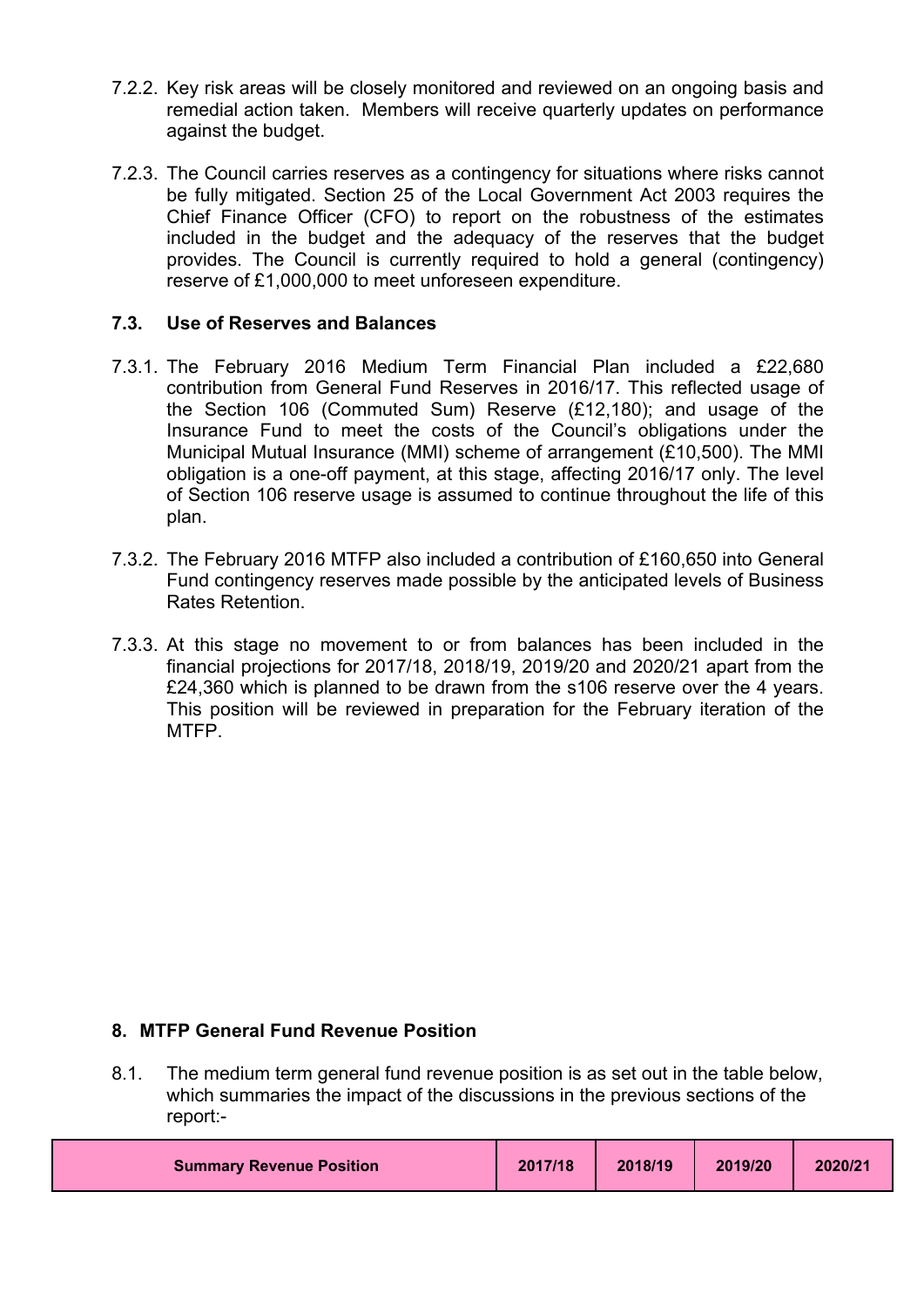|                                                            | £          | £            | £          | £          |
|------------------------------------------------------------|------------|--------------|------------|------------|
| Revenue Consequences of Capital Spend (section 4.2)        | 22,750     | 32,830       | 85,130     | 42,080     |
| Interest Rate Changes (section 5.1)                        | 21,810     | (21, 300)    | (37, 160)  | (64, 490)  |
| Inflation Pressures (section 5.2)                          | 381,400    | 429,300      | 436,140    | 433,280    |
| Increased / (Reduced) Budget Demand (section 5.3)          | 83,600     | (11, 280)    | (16, 330)  | 2,500      |
| Budget Growth (section 5.4)                                | O          | $\mathbf{r}$ |            |            |
| Increased Council Tax Income (section 6.1)                 | (128,040)  | (130,990)    | (133, 270) | (135, 370) |
| Business Rates Retention (section 6.2)                     | (105, 550) | (36, 630)    | (29, 670)  | (29, 200)  |
| Changes in Collection Fund Surplus (section 6.3)           | (178, 020) | (128, 880)   | (1,220)    |            |
| Reduction in Government Grant (section 6.4)                | 724,060    | 572,150      | 464,160    | 173,410    |
| Additional Fees and Charges (section 6.5)                  | (55,000)   | (55,000)     | (55,000)   | (55,000)   |
| Contribution to / (Use of) Reserves & Balances (section 7) | (150, 150) |              |            |            |
| In Year Change in Position                                 | 616,860    | 650,200      | 712,780    | 367,210    |
| Efficiency & Rationalisation Plan (section 4.3)            |            |              |            |            |
| Additional Income / New Efficiencies                       |            |              |            |            |
| <b>Budget (Surplus) / Deficit</b>                          | 616,860    | 650,200      | 712,780    | 367,210    |
| <b>Cumulative (Surplus) / Deficit</b>                      | 616,860    | 1,267,060    | 1,979,840  | 2,347,050  |

- 8.2. The table above predicts a cumulative deficit position of £2,347,050 over the life of the Medium Term Financial Plan.
- 8.3. ANNEX D shows the indicative detailed revenue budget for the period 2017/18  $-2020/21$

# **9. Consultation**

- 9.1. The Council is committed to consulting with residents and other stakeholders to help inform the budget setting process and spending priorities/non-priorities. A variety of techniques have been used and the approaches have been iterative, building year on year on what has gone before. The Council already holds comprehensive information gathered about residents' spending priorities. Much of this information was gathered in times of rising expenditure. The financial challenges for the Council are now very different.
- 9.2. The consultation process for 2017/18 will be undertaken via an online communication available on the Council's website, which summarises the finanicial challenges and invites comment on the plan. There will also be reference included within the next e-newsletter issued by Regeneration to local businesses.
- 9.3. It will be particularly important that the Council, as it makes difficult budgetary decisions, is able to evidence that it has considered the impact of its decisions on groups with 'protected characteristics'.
- 9.4. Going forward, the Council will be developing a timetable of consultation, which will focus on specific emerging issues that will potentially have a significant impact on the Council's finances over the medium term.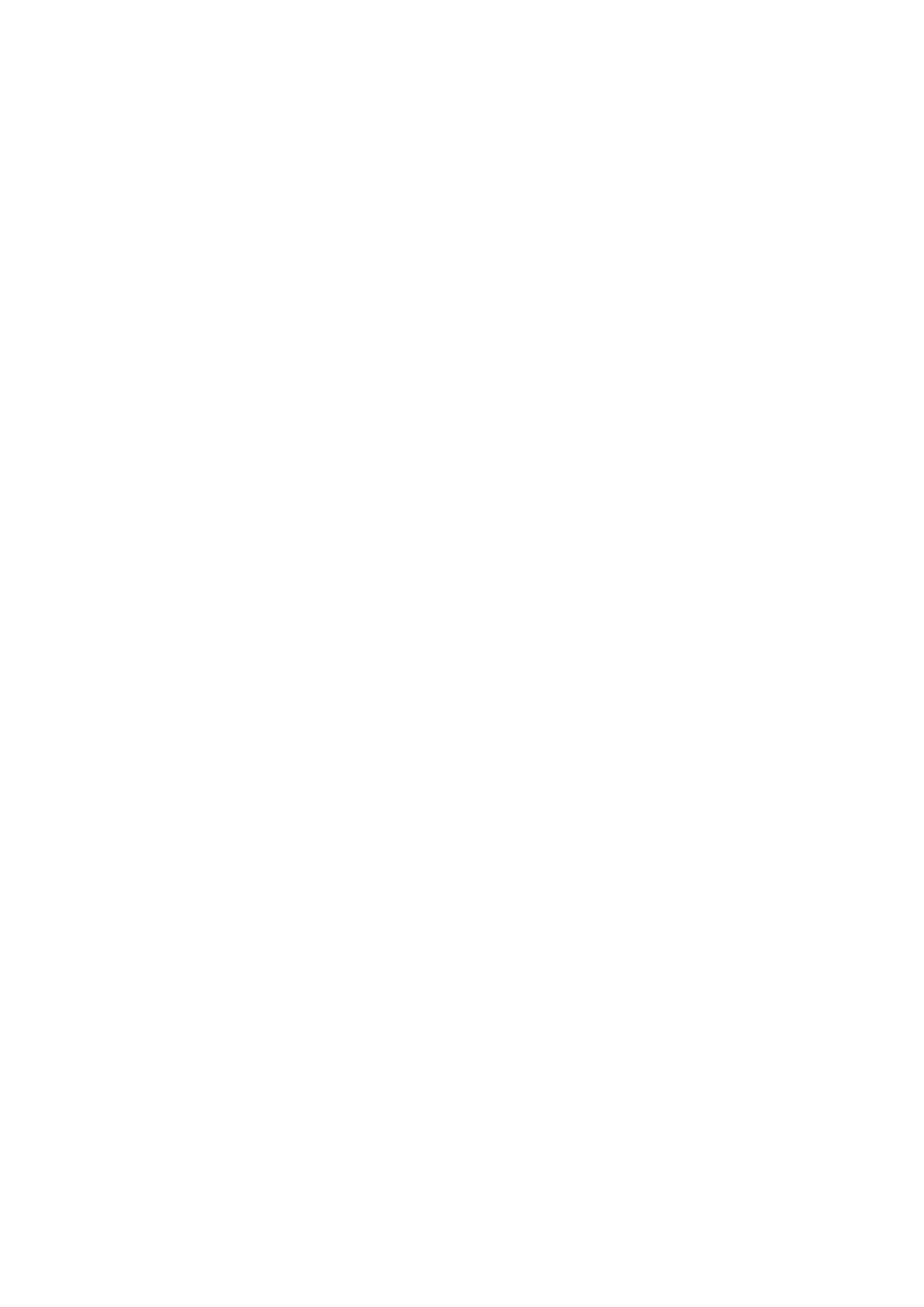# **ANNEX A**

# **Proposed Capital Projections (2016/17 to 2020/21)**

| <b>Capital Schemes</b>                                                                                | 2016/17            | 2017/18   | 2018/19                  | 2019/20   | 2020/21       | <b>Total</b>       |
|-------------------------------------------------------------------------------------------------------|--------------------|-----------|--------------------------|-----------|---------------|--------------------|
|                                                                                                       | £                  | £         | £                        | £         | £             | £                  |
| <b>Asset Management Plan</b>                                                                          |                    |           |                          |           |               |                    |
| Council Offices/ Public Buildings                                                                     | 371,120            | 236,990   | 216,000                  | 245,000   | 434,250       | 1,503,360          |
| Leisure Centres                                                                                       | 144,620            | 590,000   | $\overline{\phantom{a}}$ |           | $\frac{1}{2}$ | 734,620            |
| Car Parks                                                                                             | 15,000             | 367,310   | 70,000                   | 300,000   |               | 752,310            |
| Infrastructure                                                                                        | 107,910            | 79,000    |                          | 154,510   |               | 341,420            |
|                                                                                                       | 638,650            | 1,273,300 | 286,000                  | 699,510   | 434,250       | 3,331,710          |
| <b>Affordable Housing Project</b>                                                                     |                    |           |                          |           |               |                    |
| <b>Growth Fund</b>                                                                                    |                    | 700,000   | 800,000                  |           |               | 1,500,000          |
| <b>Private Sector Housing Grants</b>                                                                  | 686,060            | 654,000   | 654,000                  | 654,000   | 654,000       | 3,302,060          |
| <b>ICT Projects</b>                                                                                   | 281,000            | 50,000    | 50,000                   | 50,000    | 80,630        | 511,630            |
| <b>Other Schemes</b>                                                                                  |                    |           |                          |           |               |                    |
| Conservation                                                                                          | 44,500             | 44,500    | 50,000                   | 50,000    | 50,000        | 189,000            |
| <b>Other Housing Projects</b><br><b>Street Scene &amp; Depots</b><br><b>Outdoor Sports Facilities</b> | 214,540<br>172,000 |           |                          |           |               | 214,540<br>172,000 |
| <b>Play Facilities</b>                                                                                | 100,000            | 22,000    | 114,000                  |           |               | 236,000            |
|                                                                                                       | 531,040            | 66,500    | 164,000                  | 50,000    | 50,000        | 861,540            |
| <b>TOTAL PROGRAMME</b>                                                                                | 2,136,750          | 2,743,800 | 1,954,000                | 1,453,510 | 1,218,880     | 9,506,940          |
| <b>CONTRIBUTIONS</b>                                                                                  | 869,140            | 654,000   | 654,000                  | 654,000   | 654,000       | 3,485,140          |
| <b>NET PROGRAMME</b>                                                                                  | 1,267,610          | 2,089,800 | 1,300,000                | 799,510   | 564,880       | 6,021,800          |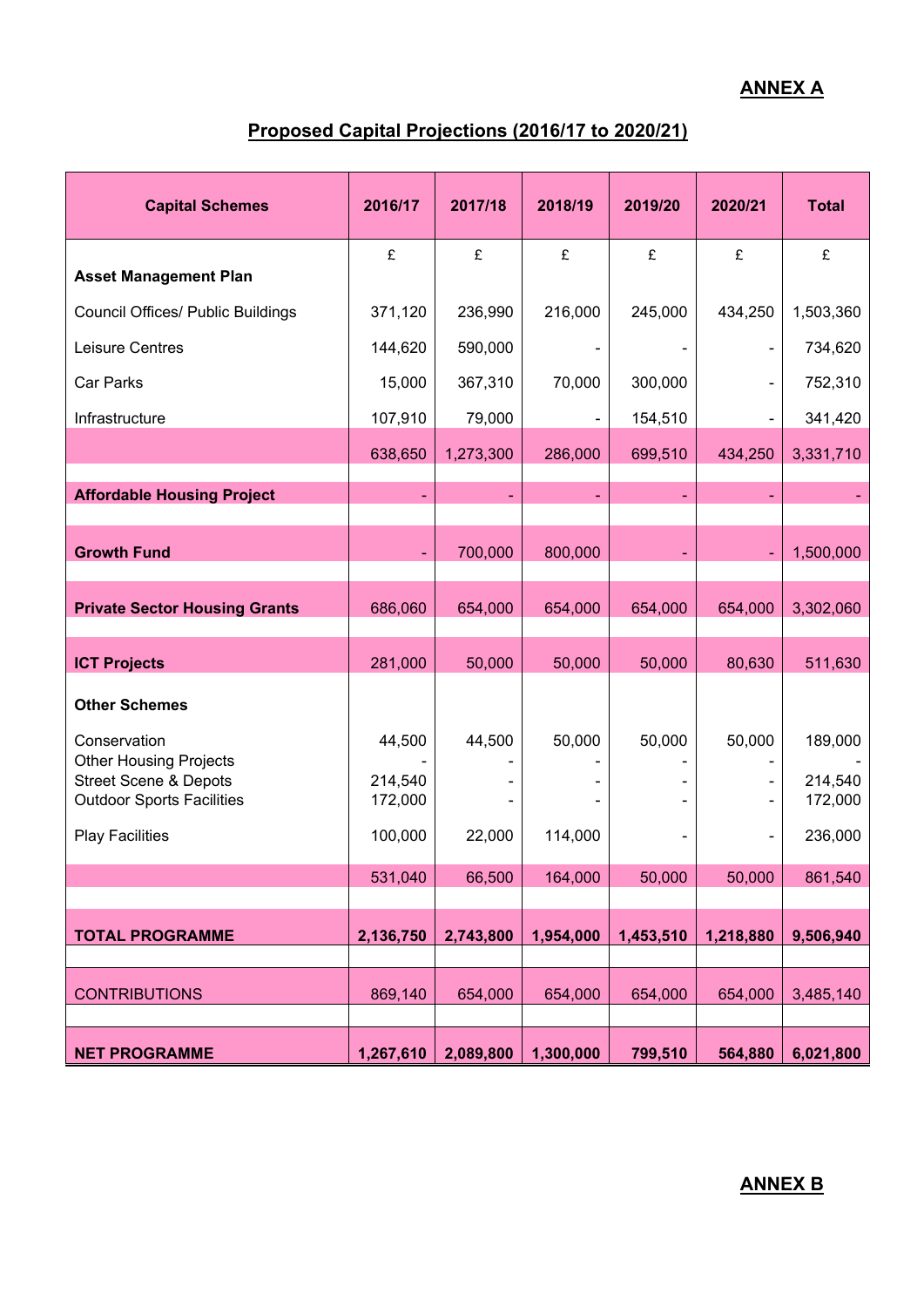# **Summary of Approved Efficiency and Rationalisation Strategy (April 2014)**

| <b>Efficiency Strategy</b>                            | 2014/15        | 2015/16 | 2016/17 | <b>TOTAL</b> |
|-------------------------------------------------------|----------------|---------|---------|--------------|
|                                                       | £              | £       | £       | £            |
| <b>ENHANCING INCOME &amp; IMPROVING TRADING</b>       |                |         |         |              |
| <b>Income Generation</b>                              | 6,000          | 75,000  | 19,000  | 100,000      |
| <b>Trading Effectiveness</b>                          | 40,000         | 50,000  | 40,000  | 130,000      |
| Improving Yield from Fees and Charges                 | 6,940          | 10,740  | 19,760  | 37,440       |
|                                                       | 52,940         | 135,740 | 78,760  | 267,440      |
| <b>EXTENDING SHARED SERVICES</b>                      |                |         |         |              |
| Further Sharing with Local Authorities &<br>Partners  | 25,000         | 50,000  | 50,000  | 125,000      |
|                                                       | 25,000         | 50,000  | 50,000  | 125,000      |
| <b>CORPORATE EFFICIENCY PROJECTS</b>                  |                |         |         |              |
| Procurement                                           | 160,000        | 200,000 | 90,000  | 450,000      |
| Asset Management                                      | 115,000        | 75,000  | 40,000  | 230,000      |
| Workforce Planning, Pay & Other Benefits              | 10,000         | 20,000  | 20,000  | 50,000       |
| Administration                                        | 20,000         | 30,000  |         | 50,000       |
| <b>ICT Strategy</b>                                   | 20,000         | 50,000  | 30,000  | 100,000      |
| <b>Management Savings</b>                             | 100,000        |         |         | 100,000      |
| <b>Third Sector Commissioning</b>                     |                | 35,000  | 15,000  | 50,000       |
| Development of Trusts / Social Enterprises            |                | 80,000  | 20,000  | 100,000      |
| Development of Alternative Service Delivery<br>Models |                | 30,000  | 20,000  | 50,000       |
|                                                       | 425,000        | 520,000 | 235,000 | 1,180,000    |
| <b>SERVICE REVIEWS</b>                                |                |         |         |              |
| <b>Customer Services</b>                              | 30,000         | 65,000  | 40,000  | 135,000      |
| <b>Regulatory Services</b>                            | 40,000         | 75,000  | 35,000  | 150,000      |
| <b>Operational Services</b>                           | 50,000         | 50,000  | 50,000  | 150,000      |
| <b>Corporate Services</b>                             | 50,000         | 50,000  |         | 100,000      |
|                                                       | 170,000        | 240,000 | 125,000 | 535,000      |
| <b>INNOVATION &amp; GROWTH</b>                        |                |         |         |              |
| Growth Fund                                           | $\blacksquare$ | 25,000  | 125,000 | 150,000      |
|                                                       | -              | 25,000  | 125,000 | 150,000      |
|                                                       |                |         |         |              |
| <b>TOTAL</b>                                          | 672,940        | 970,740 | 613,760 | 2,257,440    |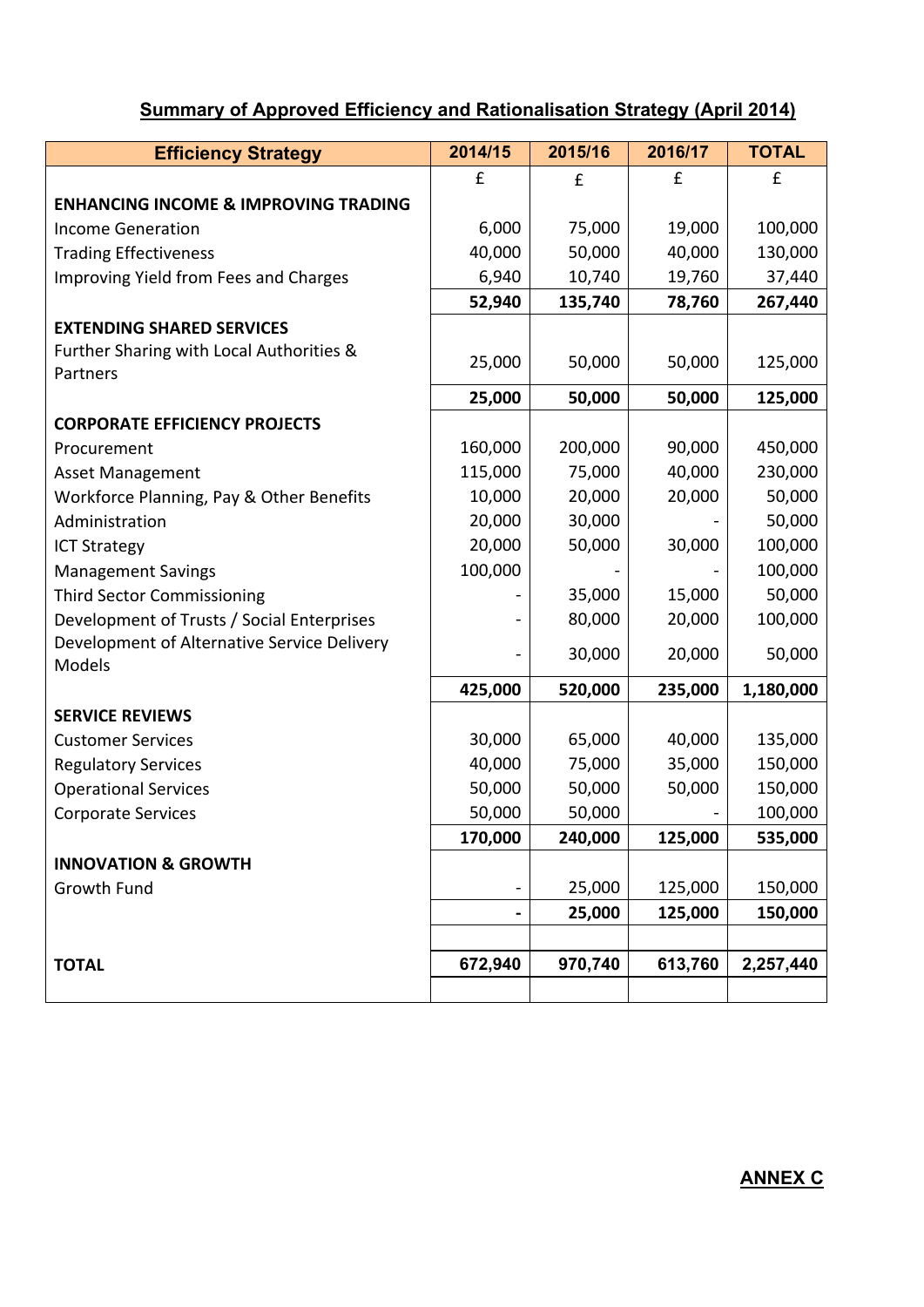# **Medium Term Financial Plan – Principal Risks**

| <b>Risk Category</b>           | <b>Risk</b>                                                                                                                                                                                      | <b>Mitigation and Controls</b>                                                                                                                                                                                                                          |
|--------------------------------|--------------------------------------------------------------------------------------------------------------------------------------------------------------------------------------------------|---------------------------------------------------------------------------------------------------------------------------------------------------------------------------------------------------------------------------------------------------------|
| Financial<br>Implications      | Robustness of financial<br>assumptions within Efficiency<br>and Rationalisation Strategy                                                                                                         | Structured project management<br>arrangements have been put in place with<br>detailed business cases for each initiative -<br>these will be strengthened in the service<br>review process                                                               |
| Financial<br>Implications      | Additional financial pressures<br>emerge - cost & income                                                                                                                                         | The strategy is kept under constant review<br>and adjustments will be made where<br>necessary                                                                                                                                                           |
| Service<br>Continuity          | Interruptions to key services or<br>performance standards                                                                                                                                        | Resource implications and impact are<br>identified as part of the business case<br>process. Service continuity and<br>maintenance of standards of service are<br>key requirements of any new proposals                                                  |
| Corporate<br>Governance        | Maintaining stakeholder<br>confidence; lack of clarity on<br>accountability                                                                                                                      | Ongoing review of standards of internal<br>control (e.g. Financial Procedure Rules<br>reviewed and updated). Internal Audit Plan<br>will ne reviewed to account for the new<br>approach proposed in the efficiency &<br><b>Rationalisation Strategy</b> |
| Management of<br>Change        | Management of corporate and<br>local, cultural change;<br>behavioural risks; residual<br>effects of aggregation;<br>proposed changes to<br>organisational structure, roles<br>& responsibilities | Progress with achievement of aims will be<br>monitored through an effective performance<br>management structure. Investment has<br>been made in a new approach to<br>Organisational Development.                                                        |
| People Risks                   | Impact of cultural changes;<br>assessment of skills;<br>recruitment & retention;<br>capacity issues                                                                                              | Continuing communications process for the<br>delivery of transformation programme                                                                                                                                                                       |
| Key Projects &<br>Partnerships | Managing changes to shared<br>service delivery arrangements                                                                                                                                      | The project management methodology<br>provides for an adequate transition where<br>there are changes in service delivery                                                                                                                                |
| Performance<br>Management      | Adequacy of framework to<br>monitor transition                                                                                                                                                   | Risk management processes are<br>embedded                                                                                                                                                                                                               |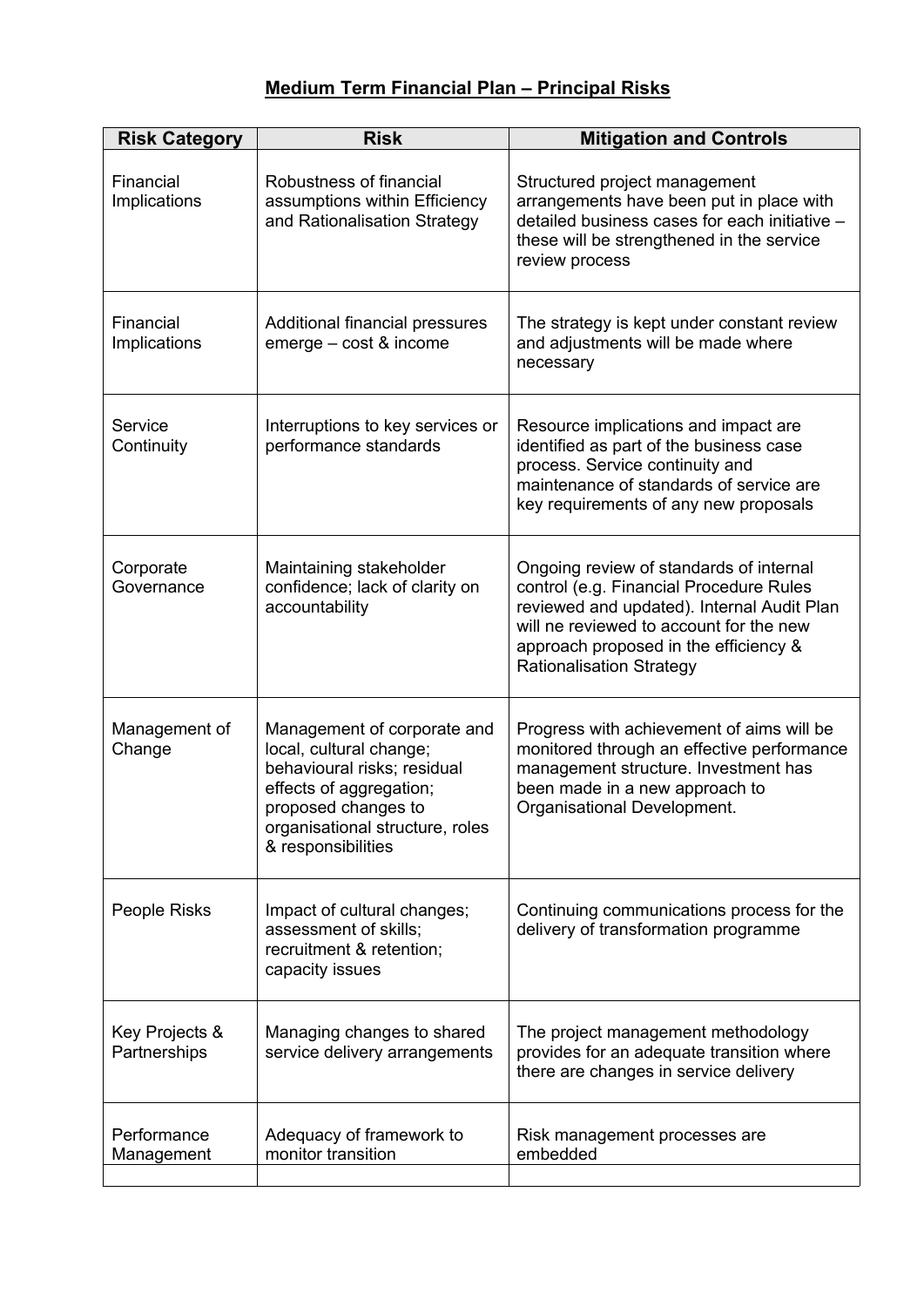| <b>Risk Category</b>                           | <b>Risk</b>                                                                     | <b>Mitigation and Controls</b>                                                                                                                                                                                                                                                                      |
|------------------------------------------------|---------------------------------------------------------------------------------|-----------------------------------------------------------------------------------------------------------------------------------------------------------------------------------------------------------------------------------------------------------------------------------------------------|
| Reputation and<br>Relationship<br><b>Risks</b> | Maintaining existing partner<br>confidence                                      | Continuing communications process for the<br>delivery of transformation programme                                                                                                                                                                                                                   |
| Programme<br>Delivery                          | Delays in implementation of<br>efficiency savings                               | Effective governance arrangements in place<br>to monitor plans.<br><b>Executive Directors and Senior Managers</b><br>own delivery of efficiencies.<br>Executive Director (Transformation)<br>appointed as programme director.                                                                       |
| Programme<br>Delivery                          | A number of the efficiency /<br>rationalisation initiatives are<br>not achieved | Structured project management approach is<br>in place for delivery including effective<br>exception reporting<br>The strategy is kept under constant review<br>Identification of further efficiency /<br>rationalisation opportunities through<br>benchmarking / effective member working<br>groups |
| <b>Political Support</b>                       | Lack of Members support for<br>Plan.                                            | Regular reporting and member briefings<br>including effective scrutiny arrangements                                                                                                                                                                                                                 |

# **ANNEX D**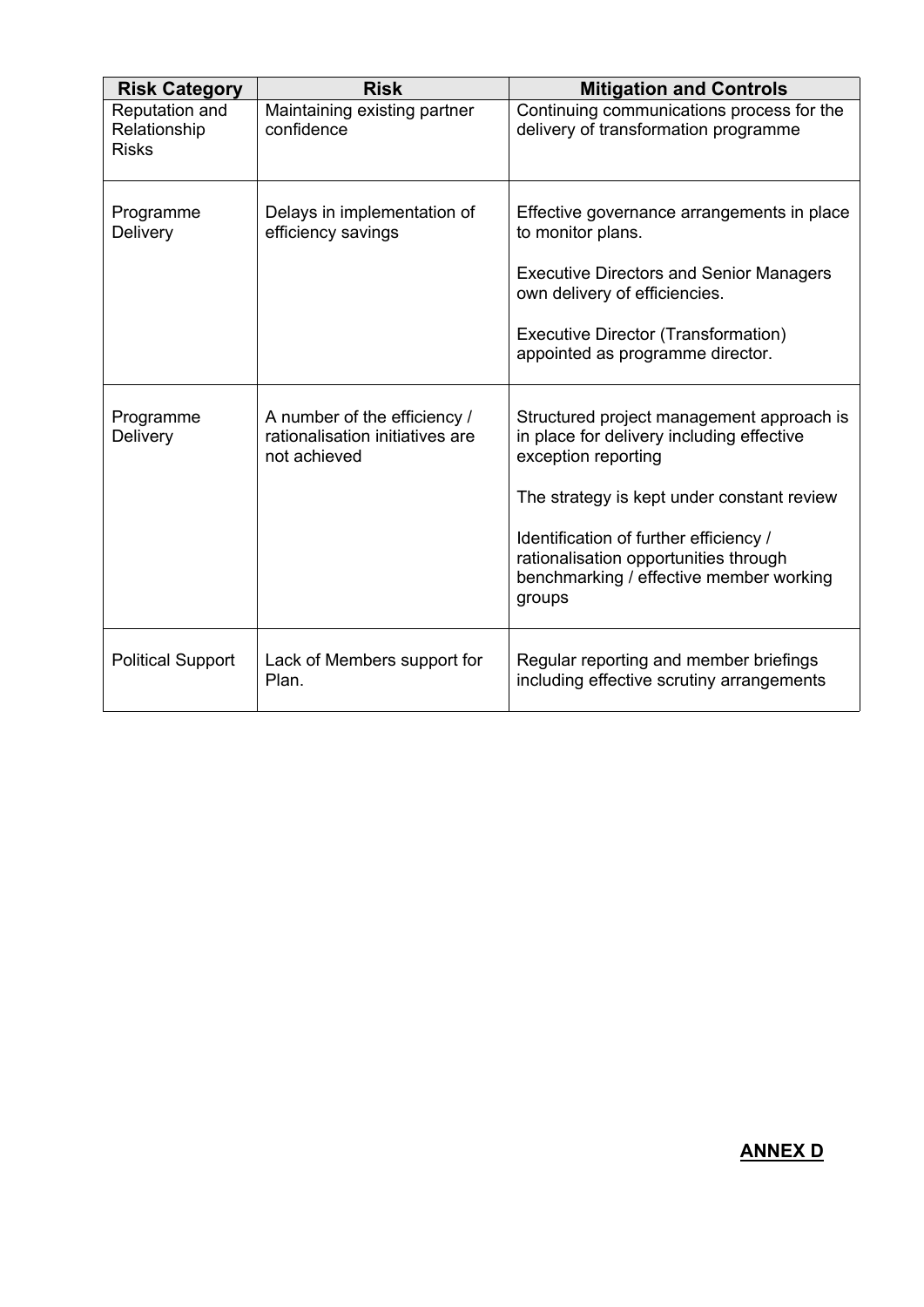| <b>Budget Heading</b>                  | 2017/18<br><b>Projection</b> | 2018/19<br><b>Projection</b> | 2019/20<br><b>Projection</b> | 2020/21<br><b>Projection</b> |
|----------------------------------------|------------------------------|------------------------------|------------------------------|------------------------------|
|                                        | £                            | £                            | £                            | £                            |
| Employees                              | 8,311,340                    | 8,631,140                    | 8,956,560                    | 9,277,470                    |
| Premises                               | 1,936,990                    | 1,969,920                    | 2,003,410                    | 2,037,470                    |
| Transport                              | 1,210,730                    | 1,224,050                    | 1,237,470                    | 1,251,040                    |
| Supplies & Services<br><b>Benefits</b> | 4,513,750<br>5,010           | 4,579,500<br>5,010           | 4,640,810<br>5,010           | 4,708,050<br>5,010           |
| Borrowing                              | 265,440                      | 311,580                      | 341,260                      | 355,850                      |
| Parish Grant re Council Tax Support    | 27,610                       | 13,830                       |                              |                              |
| <b>Financing Costs</b>                 | 555,000                      | 555,000                      | 555,000                      | 555,000                      |
| <b>Total Expenditure</b>               | 16,825,870                   | 17,290,030                   | 17,739,520                   | 18,189,890                   |
| Fees and Charges / Other Income        | (5,744,140)                  | (5,821,790)                  | (5,897,590)                  | (5,952,590)                  |
| <b>Interest Receipts</b>               | (24, 630)                    | (40, 620)                    | (77, 200)                    | (113, 790)                   |
| Ascent LLP Income                      | (587, 890)                   | (583, 860)                   | (508, 190)                   | (508, 600)                   |
| <b>Net Expenditure</b>                 | 10,469,210                   | 10,843,760                   | 11,256,540                   | 11,614,910                   |
| <b>Council Tax</b>                     | (5,018,470)                  | (5, 149, 460)                | (5,282,730)                  | (5,418,100)                  |
|                                        |                              |                              |                              |                              |
| <b>Revenue Support Grant</b>           | (696, 250)                   | (351,780)                    |                              |                              |
| <b>Business Rates Retention</b>        | (3,095,190)                  | (3, 131, 820)                | (3, 161, 490)                | (3, 190, 690)                |
| Rural Service Delivery Grant           | (48, 510)                    | (37, 320)                    | (48, 510)                    | (33, 510)                    |
| <b>New Homes Bonus</b>                 | (1,056,790)                  | (840, 300)                   | (716, 730)                   | (558, 320)                   |
| <b>Earmarked Reserves</b>              | (12, 180)                    | (12, 180)                    | (12, 180)                    | (12, 180)                    |
| <b>Collection Fund</b>                 | 75,040                       | (53, 840)                    | (55,060)                     | (55,060)                     |
| <b>Total Financing</b>                 | (9,852,350)                  | (9,576,700)                  | (9, 276, 700)                | (9, 267, 860)                |
| <b>Cumulative Deficit / (Surplus)</b>  | 616,860                      | 1,267,060                    | 1,979,840                    | 2,347,050                    |
| In Year Deficit / (Surplus)            | 616,860                      | 650,200                      | 712,780                      | 367,210                      |

# **Proposed Revenue Projections (2017/18 to 2019/21)**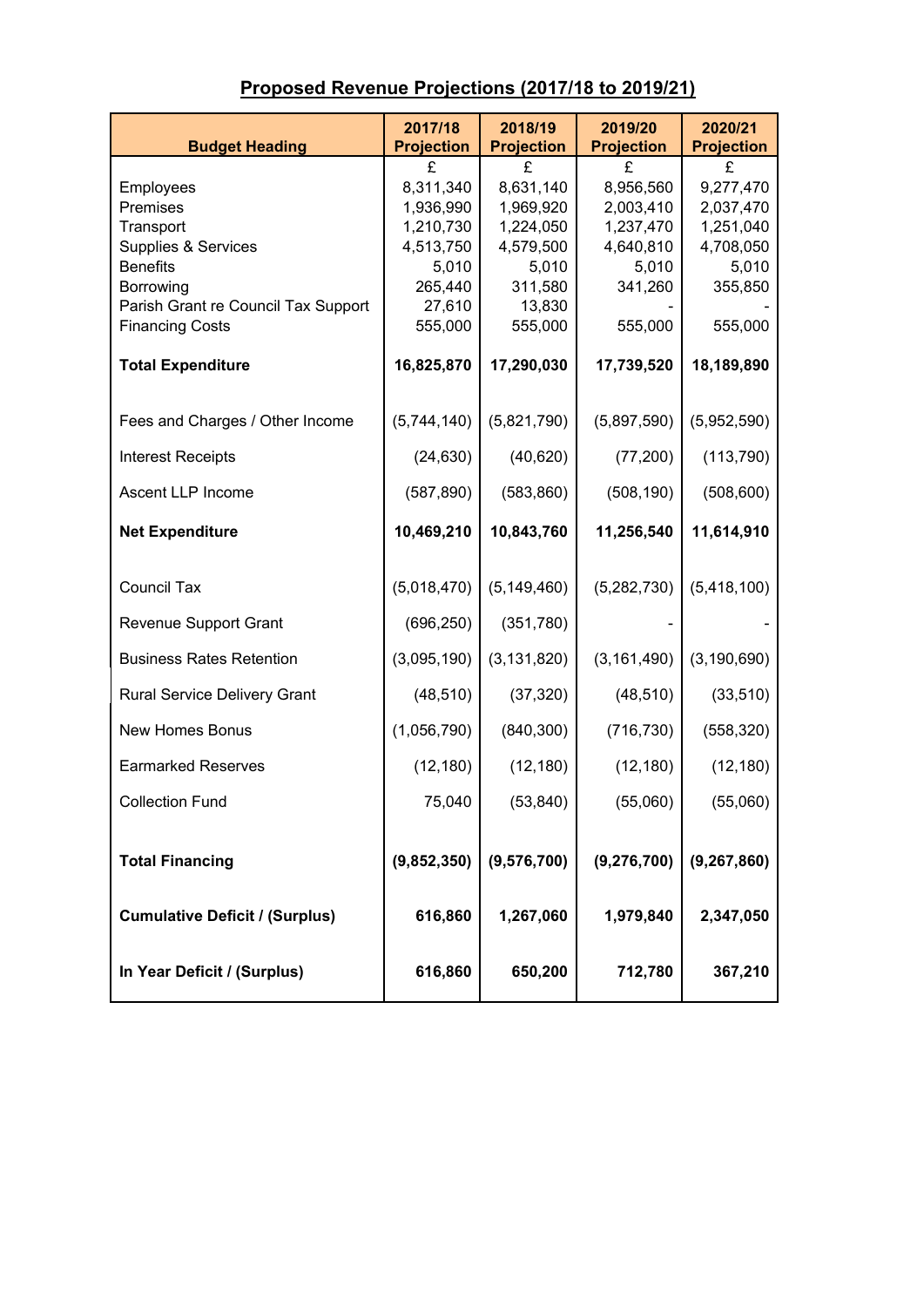# **Efficiency Plan Submission – Staffordshire Moorlands District Council**

# **4 Year Local Government Finance Settlement - Background**

As part of the 2016/17 Local Government Finance Settlement, the Government offered Local Authorities a four-year funding settlement up to and including 2019/20 covering Revenue Support Grant, transitional funding and Rural Service Delivery **Grant** 

The aim of which was to increase certainty and confidence in terms of the funding position and encourage Local Authorities to strengthen financial management and work collaboratively with local partners when considering the way services are provided in the future.

In order to take advantage of this offer, Staffordshire Moorlands D.C. is required to submit an efficiency plan setting out what the Council intends to do to address the challenge of financial sustainability.

If the four year offer is not accepted the Council would be subject to the existing annual process for determining the local government finance settlement. Allocations could be subject to additional reductions dependent on the fiscal climate and the need to make further savings to reduce the deficit.

Staffordshire Moorlands District Council recognises the benefit of a 4 year settlement to support financial planning and provide funding certainty and will therefore be accepting the offer.

# **The Council's Medium Term Financial Plan**

The Council's Medium Term Financial Plan (MTFP) has clear links to the Corporate Plan, details the Strategic Alliance with High Peak Borough Council, and focuses on the ongoing and planned transformation projects that will enable the Council to reduce its costs or generate additional income locally – with the efficiency programme forming an integral part. The MTFP was presented and approved at Full Council on 24th February 2016. The full MTFP can be found on the Council's website: <http://www.staffsmoorlands.gov.uk/sm/your-council/meetings-agendas-and-minutes/council-21>

The MTFP incorporates the 4 year Local Government finance settlement into the funding position – see section 6.4. This identifies the efficiencies required to be achieved over the 4 year period – which are considered in section 4 of the MTFP (and discussed as part of this document).

**The Corporate Plan**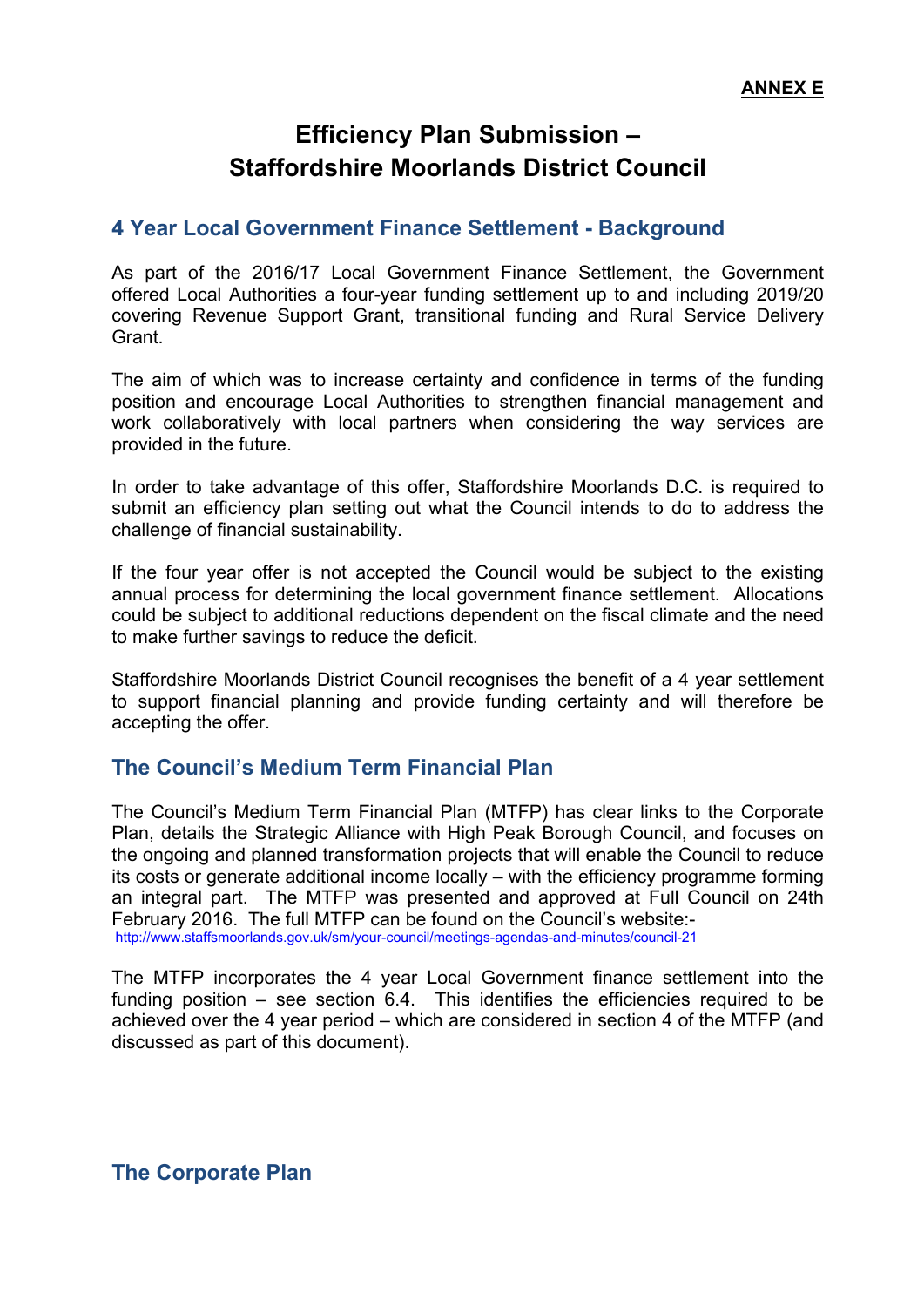The Corporate Plan sets out the Authority's vision for the duration of the current council (2015-2019). The full version is published on the Council's website: <http://www.staffsmoorlands.gov.uk/sm/your-council/our-priorities-and-performance/the-corporate-plan-2015-2019>

Aim 2 of the corporate plan acknowledges the need to meet the Council's financial challenges and provide value for money, with key priorities focusing on:-

- Effective use of financial and other resources to ensure value for money;
- Ensure our services are easily available to all our residents in the appropriate channels and provided "right first time";
- A high performing and well motivated workforce;
- More effective use of Council assets.

In order to achieve the key priorities and effectively meet our financial challenges, the Council will:-

- Develop and implement a plan to identify new and innovative ways of generating income;
- Implement the agreed Customer Services Strategy;
- Agree and implement an approach to bring about effective channel shift;
- Agree and implement a plan for further improvement of the Council's website;
- Review and revise processes to ensure that they are focused upon the customer and are effectively aligned across services;
- Develop a plan to ensure better sharing of information between services and with partners.

This is to be undertaken whilst protecting front-line customer facing services and prioritising financial resources on the achievement of the other 3 aims:-

- To help create a safer and healthier environment for our communities to live and work;
- To help create a strong economy by supporting further regeneration of towns and villages;
- To protect and improve the environment.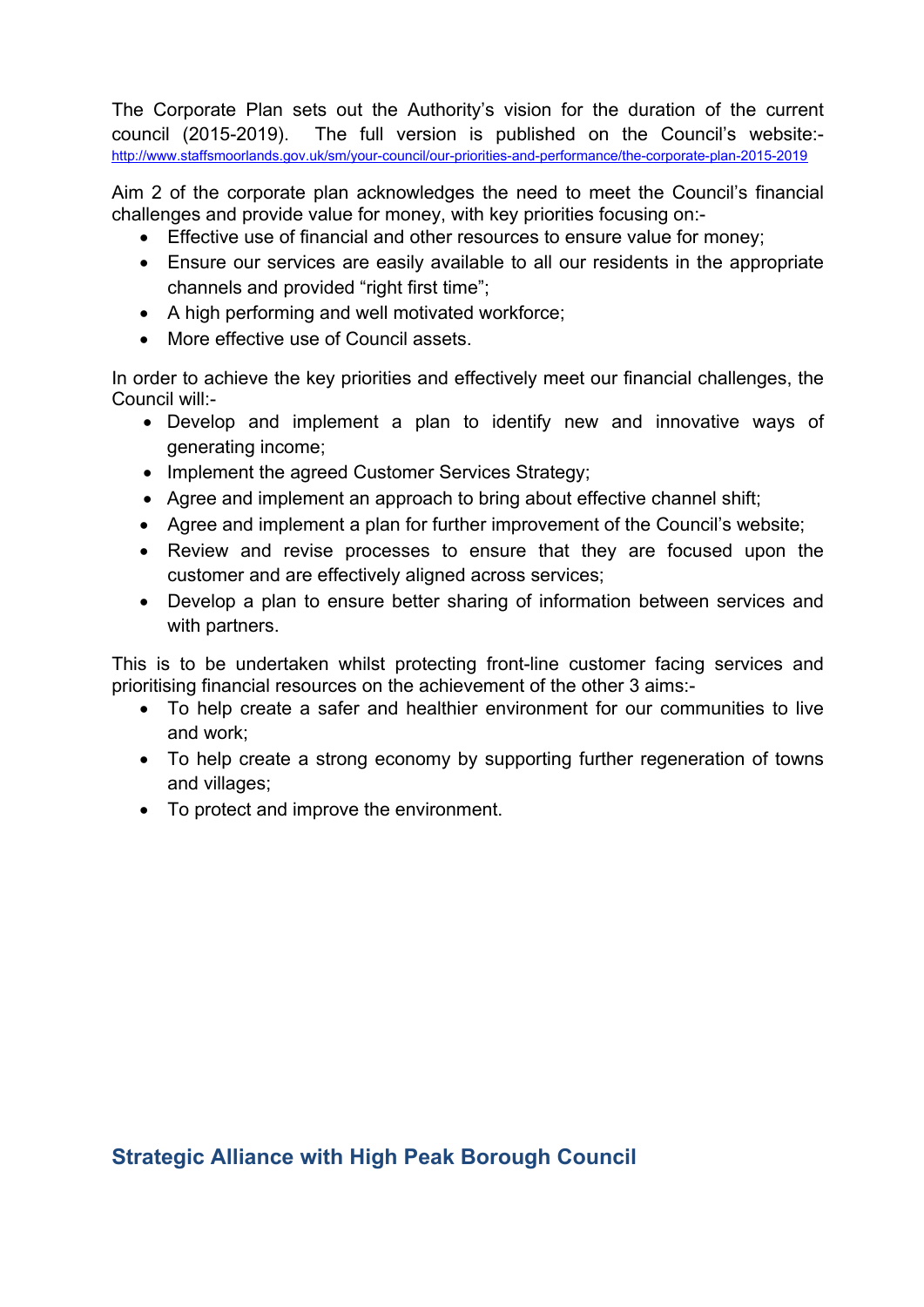In 2008 Staffordshire Moorlands District Council and High Peak Borough Council entered into a strategic alliance between the two Councils with the following agreed vision:

"Under the management of a single Chief Executive, to establish joint working arrangements and a shared approach to the delivery of key services that will improve the quality of people's lives in the two authorities and deliver greater value for money"

This vision to be realised by delivery of the agreed set of general aims for the strategic alliance, to:-

- Increase the levels of customer satisfaction through the improvement of services.
- Produce realistic cash savings in order to deliver improved services and limit Council Tax increases.
- Strengthen and share skills, expertise and leaning in order to deliver better services.
- Preserve and enhance the special and distinctive characteristics within each local authority area.
- Increase our influence locally, regionally and nationally in order to secure a 'better deal' for all our communities.

The Strategic Alliance was formed around the principle of shared services in the pursuit of efficiency and realisation of savings. 2016 sees the Alliance operating with a fully integrated shared management structure, workforce and IT systems. These secure economy without impairing the ability of each authority to maintain its unique identity and address its individual issues. The Council intends to continue to drive savings and service improvements through collaboration with its Alliance partner, High Peak Borough Council.

The Alliance Management Structure sets out the fully integrated, shared operational and management structure of the Alliance partners and is published on the Council's website:. <http://www.staffsmoorlands.gov.uk/sm/your-council/transparency/management-team-and-structure>

# **Transformation Programme**

In order to support the achievement of the Corporate Plan aims and address financial challenges, the Council has established a Transformation Programme.

The Council's 'transformation programme' incorporates all major projects which meet the strategic priorities of the authority and have significant financial implications, including:-

- The capital programme
- **The efficiency and rationalisation strategy**
- Service reviews
- Member priority projects
- Other large scale projects

The delivery of transformation programme projects is monitored by the Transformation Board made up of Directors, Heads of Service along with key Corporate Service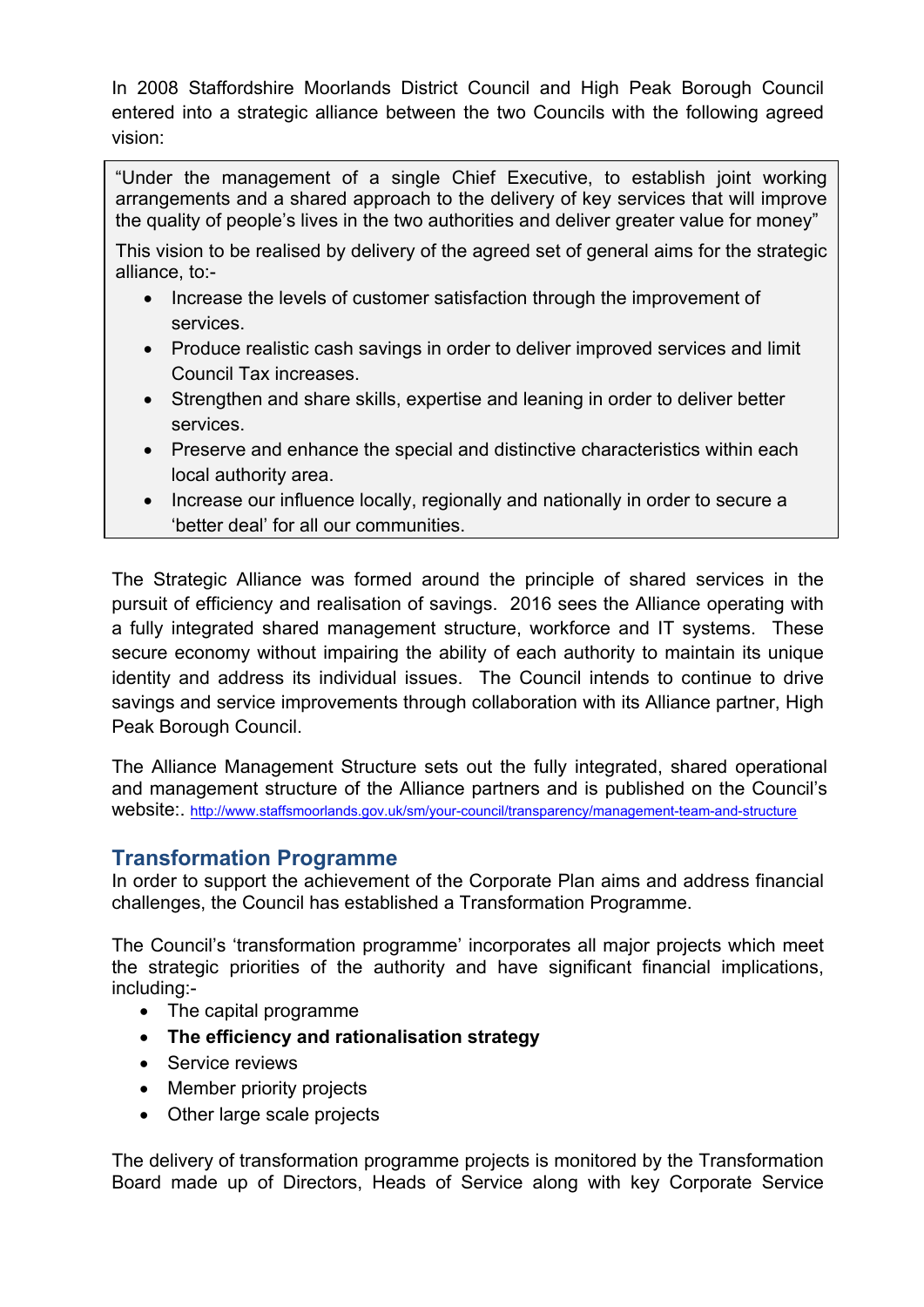Managers and officers. A Director is allocated as 'project executive' and a full business case appraisal is completed for each project.

# **The Efficiency Plan**

The MTFP approved in February identified a cumulative deficit position by the end of 2019/20 of £2.2million:-

|                              | 2016/17<br>(£) | 2017/18<br>(£) | 2018/19<br>(£) | 2019/20<br>(£) |
|------------------------------|----------------|----------------|----------------|----------------|
| <b>Total Net Expenditure</b> | 10,628,410     | 10,909,770     | 11,306,800     | 11,614,820     |
| <b>Total Financing</b>       | (10,014,650)   | (10,296,010)   | (9,684,660)    | (9,381,350)    |
| <b>Cumulative Deficit</b>    | 613,760        | 613,760        | 1,622,140      | 2,233,470      |

Of the total cumulative deficit, £613,760 is to be achieved as part of the current 3-year efficiency programme, with the remaining £1,619,710 to be achieved through savings made from the implementation of future projects.

# *Current 3 year Efficiency Plan*

The Authority's current efficiency plan was approved in April 2014 and aimed to achieve £2.2m over a three year period 2014/15 – 2016/17. The programme included a number of specific project areas under 5 headings:-

| <b>Efficiency Programme</b>                                                                                                                                                                                                                                                                                                                                                                                                                                   | Target (£) |
|---------------------------------------------------------------------------------------------------------------------------------------------------------------------------------------------------------------------------------------------------------------------------------------------------------------------------------------------------------------------------------------------------------------------------------------------------------------|------------|
| <b>Enhancing Income and Improving Trading</b><br>Focussed upon increasing the income generated from Council Services<br>including, by identifying and generating new income streams, improving the<br>effectiveness of services that compete with other service providers, and<br>improving the yield from fees and charges through increased activity.                                                                                                       | 267,440    |
| <b>Extending Shared Services</b><br>Looking at new partners and other neighbouring Councils                                                                                                                                                                                                                                                                                                                                                                   | 125,000    |
| <b>Corporate Efficiency Projects</b><br>Targeting savings that do not directly impact on front line service provision<br>including; implementation of the procurement strategy, further development<br>of the Asset Management Plan, a review of administrative support, a<br>comprehensive review of the ICT strategy, more cost effective arrangements<br>around utilisation of the third sector and development of alternative service<br>delivery models. | 1,180,000  |
| <b>Service Reviews</b><br>Structured and comprehensive review of all of the Council's services –<br>removing service silos in order to realise savings from new approaches to<br>delivery including exploiting channel shift, combining similar functions such<br>as enforcement, and taking a joined up approach to corporate support<br>services.                                                                                                           | 535,000    |
| <b>Innovation and Growth</b><br>Creation of a Development Fund on an "invest to save" basis focusing on<br>growth projects which result in financial benefits to the Authority in terms of<br>income generation                                                                                                                                                                                                                                               | 150,000    |
| <b>TOTAL</b>                                                                                                                                                                                                                                                                                                                                                                                                                                                  | 2,257,440  |

The Authority has achieved the 2014/15 and 2015/16 targets and will be reviewing progress on the outstanding projects within the next MTFP update to review if there is a requirement to re-profile and/or focus on substitute savings in the interim. The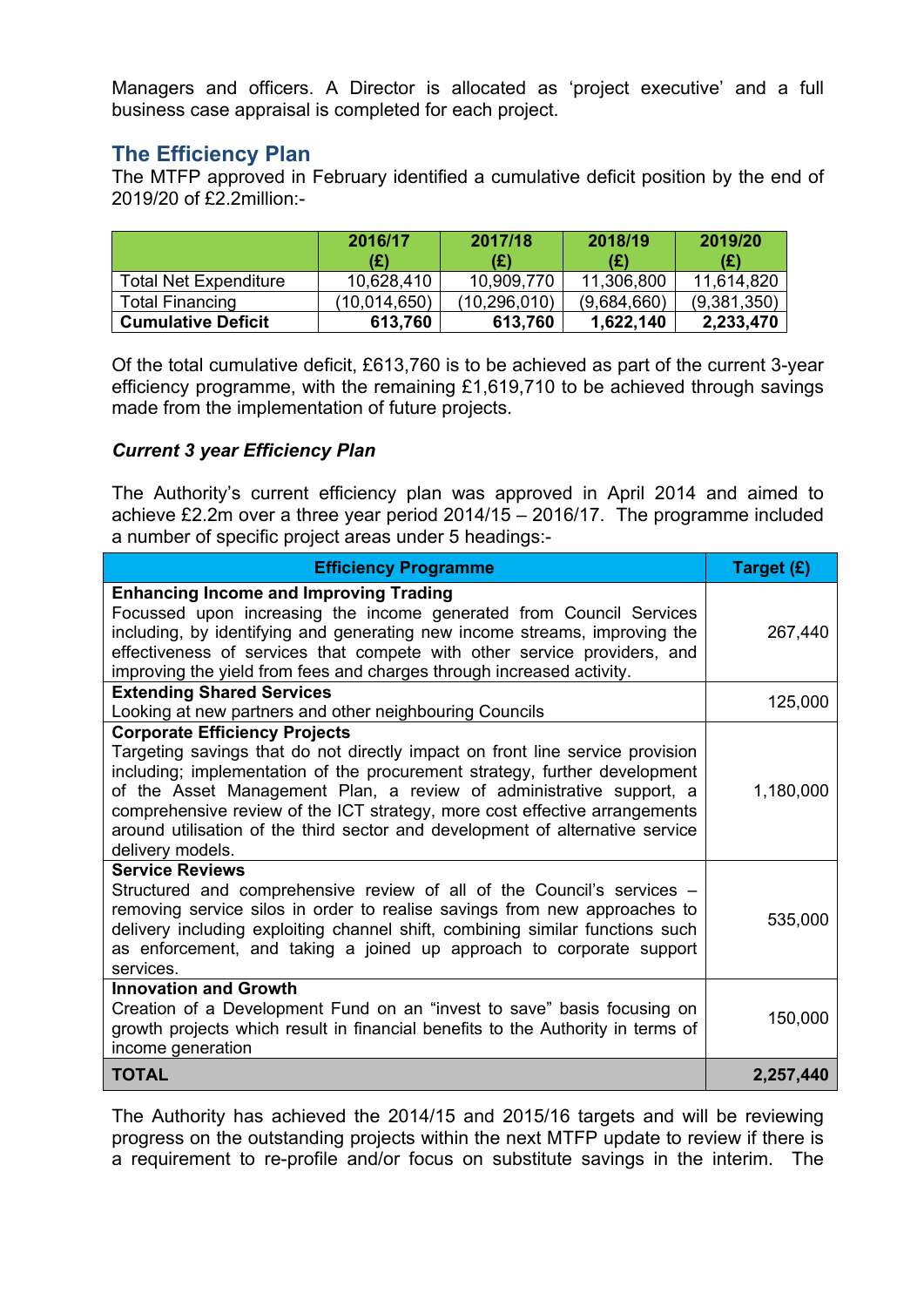Council has established an Efficiency Programme earmarked reserve to support with implementation.

## *Future Efficiency Projects*

The Council considered within the MTFP approved in February 2016, other large scale projects that are already or will be progressing over the next 4 years, of which one of the aims is to generate efficiencies. These projects are detailed below:-

#### *Channel Shift*

The Council is progressing the 'channel shift' project, which focuses on changing the way in which our customers interact with the Council with the enhanced use of technology. The aim of which is not only to achieve financial savings but also to improve the customer experience and streamline internal processes. This project will potentially impact on the capital programme investment as part of the ICT Strategy) with the savings generated from the project covering the cost of borrowing and supporting the efficiency programme.

The business case for this project has been developed, with a timeline for implementation in place. The first phase concentrates on the use of e-forms to channel applications for Housing Benefit and Council Tax discounts and exemptions, and the use of credit information to apply risk-based verification and assist with the review of eligibility for discounts and exemptions.

#### *Waste and Streets Service Delivery*

The Council is currently developing the business case for a joint delivery model for the provision of Waste and Street services. The service is currently in-house, with the Council's Alliance partner High Peak B.C. having an outsourced waste operation – the contract expires during 2017/18. Therefore, the two Authorities will be focusing on the delivery of a jointly operated service in order to avoid duplication and realise efficiencies.

#### *Leisure Centre Operation*

Both Staffordshire Moorlands D.C. and High Peak B.C. outsource the operation of Leisure Centres to a private sector contractor. Both contracts expire during 2018/19, therefore similar to the delivery of Waste and Streets, the Authorities will be looking to potentially work together on the future operation of the Leisure Centres. Consideration will also be given to the future asset management costs of maintaining the buildings and the delivery models going forward in order to achieve value for money.

#### *Asset Management Plan & Facilities Management*

Efficiencies have already been made as a result of rationalising assets, sharing buildings with partner organisations and reducing revenue costs as a result of capital